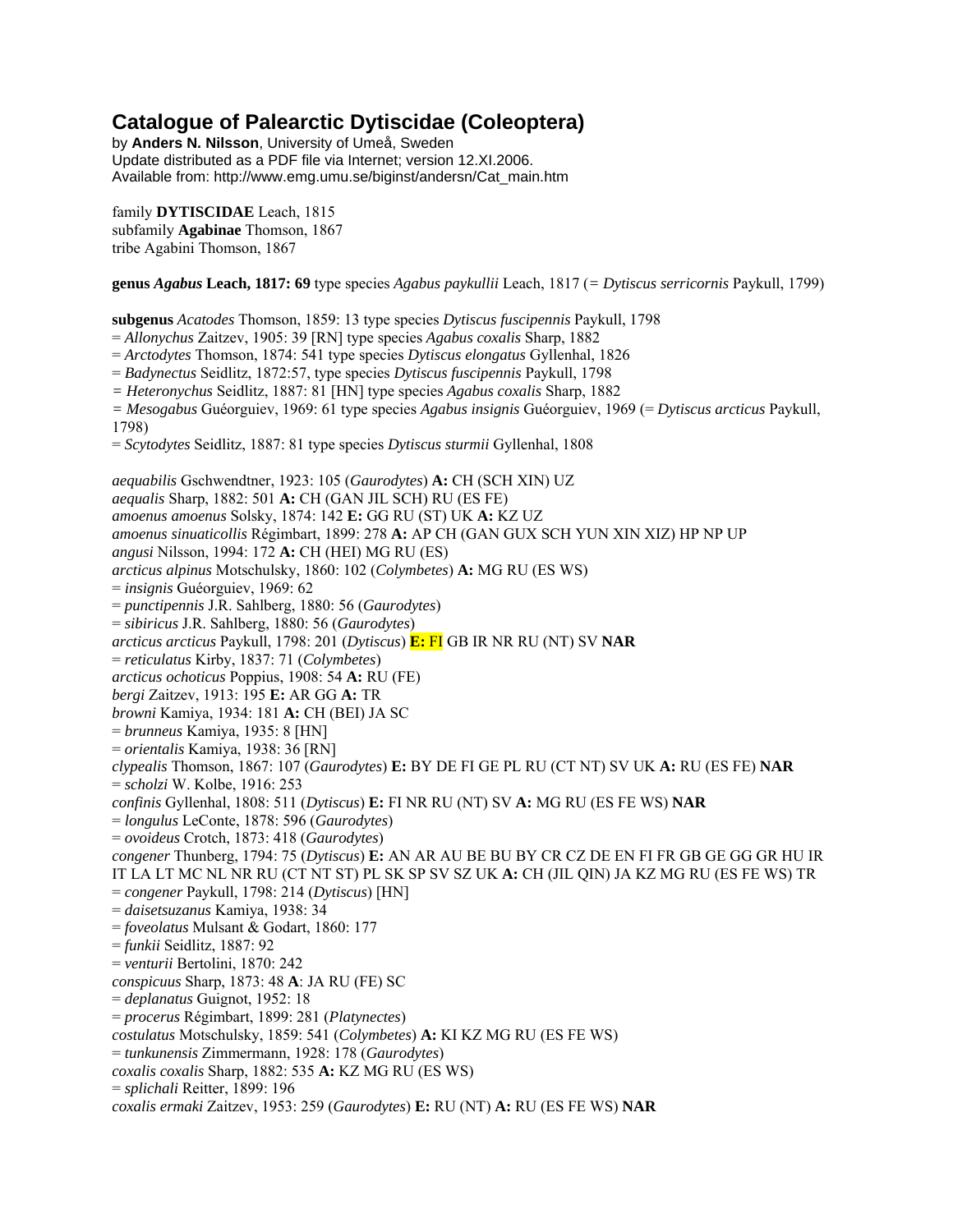*coxalis schmidti* Zaitzev, 1913: 197 **E:** AR GG TR *discolor* Harris, 1828: 164 *(Colymbetes)* **E:** FI NR RU (NT) SV **A:** RU (ES FE) **NAR** *= levanderi* Hellén, 1929: 40 *elongatus* Gyllenhal, 1826: 169 (*Dytiscus*) **E:** FI NR RU (NT) SV **A:** RU (ES WS) **NAR** = *bryanti* Carr, 1930: 278 *fulvipennis* Régimbart, 1899: 277 **A:** CH (HEB HUB JIX SCH SHN SHX TAI) *= chinensis* Zimmermann, 1919: 211 (*Gaurodytes*) *fuscipennis* Paykull, 1798: 209 (*Dytiscus*) **E:** AU BY CZ DE EN FI GE HU LA LT NR PL RU (CT NT ST) SK SV UK **A:** KZ RU (ES FE WS) **NAR** = *eversmanni* Ballion, 1855: 237 = *fossarum* Germar, 1824: 29 (*Dytiscus*) = *obscurior* J.R. Sahlberg, 1875: 170 (*Acatodes*) *granulatus* Falkenström, 1936: 95 (*Gaurodytes*) **A:** CH (SCH) *hummeli* Falkenström, 1936: 2 (*Gaurodytes*) **A:** CH (SCH TAI) *inexspectatus* Nilsson, 1990: 157 **A:** RU (ES WS) **NAR** *infuscatus* Aubé, 1838: 330 **E:** FI NR RU (NT) **A:** MG RU (ES FE WS) **NAR** = *dubiosus* Poppius, 1905: 20 = *gelidus* U. Sahlberg, 1906: 15 *japonicus continentalis* Guéorguiev, 1970: 259 [RN] **A:** CH (FUJ GUX HEB HUB JIA JIX LIA SCH TAI YUN) RU (FE) SC **ORR** = *falkenstromi* Zaitzev, 1953: 254 [HN] (*Gaurodytes*) *japonicus ezo* Nakane, 1989: 23 **A:** CH (TAI) JA RU (FE) *japonicus japonicus* Sharp, 1873: 50 **A:** JA *japonicus shiroumanus* Nakane, 1959: 98 (*Gaurodytes*) **A:** JA *kaszabi* Guéorguiev, 1972: 37 **A:** MG *kokoosson* Feng, 1936: 8 **A:** CH (SHX) *lapponicus* Thomson, 1867: 108 (*Gaurodytes*) **E:** FI FR IT NR RU (NT) SP SV SZ **A:** RU (ES FE WS) TR = *obovatus* J.R. Sahlberg, 1875: 176 (*Gaurodytes*) = *obscuripennis* J.R. Sahlberg, 1875: 177 (*Gaurodytes*) *matsumotoi* Satô & Nilsson, 1990: 193 **A:** JA RU (FE) *moestus* Curtis, 1835: lx (*Colymbetes*) **E:** FI RU (NT) **A:** RU (ES FE WS) **NAR** = *borealis* Sharp, 1882: 513 = *nigripalpis* J.R. Sahlberg, 1880: 56 *mucronatus* Falkenström, 1936: 89 (*Gaurodytes*) **A:** CH (SCH SHA) *pseudoclypealis* Scholz, 1933: 74 **E:** BY FI LA PL RU (CT NT ST) **A:** WS = *haraldi* Håkan Lindberg, 1933: 121 *regimbarti* Zaitzev, 1906: 174 **A:** CH (BEI GAN GUI HEB HEI JIX LIA SCH SHA SHN SHX XIZ YUN) NC *rufipennis* Gschwendtner, 1933: 163 (*Gaurodytes*) **A:** CH (FUJ) *setulosus* J.R. Sahlberg, 1895: 39 (*Gaurodytes*) **E:** FI LA NR RU (CT NT ST) SV *slovzovi* J.R. Sahlberg, 1880: 59 (*Gaurodytes*) **E:** KZ **A:** RU (ES WS) *sturmii* Gyllenhal in Schönherr, 1808: 18 (*Dytiscus*) **E:** AU BE BH BU BY CR CZ DE EN FI FR GB GE GG IR IT LA LT LU NL NR PL RU (CT NT ST) SK SL SP SV SZ UK **A:** KZ RU (ES WS) TR = *fallax* Munster, 1932: 85 = *goedelii* A. Villa & G.B. Villa, 1833: 33 (*Colymbetes*) *suoduogangi* ŠÄastný & Nilsson, 2003: 212 **A:** CH (YUN) *thomsoni* J.R. Sahlberg, 1871: 407 (*Gaurodytes*) **E:** FI NR RU (NT) SV **A:** RU (ES FE WS) **NAR**  = *coriaceus* J.R. Sahlberg, 1875: 174 (*Gaurodytes*) *tibetanus* Zaitzev, 1908: 425 **A:** CH (QIN) *turcmenus* Guignot, 1957: 93 **A:** KI CH (XIN) *zetterstedti* Thomson, 1856: 216 **E:** FI NR RU (NT) SV **A:** RU (ES FE WS) **NAR** = *browni* Leech, 1938: 126 [HN] **subgenus** *Agabus* Leach, 1817: 69 type species *Agabus paykullii* Leach, 1817 (= *Dytiscus serricornis* Paykull, 1799)

= *Apator* Semenov, 1899: 512 type species *Agabus kessleri* Hochhuth, 1871 (= *Colymbetes bifarius* Kirby, 1837)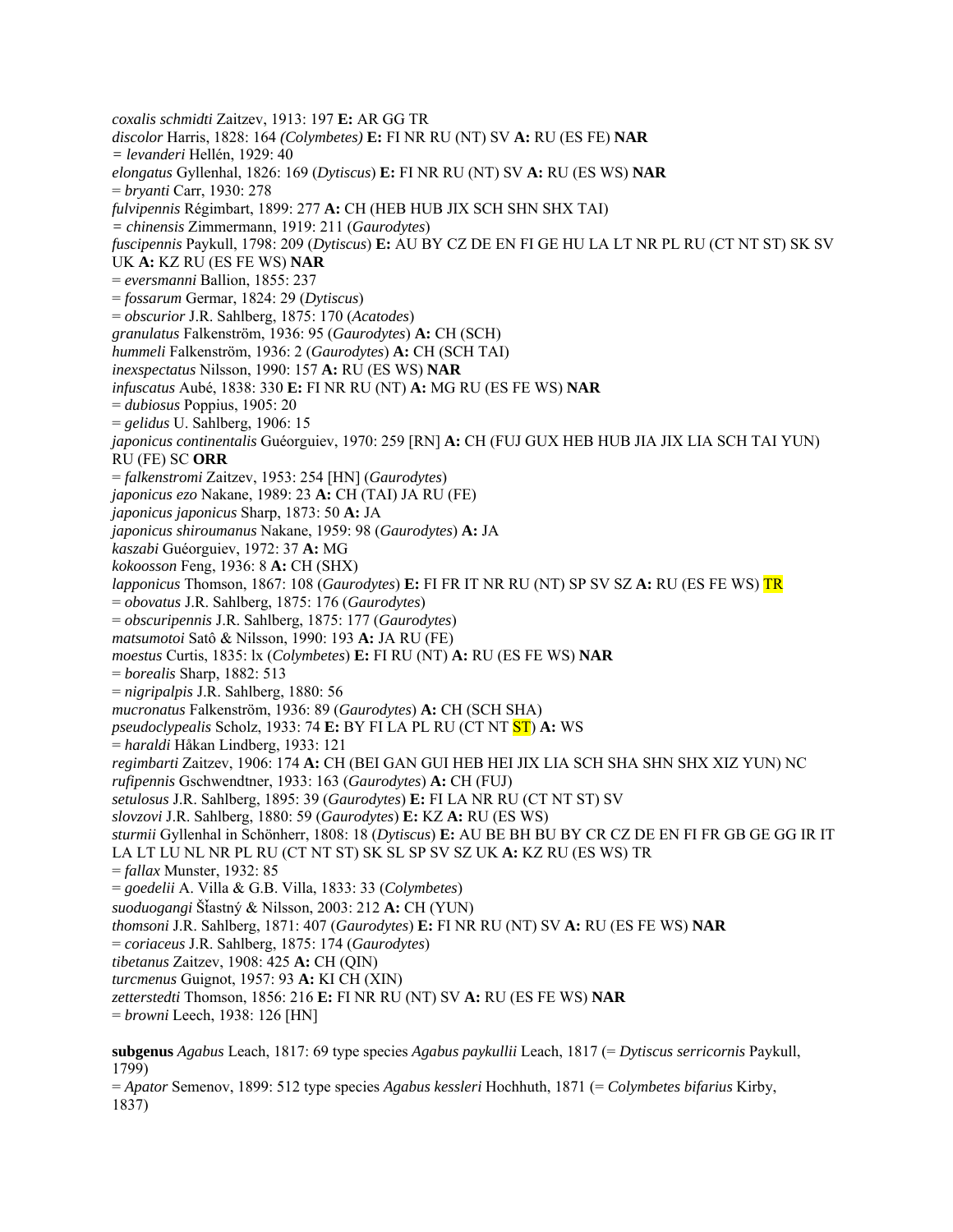= *Carrhydrus* Fall, 1922: 35 type species *Carrhydrus crassipes* Fall, 1922

= *Eriglenus* Thomson, 1859: 14 type species *Dytiscus abbreviatus* Fabricius, 1787 (= *Dytiscus undulatus* Schrank, 1776)

= *Neonecticus* Guignot, 1951: 84 type species *Agabus disintegratus* Crotch, 1873

*amnicola* J.R. Sahlberg, 1880: 58 (*Gaurodytes*) **A:** RU (ES) **NAR**  = *triton* Fall, 1922: 17 *bifarius* Kirby, 1837: 71 (*Colymbetes*) **E:** BY RU (CT NT ST) UK **A:** RU (Siberia) **NAR**  = *kessleri* Hochhuth, 1871: 238 *clavicornis* Sharp, 1882: 536 **A:** CH (HEI) MG RU (ES FE) **NAR**  = *verus* Brown, 1931: 115 *fulvaster* Zaitzev, 1906: 26 **E:** KZ RU (ST) **A:** KZ MG RU (ES WS) *jacobsoni* Zaitzev, 1905: 225 **E:** RU (NT) **A:** RU (FE) *labiatus* Brahm, 1791: 27 (*Dytiscus*) **E:** AL AR AU BE BH BU BY CR CZ DE EN FI FR GB GE GG HU IR IT LA LT MC MD NL NR PL PT RU (CT NT ST) SK SL SP SV SZ UK YU **A:** KZ TR = *assimilis* Sturm, 1834: 112 (*Colymbetes*) = *femoralis* Paykull, 1798: 215 (*Dytiscus*) = *femoralis* Gravenhorst, 1807: 102 (*Dytiscus*) = *hochhuti* Zaitzev, 1908: clx = *impressus* Zoubkoff, 1833: 317 (*Colymbetes*) = *transcaucasicus* Zaitzev, 1927: 28 *lineatus* Gebler, 1848: 75 **E:** KZ MD RU (CT ST) UK **A:** KZ RU (ES WS) = *desertorum* Morawitz, 1863: 169 *luteaster* Zaitzev, 1906: 27 **A:** RU (ES FE WS) *mandsuricus* Guignot, 1956: 396 (*Ilybius*) **A:** CH (HEI) RU (FE) = *charini* Lafer, 1988: 54 (*Eriglenus*) *pallens* Poppius, 1905: 22 **E:** RU (NT) **A:** KZ MG RU (ES FE WS) **NAR**  = *hudsonicus* Leech, 1938: 123 = *mongolicus* Guéorguiev, 1968: 27 = *zaitzewi* Poppius, 1909: 12 *poppiusi* Nilsson, 2003: 97 **A:** RU (ES) *serricornis* Paykull, 1799: 49 (*Dytiscus*) **E:** FI NR RU (NT) SV **A:** RU (ES WS) = *clavatus* Latreille, 1804: 166 (*Dytiscus*) = *minor* J.R. Sahlberg, 1875: 170 = *paykullii* Leach, 1817: 72 [RN] *uliginosus* Linnaeus, 1761: 216 (*Dytiscus*) **E:** AU BE BY CR CZ DE EN FI FR GB GE HU IC IT LA LT LU NL NR PL RO RU (CT NT ST) SK SL SV SZ UK YU **A:** KZ RU (ES) = *aeratus* Stephens, 1828: 79 (*Colymbetes*) = *dispar* Bold, 1849: xxiv = *reichei* Aubé, 1837: 138 = *uliginosus* O.F. Müller, 1776:71 (*Dyticus*) [HN] *undulatus* Schrank, 1776: 70 (*Dytiscus*) **E:** AB AL AR AU BE BH BU BY CR CZ DE EN FR GB GE GG HU IT LA LT LU NL NR PL RU (CT ST) SK SL SV SZ UK **A:** KI = *abbreviatus* Fabricius, 1787: 191 (*Dytiscus*) = *imperfectus* Meier, 1899: 98 = *interruptus* Schilsky, 1888: 183 = *pictus* Meier, 1899: 98 = *ruficeps* Ménétriés, 1832: 141 (*Colymbetes*) *vereschaginae* Angus, 1984: 193 **A:** RU (ES WS) *zimmermanni* Scholz, 1920: 15 **E:** BU GR RO RU (ST) UK **A:** TR **subgenus** *Gaurodytes* Thomson, 1859: 14 type species *Dytiscus bipustulatus* Linnaeus, 1767 = *Agabinectes* Guignot, 1932: 525 type species *Dytiscus brunneus* Fabricius, 1798

= *Dichodytes* Thomson, 1886: x type species *Gaurodytes angusticollis* J.R. Sahlberg, 1871 (= *Agabus = adpressus* Aubé, 1837)

= *Dichonectes* Guignot, 1945: 21 type species *Dytiscus biguttatus* Olivier, 1795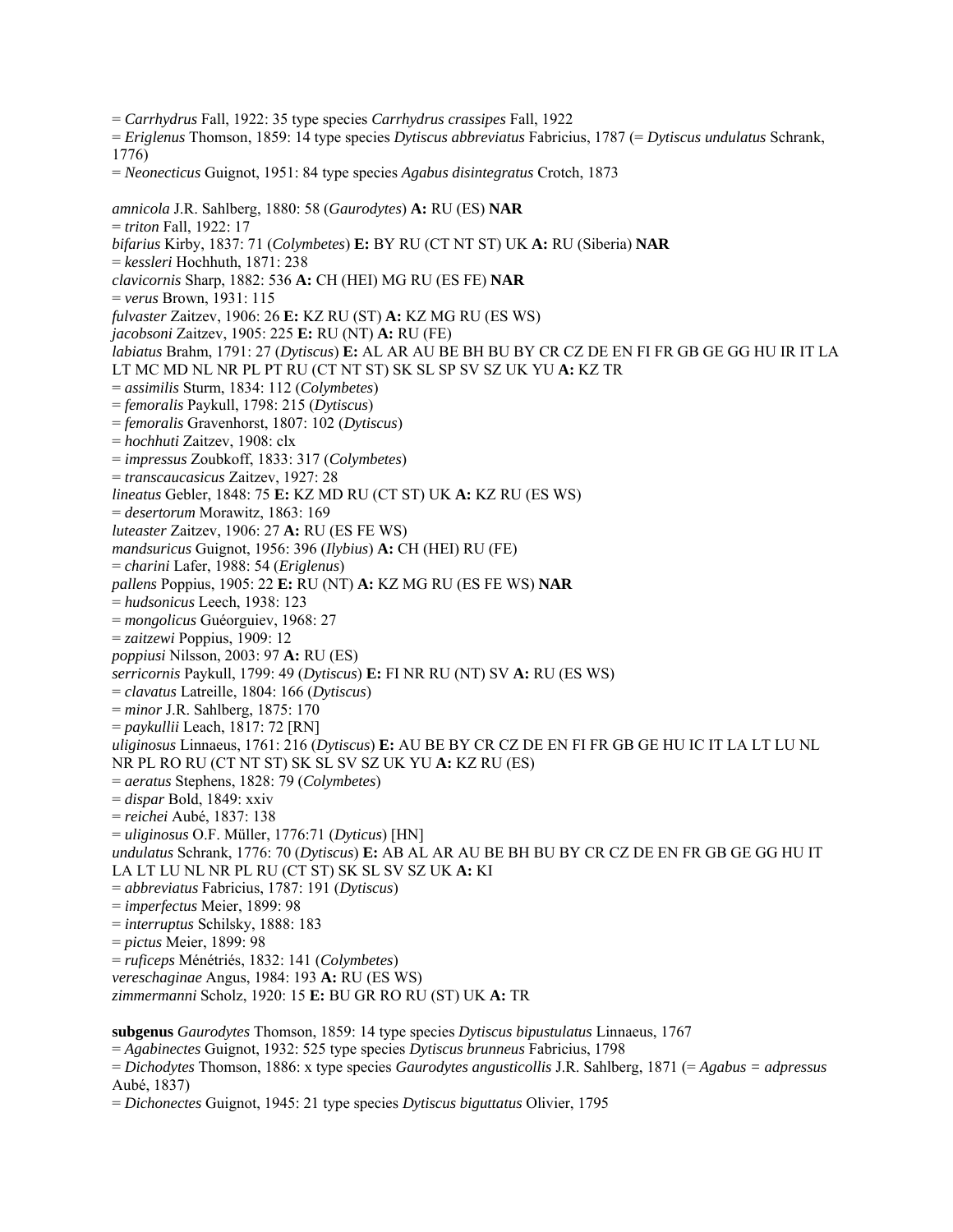= *Gabinectes* Guignot, 1931: 202 type species *Dytiscus brunneus* Fabricius, 1798

- = *Metronectes* Sharp, 1882: 491 type species *Agabus aubei* Perris, 1869
- = *Necticus* Hope, 1838: 131 [HN] type species *Dytiscus bipustulatus* Linnaeus, 1767
- = *Xanthodytes* Seidlitz, 1887: 81 type species *Dytiscus nebulosus* Forster, 1771

*adpressus* Aubé, 1837: 169 **E:** FI NR RU (NT) SV **A:** KZ MG RU (ES WS) **NAR**  = *angusticollis* J.R. Sahlberg, 1871: 408 (*Gaurodytes*) = *haeffneri* Aubé, 1837: 170 = *sahlbergi* Sharp, 1882: 517 = *solus* Leech, 1949: 248 = *subquadratus* Motschulsky, 1860: 102 (*Colymbetes*) *adustus* Guignot, 1954: 223 **A:** IN KA *affinis* Paykull, 1798: 211 (*Dytiscus*) **E:** AU BE BY CR CZ DE EN FI FR GB GE GG HU IR IT LA LT LU NL NR PL RU (CT NT) SK SV SZ UK **A:** JA (Hokkaido) RU (ES FE WS) = *branchiatus* Babington, 1832: 329 (*Colymbetes*) = *guttulus* Schönherr, 1808: 19 (*Dytiscus*) *africanus* Pederzani & Schizzerotto, 1998: 88 **N:** TU *alexandrae* Ribera, Hernando & Aguilera, 2001:256 **N:** MO *alinae* Lafer, 1988: 58 (*Gaurodytes*) **A:** RU (FE) *aubei* Perris, 1869: 6 **E:** FR (Corse) IT (Elba) = *parallelipennis* Desbrochers des Loges, 1871: 337 *basalis* Gebler, 1829: 65 (*Colymbetes*) **A:** CH (XIN) KI KZ MG RU (WS) TD UZ = *abnormicollis* Ballion, 1871: 329 = *pallidipennis* Jakovlev, 1897: 40 [HN] = *songoricus* Gebler, 1859: 450 [RN] (*Colymbetes*) *biguttatus* Olivier, 1795: 26 (*Dytiscus*) **E:** AB AL AR AU BE BH BU BY CR CZ FR GB GE GG GR HU IR IT LS LU MC NL PL PT RO RU (CT ST) SK SL SP SZ UK YU **N:** AG CI EG LB MO TU **A:** AF CH (SCH XIN) CY HP IN IQ IS JO KA KI LE PA RU (WS) SA SI SY TM TR UZ = *alligator* Normand, 1933: 299 = *annulatus* Zoubkoff, 1833: 318 (*Colymbetes*) = *concii* Franciscolo, 1942: 137 = *consanguineus* Wollaston, 1864: 81 = *fontinalis* Stephens, 1828: 66 (*Colymbetes*) = *impressus* Guignot, 1932:540 [HN] = *indicus* Régimbart, 1899: 272 = *melas* Aubé, 1837: 168 = *nigricollis* Zoubkoff, 1833: 317 (*Colymbetes*) = *nitidus* Fabricius, 1801: 265 (*Dytiscus*) = *nubiensis* Régimbart, 1895: 154 = *olivieri* Zaitzev, 1908: 121 [RN] = *pauper* Schilsky, 1888: 184 = *picicornis* Stephens, 1828: 66 (*Colymbetes*) = *silesiacus* Letzner, 1844: 170 = *subaquilus* Gozis, 1912: 60 *biguttulus* Thomson, 1867: 110 (*Gaurodytes*) **E:** BY EN FI GE LA NR PL RU (CT NT) SV UK **A:** MG RU (ES WS) = *boreellus* J.R. Sahlberg, 1871: 409 (*Gaurodytes*) = *ovalis* J.R. Sahlberg, 1875: 178 (*Gaurodytes*) *binotatus* Aubé, 1837: 161 **E:** FR (Corse) IT *bipustulatus* Linnaeus, 1767: 667 (*Dytiscus*) **E:** AB AL AN AR AU AZ BE BH BU BY CR CZ DE EN FA FI FR GB GE GG GR HU IC IR IT LA LS LT LU MC NL NR PL PT RO RU (CT NT ST) SK SL SP SV SZ TR UK YU **N:** AG LB MO TU **A:** AF CH (XIN) CY IN IS KI KZ LE RU (WS) SY TD TR UZ "Manchuria" **AFR**  = *abdominalis* Costa, 1847: 134 (*Colymbetes*) = *acuductus* Marsham, 1802: 416 (*Dytiscus*) = *alpestris* Heer, 1837: 53

= *alpicola* Zaitzev, 1927: 24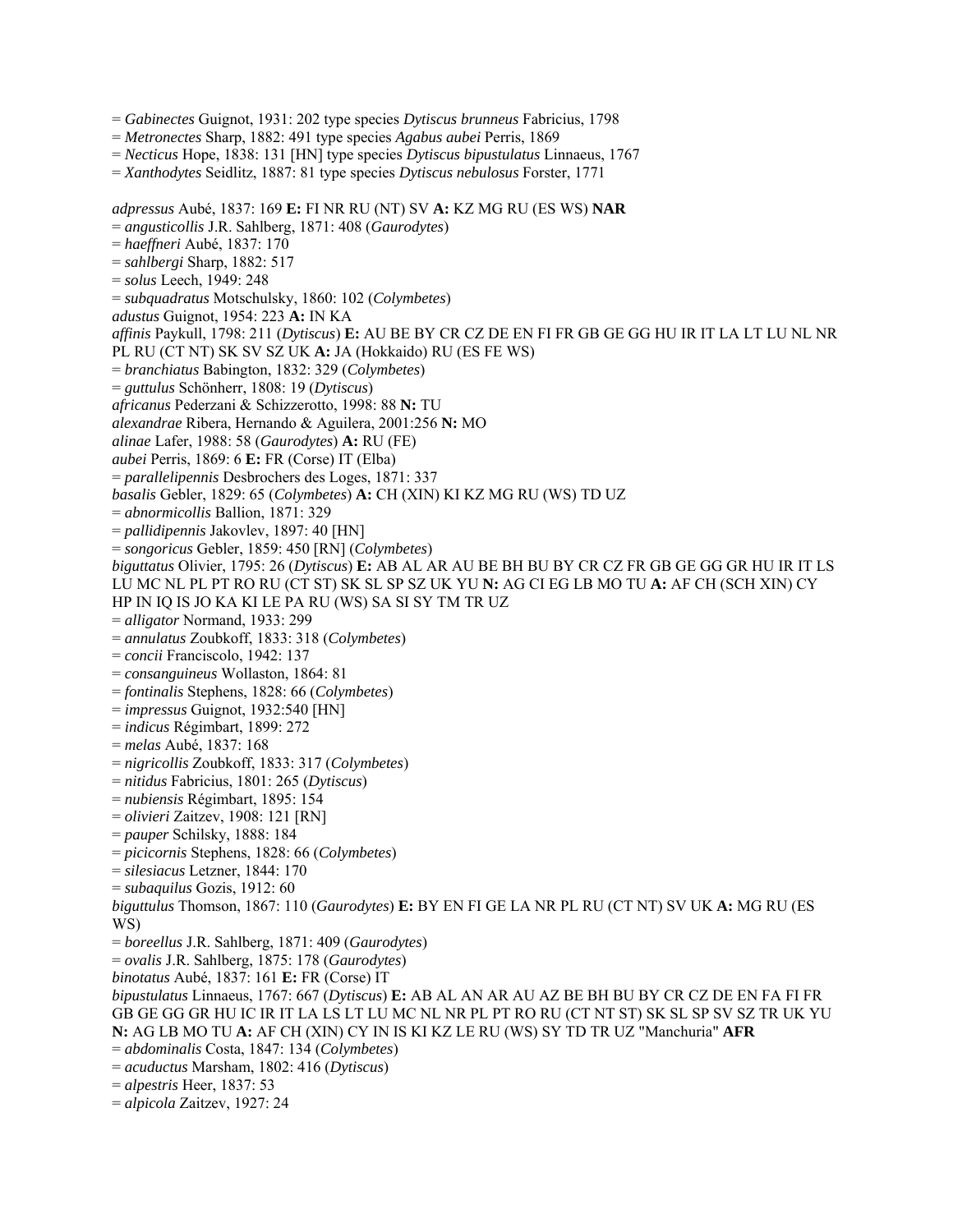= *alticola* Bruneau de Miré & Legros, 1963: 875 = *bipustulatus* O.F. Müller, 1776:71 (*Dyticus*) [HN] = *callosus* Thomson, 1884: 1031 (*Gaurodytes*) = *carbonarius* Fabricius, 1801: 263 [HN] (*Dytiscus*) = *dolomitanus* Scholz, 1935: 37 = *falcozi* Guignot, 1932: 557 = *immaculatus* Schrank, 1781: 201 (*Dytiscus*) = *kiesenwetterii* Seidlitz, 1887: 88 = *latus* Gebler, 1841: 371 (*Colymbetes*) = *luctuosus* Geoffroy, 1785: 67 (*Dyticus*) = *maurus* Zimmermann, 1919: 209 (*Gaurodytes*) = *peyerimhoffi* Bruneau de Miré & Legros, 1963: 875 = *picipennis* J.R. Sahlberg, 1903: 5 = *pyrenaeus* Fresneda & Hernando, 1988: 35 = *regalis* Pétri, 1903: 49 = *remotus* J.R. Sahlberg, 1913: 45 = *sexualis* Reiche, 1857: ix = *snowdonius* Newman, 1833: 55 (*Colymbetes*) = *solieri* Aubé, 1837: 183 *blatta* Jakovlev, 1897: 39 **A:** CH (QIN XIN) KI = *piceus* Jakovlev, 1897: 40 *brandti* Harold, 1880: 148 **A:** CH (BEI HEB JIL LIA QIN SCH YUN) MG RU (FE) = *jeholensis* Kamiya, 1935: 8 *brunneus* Fabricius, 1798: 64 (*Dytiscus*) **E:** BE FR GB GE GR IT PT SP SZ **N:** AG LB MO TU **A:** SY = *castaneus* Gyllenhal, 1808: 21 (*Dytiscus*) = *ferrugineus* Stephens, 1828: 79 (*Colymbetes*) *caraboides* Sharp, 1882: 494 **E:** BU GG MC UK **A:** IN LE SY TR = *merkli* Régimbart, 1884: xix *cephalotes* Reiche, 1861: 202 **E:** FR (Corse) *conspersus* Marsham, 1802: 427 (*Dytiscus*) **E:** AB AL AR BE BU CR DE FR GB GE GG GR HU IR IT MC NL PL PT RU (ST) SP SV UK YU **N:** AG CI EG LB MO TU **A:** AF CH (QIN XIN XIZ ZHE) CY HP IN IQ JO KA KI KU KZ LE PA RU (WS) SI SY TD TM TR UZ = *bulgaricus* Csiki, 1943: 214 (*Gaurodytes*) = *corsicus* Guignot, 1932: 571 = *gougeletii* Reiche, 1863: 474 = *luniger* Kolenati, 1845: 82 = *nebulosus* Schiødte, 1841: 467 [HN] = *perlautus* Gozis, 1912: 53 = *subnebulosus* Stephens, 1828: 72 (*Colymbetes*) *debilipes* Régimbart, 1899: 273 **A:** HP KA NP PA SD UP **ORR**  = *skarduensis* Guignot, 1958: 30 = *subsericatus* Régimbart, 1899: 274 *dichrous* Sharp, 1878: 169 **A:** AF CH (SCH XIN) KI KZ MG RU (ES) "Baluchistan" = *lederii* Seidlitz, 1887: 94 = *luteolus* Régimbart, 1899: 275 *didymus* Olivier, 1795: 26 (*Dytiscus*) **E:** AU BE BH BU BY CZ DE FR GB GE GR IT LU NL PL PT SL SP SV SZ UK YU **N:** AG MO TU **A:** IS LE SY TR = *chalybaeus* J.R. Sahlberg, 1903: 12 = *vitreus* Paykull, 1798: 217 (*Dytiscus*) *dilatatus* Brullé, 1832: 127 (*Colymbetes*) **E:** BU GG GR IT MC RU (ST) TR UK **N:** AG EG MO TU **A:** CY IQ IS KI LE SI SY TR UZ = *balcanicus* Hlisnikovský, 1955: 101 = *castaneus* Sharp, 1882: 500 [HN] = *gory* Aubé, 1837: 162 *faldermanni* Zaitzev, 1927: 22 **E:** AB **A:** IN IS LE SY TR = *iranicus* Guéorguiev, 1965: 257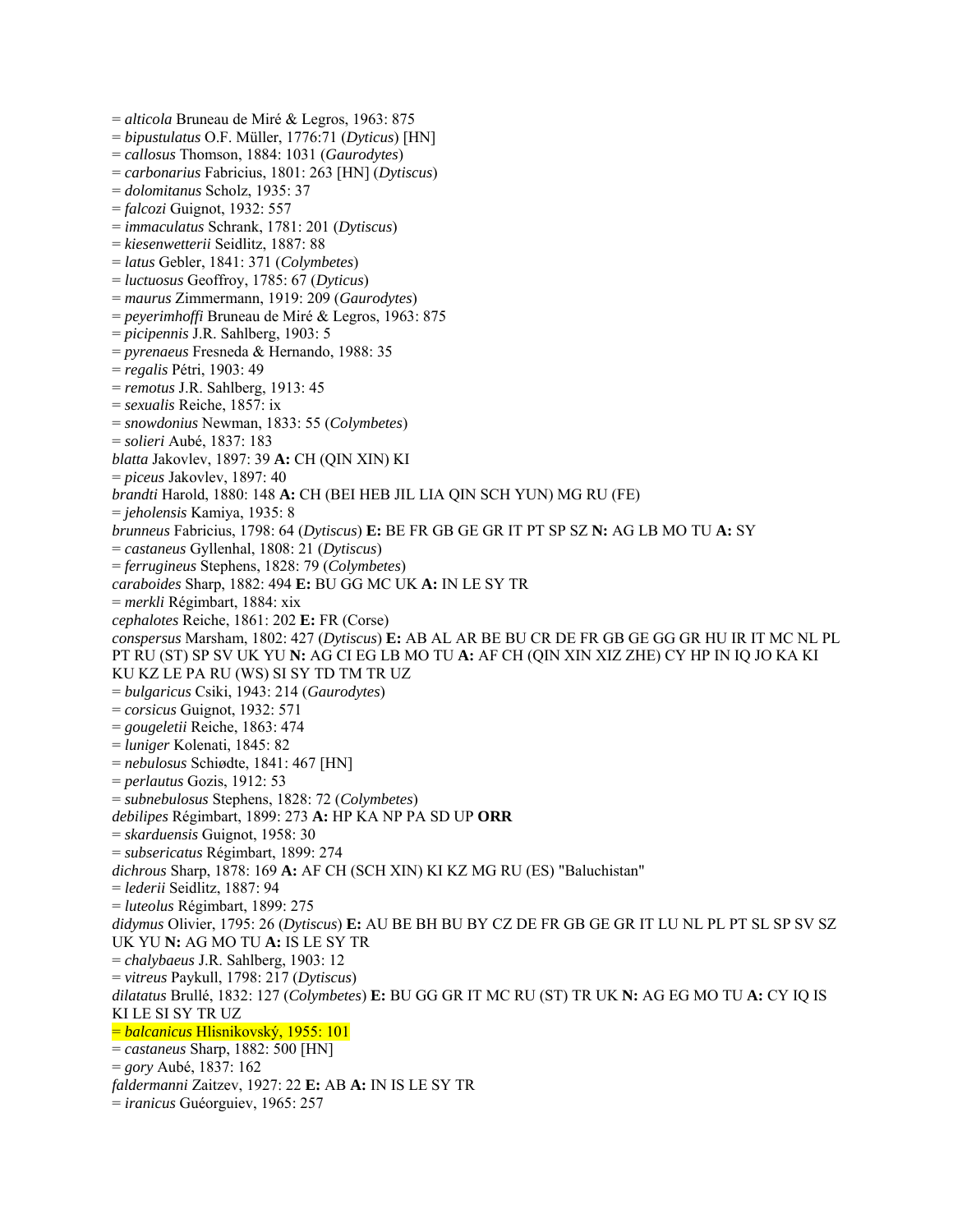= *palaestinus* Zimmermann, 1934: 164 (*Gaurodytes*) *freudei* Guéorguiev, 1975: 97 **A:** KA NP UP *friedrichi* Falkenström, 1936: 91 (*Gaurodytes*) **A:** CH (GAN SCH) KI *glacialis* Hochhuth, 1846: 218 **E:** AB AR GG RU (ST) **A:** IN TR = *armeniacus* Sharp, 1882: 497 = *inguttatus* Reitter, 1908: 223 *glazunovi* Zaitzev, 1953: 228 (*Gaurodytes*) **A:** AF UZ *godmanni* Crotch, 1867: 385 **E:** AZ *guttatus baudii* Seidlitz, 1887: 85 **E:** IT *guttatus guttatus* Paykull, 1798: 211 (*Dytiscus*) **E:** AN AU BE BH BU BY CR CZ DE EN FI FR GB GE HU IR IT LS LU MC NL NR PL RO RU (CT NT ST) SK SL SP SV SZ UK YU **A:** HP RU (WS) TR = *nigripes* Costa, 1847: 97 (*Colymbetes*) = *picinus* Marsham, 1802: 428 (*Dytiscus*) = *septemseriatus* J.R. Sahlberg, 1875: 180 (*Gaurodytes*) = *severior* Gozis, 1912: 63 = *signatus* Grimmer, 1841: 32 (*Colymbetes*) = *styriacus* Sharp, 1882: 496 *heydeni* Wehncke, 1872: 135 **E:** PT SP **N:** MO = *parvulus* Fresneda & Hernando, 1989: 14 *kholini* Nilsson, 1994: 45 **A:** CH (JIL) RU (FE) *laferi* Nilsson, 1994: 47 **A:** CH (HEI) RU (FE) *lobonyx* Guignot, 1952: 17 **A:** CH (QIN SCH) SD *longissimus* Régimbart, 1899: 275 **A:** CH (SCH) SD *maderensis* Wollaston, 1854: 85 **N:** MR *melanarius* Aubé, 1837: 180 **E:** AU BE BH BU CZ DE EN FI FR GB GE HU IT LT LU NL NR PL RU (CT NT) SK SV SZ UK YU = *frigidus* Schiødte, 1841: 477 = *kotschyi*= Letzner, 1849: 95 = *tarsatus* Zetterstedt, 1838: 132 (*Dyticus*) = *tatricus* Roubal, 1938: 19 *nebulosus* Forster, 1771: 56 (*Dytiscus*) **E:** AB AL AR AU BE BH BU CR CZ DE EN FR GB GE GG GR HU IR IT LA LT LU MA MC NL NR PL PT RU (CT ST) SK SL SP SV SZ YU **N:** AG CI EG LB MO MR TU **A:** CY IN IS JO LE SY TM TR = *abdominalis* Ragusa, 1887: 7 [HN] = *bipunctatus* Fabricius, 1787: 190 [HN] (*Dytiscus*) = *immaculatus* Gschwendtner, 1927: 92 [HN] (*Gaurodytes*) = *mixtus* Guignot, 1949: 6 = *naevius* Gmelin, 1790: 1957 (*Dytiscus*) = *nigromaculatus* Goeze, 1777: 625 (*Dytiscus*) = *notatus* Bergsträsser, 1778: 31 (*Dytiscus*) = *pratensis* Schaufuss, 1882: 620 = *ragusai* Zaitzev, 1908: 123 [RN] = *rugosipennis* Guignot, 1932: 568 = *tesselatus* Geoffroy, 1785: 68 (*Dyticus*) *nevadensis* Håkan Lindberg, 1939: 32 **E:** SP *ommani* Zaitzev, 1908: 424 **A**: CH (QIN) *paludosus* Fabricius, 1801: 266 (*Dytiscus*) **E:** AR AU BE BH BU BY CR CZ DE EN FI FR GB GE GG GR HU IR IT LA LT LU NL NR PL PT RU (CT NT ST) SK SL SP SV SZ UK YU **A:** RU (WS) TR = *marginalis* Sharp, 1882: 502 = *pallidipennis* Laporte, 1835: 103 (*Colymbetes*) = *politus* Marsham, 1802: 419 (*Dytiscus*) *picotae* Foster & Bilton, 1997: 113 **E:** PT *ramblae* Millán & Ribera, 2001:109 **E:** SP *rufulus* Fairmaire, 1859: 272 **E:** FR (Corse) IT (Sardegna) = *marginicollis* Fairmaire, 1860: 631 = *rotundatus* Wehncke, 1872: 136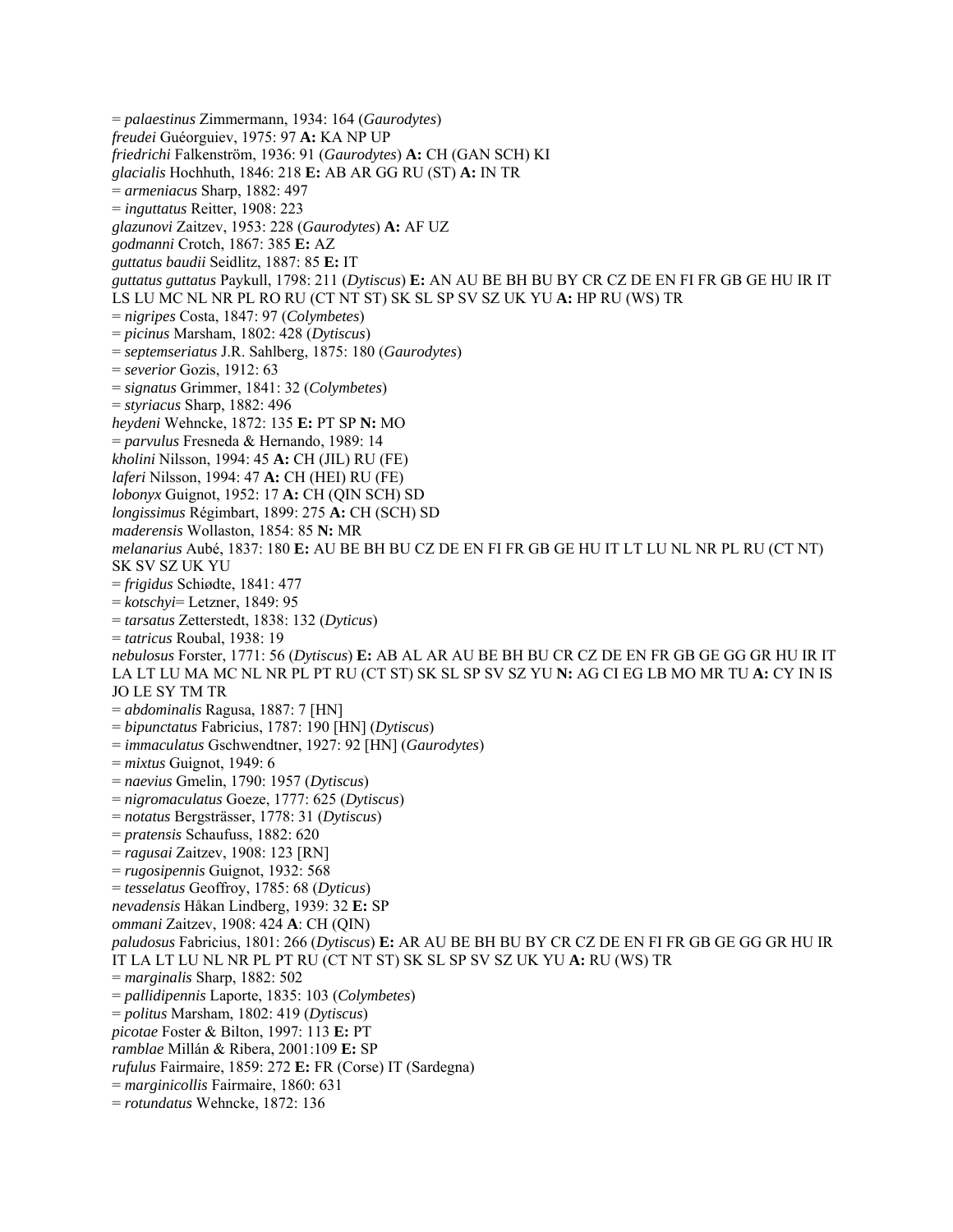*safei* Abdul-Karim & Ali, 1986: 277 **A:** IQ *sikhotealinensis* Lafer, 1988: 56 (*Gaurodytes*) **A:** RU (FE) *solskii* Jakovlev, 1897: 40 **A:** AF IN KA KI PA TM UZ *striolatus* Gyllenhal, 1808: 508 (*Dytiscus*) **E:** AU BE BY CR CZ DE EN FI FR GB GE HU IT LA LT NL PL RU (CT NT) SK SV UK = *costatus* Gerhardt, 1910: 42 = *rectus* Babington, 1841: 53 (*Colymbetes*) *svenhedini* Falkenström, 1932: 192 (*Gaurodytes*) **A:** CH (XIN) MG *taiwanensis* Nilsson & Wewalka, 1994: 993 **A:** CH (TAI) *tristis* Aubé, 1838: 356 **E:** RU (NT) **A:** RU (ES FE WS) **NAR**  = *atratus* Mannerheim, 1853: 157 = *crotchi* Zaitzev, 1905: 212 = *dubius* Mannerheim, 1843: 221 = *kurilensis* Kamiya, 1938: 35 = *piceu*s Zaitzev, 1905: 212 [HN] = *piceolus* Zaitzev, 1908: 123 [RN] *udege* Nilsson, 1994: 170 **A:** CH (JIL) NC RU (FE) *unguicularis* Thomson, 1867: 101 (*Eriglenus*) **E:** AU BE BY CZ DE EN FI FR GB GE IR LA LU NL PL RU (CT NT ST) SK SV UK **A:** RU (ES WS) *winkleri* Gschwendtner, 1923: 104 (*Gaurodytes*) **A:** AF CH (XIN) KA KI KZ TD UZ = *pamiricus* Guignot, 1955: 274 *wollastoni* Sharp, 1882: 531 **N:** MR = *dissimilis* Falkenström, 1938: 13 [HN] (*Gaurodytes*) = *falkenstromi* J.Balfour-Browne, 1944: 352 [RN] *yakutiae* Nilsson & Larson, 1990: 229 **A:** RU (ES FE)

**genus** *Hydronebrius* **Jakovlev, 1897: 37** type species *Agabus cordaticollis* Reitter, 1896

*amplicollis* Toledo, 1994: 207 **A:** CH (SCH YUN) *cordaticollis* Reitter, 1896: 233 (*Agabus*) **A:** TD UZ *kashmirensis* Vazirani, 1964: 145 (*Amphizoa*) **A:** KA = *guignoti* Vazirani, 1970: 346 *mattheyi mattheyi* Brancucci, 1980: 171 **A:** PA *mattheyi nepalensis* Brancucci, 1980: 174 **A:** NP

**genus** *Hydrotrupes* **Sharp, 1882: 491** type species *Hydrotrupes palpalis* Sharp, 1882

*chinensis* Nilsson, 2003: 280 **A:** CH (ANH)

**genus** *Ilybiosoma* **Crotch, 1873: 398** type species *Ilybius regularis* LeConte, 1852 = *Nebriogabus* Guignot, 1936: 187 type species *Agabus discicollis* Ancey, 1882 = *Ranagabus* J.Balfour-Browne, 1939: 106 type species *Agabus kermanensis* J. Balfour-Browne, 1939

*kermanensis* J. Balfour-Browne, 1939: 107 (*Agabus*) **A:** IN

**genus** *Ilybius* **Erichson, 1832: 18** type species *Dytiscus fenestratus* Fabricius, 1781

= *Agabidius* Seidlitz, 1887: 97 type species *Ilybius cinctus* Sharp, 1882: 560

= *Asternus* Guignot, 1931: 202 type species *Dytiscus chalconatus* Panzer, 1796

= *Hyobius* Gistel, 1856: 354 type species *Dytiscus fenestratus* Fabricius, 1781

= *Idiolybius* Gozis, 1886: 8 type species *Dytiscus fenestratus* Fabricius, 1781

= *Ilybidius* Guignot, 1948: 169 type species *Ilybius discedens* Sharp, 1882: 557

= *Ilyobius* Gemminger & Harold, 1868: 451 type species *Dytiscus fenestratus* Fabricius, 1781

= *Parasternus* Guignot, 1936: 186 type species *Agabus subtilis* Erichson, 1837

*aenescens* Thomson, 1870: 125 **E:** AU BE BY CZ DE EN FI FR GB GE IR IT LA LT LU NL NR PL RU (CT NT) SK SV SZ UK **A:** KZ RU (WS)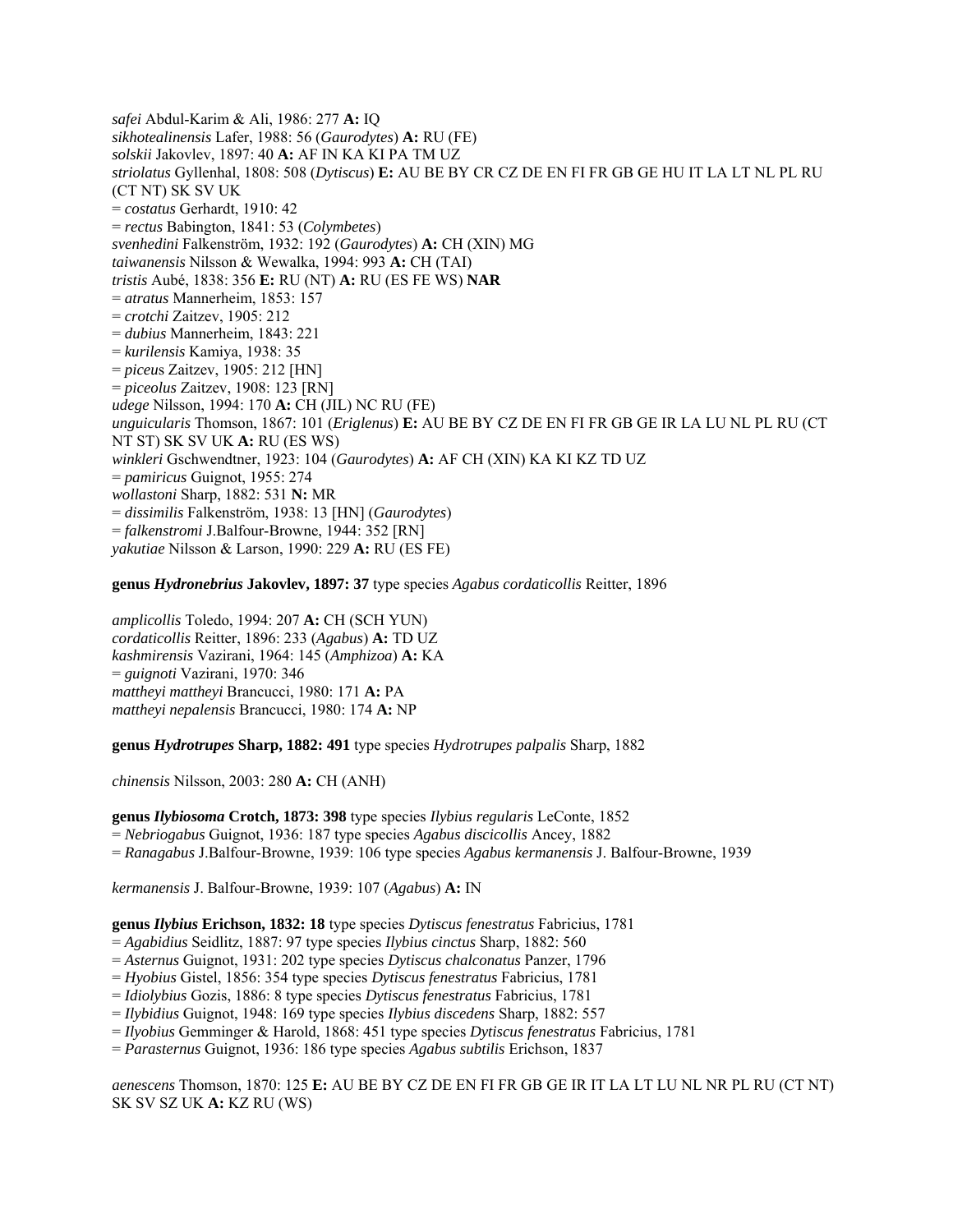= *kiesenwetteri* Kraatz, 1872: 166 *albarracinensis* Fery, 1986: 345 (*Agabus*) **E:** FR PT SP = *maestroae* Fresneda & Hernando, 1987: 67 (*Agabus*) *angustior* Gyllenhal, 1808: 500 (*Dytiscus*) **E:** BY DE EN FI GE LA LT NR PL RU (NT) SV **A:** MG RU (ES FE WS) **NAR**  *anjae* Nilsson, 1999: 36 **A:** CH (HEI) JA RU (ES FE) *apicalis* Sharp, 1873: 51 **A:** CH (BEI GAN HEI HUB JIA JIL JIX LIA SCH SHA SHG SHN) JA RU (FE) SC = *intermediatus* Feng, 1936: 10 *ater* DeGeer, 1774: 401 (*Dytiscus*) **E:** AB AL AU BE BH BU BY CR CZ DE EN FI FR GB GE GR HU IR IT LA LS LT LU NL NR PL RU (CT NT ST) SK SL SV SZ UK **A:** IN RU (ES WS) = *ater* Panzer, 1796: 38/15 [HN] (*Dytiscus*) = *ungularis* LeConte, 1862: 521 (*Colymbetes*) *balkei* Fery & Nilsson, 1993: 103 *(Agabus)* **A:** RU (ES FE WS) *bedeli* Zaitzev, 1908: 121 [RN] (*Agabus*) **N:** AG TU = *politus* Reiche, 1861: 369 [HN] (*Agabus*) *chalconatus* Panzer, 1796: 38/t.17 (*Dytiscus*) **E:** AB AU BE BH BU CR CZ DE EN FI FR GB GE GR HU IR IT LA LT LU MC MD NL PL PT RU (ST) SK SL SP SV SZ UK YU **N:** AG MO **A:** IN IS SY TM TR = *aterrimus* Stephens, 1828: 79 (*Colymbetes*) = *fuscoaenescens* Régimbart, 1878: cxlviii (*Agabus*) = *nigroaeneus* Marsham, 1802: 428 (*Dytiscus*) *chishimanus* Kôno, 1944: 80 **A:** CH (HEI JIL) RU (ES FE) = *weymarni* J. Balfour-Browne, 1947: 446 *cinctus* Sharp, 1882: 560 **E:** AB GG RU (ST) UK **A:** CH (GAN GUX HEB HEI HUB JIA JIL LIA SCH SHA TIA XIN YUN) KZ MG RU (ES) UZ = *angustulus* Régimbart, 1899: 289 = *chinensis* Csiki, 1901: 102 *crassus* Thomson, 1856: 224 **E:** AU BE CZ DE EN FI GE LT NR PL RU (CT NT) SK SV SZ UK **A:** RU (WS) *dettneri* Fery, 1986: 342 (*Agabus*) **E:** PT SP *discedens* Sharp, 1882: 557 **A:** RU (FE) **NAR**  *erichsoni* Gemminger & Harold, 1868: 454 *(Agabus)* **E:** AB BY DE EN FI GE HU IT LA LT NR PL RU (CT NT) SV SZ **A:** IN JA KZ MG RU (ES FE WS) **NAR**  = *cincticollis* Mäklin, 1881: 22 = *lutosus* Crotch, 1873: 419 [HN] (*Gaurodytes*) *fenestratus* Fabricius, 1781: 294 (*Dytiscus*) **E:** AU BE BH BU BY CR CZ DE EN FI FR GB GE HU IT LA LS LT LU NL NR PL RU (CT NT ST) SK SL SP SV SZ UK YU **A:** KI RU (ES WS) = *aeneus* Panzer, 1796: 38/t.16 [HN] (*Dytiscus*) = *ciliatus* Olivier, 1791: 311 (*Dytiscus*) = *prescotti* Mannerheim, 1829: 21 (*Colymbetes*) *fuliginosus fuliginosus* Fabricius, 1792: 191 (*Dytiscus*) **E:** AB AN AR AU BE BH BU BY CR CZ DE EN FI FR GB GE GG GR HU IR IT LA LS LT LU MC MD NL NR PL RU (CT NT ST) SK SL SP SV SZ UK YU **N:** MO **A:** IN KZ MG RU (WS) TR = *lacustris* Panzer, 1796: 38/t.14 [HN] (*Dytiscus*) = *pirinicus* Guéorguiev, 1957: 25 *fuliginosus turcestanicus* Gschwendtner, 1934: 74 **A:** CH (XIN) KZ *guttiger* Gyllenhal, 1808: 499 (*Dytiscus*) **E:** AU BE BY CR CZ DE EN FI FR GB GE HU IR IT LA LS LT LU NL NR PL RU (CT NT) SL SV SZ UK **A:** RU (WS) = *immunis* Stephens, 1828: 81 (*Colymbetes*) = *kiesenwetteri* Wehncke, 1872: 136 [HN] = *quadrinotatus* Stephens, 1828: 83 (*Colymbetes*) *hozgargantae* Burmeister, 1983: 133 (*Agabus*) **E:** SP **N:** MO *hulae* Wewalka, 1984: 137 (*Agabus*) **A:** IS SY TR *jaechi* Fery & Nilsson, 1993: 94 (*Agabus*) **E:** GR TR *lagabrunensis* Schizzerotto & Fery, 1990: 148 (*Agabus*) **E:** IT *lateralis* Gebler, 1832: 40 (*Colymbetes*) **A:** CH (HEI) MG RU (ES FE) = *limbatus* Sharp, 1882: 557 *lenensis* Nilsson, 2000: 31 [RN] **A:** RU (ES WS) "Manchuria"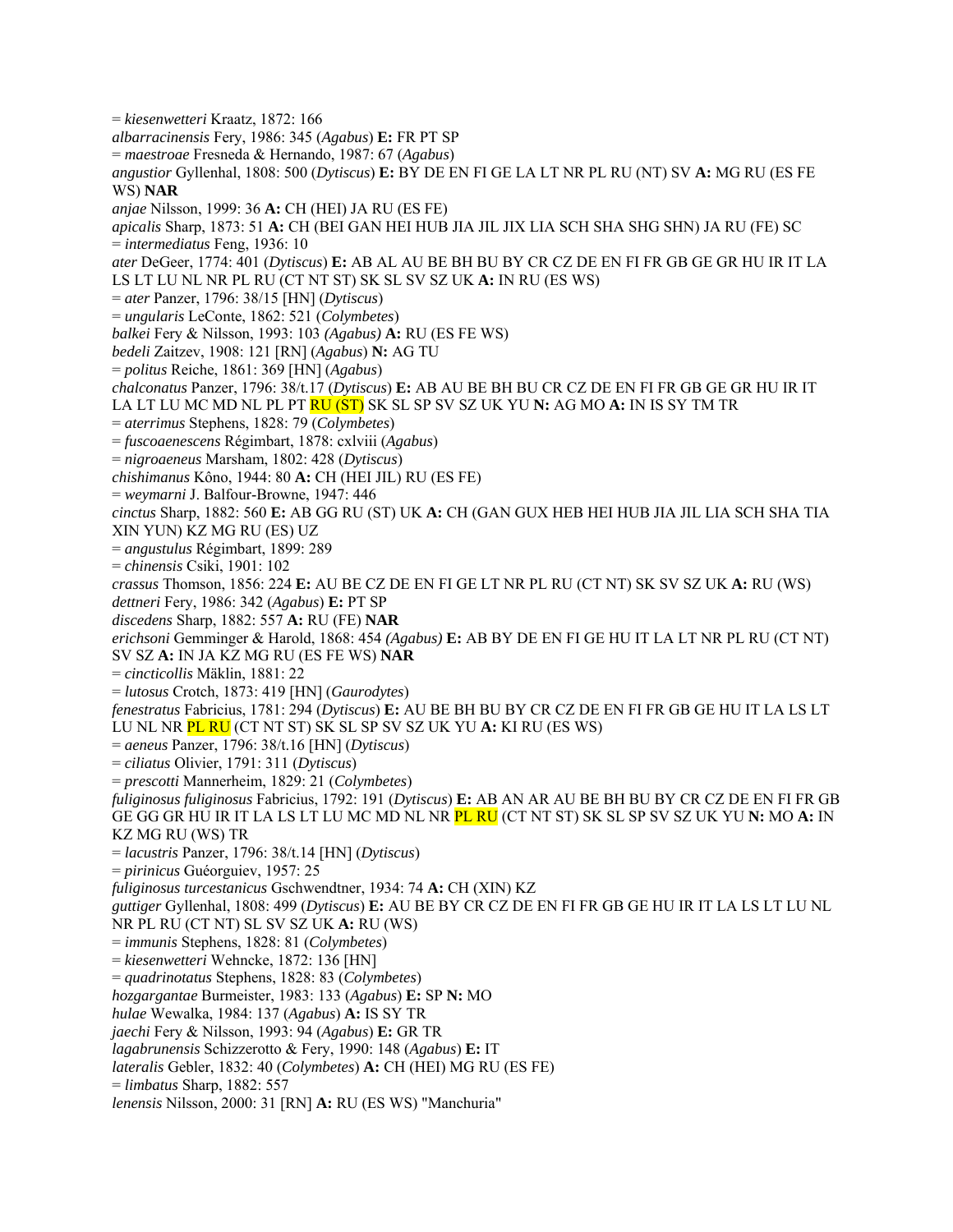= *aenescens* Poppius, 1905: 18 [HN] (*Agabus*) *lenkoranensis* Fery & Nilsson, 1993: 95 (*Agabus*) **E:** AB **A:** IN *meridionalis* Aubé, 1837: 126 **E:** FR IT PT SP **N:** MO = *hispanicus* Sharp, 1873: 260 *montanus* Stephens, 1828: 76 (*Colymbetes*) **E:** BE DE FR GB GE IR IT LT LU NL PL PT RU (ST) SP **N:** AG MO = *melanocornis* Zimmermann, 1915: 223 (*Agabus*) *nakanei* Nilsson, 1994: 58 **A:** JA RU (FE) *neglectus* Erichson, 1837: 158 (*Agabus*) **E:** AU BE BY CZ DE EN FR GE HU LA LT LU NL PL RU (CT NT ST) SK SV SZ UK *obtusus* Sharp, 1882: 558 **A:** CH (SCH) MG RU (ES) *opacus* Aubé, 1837: 173 (*Agabus*) **E:** FI NR RU (NT) SV **A:** MG RU (ES FE WS) **NAR** = *gelidus* Fall, 1926: 142 [HN] (*Agabus*) = *mimmi* J.R. Sahlberg, 1875: 182 (*Gaurodytes*) = *pseudoconfertus* Wallis, 1926: 90 (*Agabus*) = *rufinus* Marseul, 1882: 28 (*Agabus*) = *sachalinensis* Kamiya, 1938: 37 (*Agabus*) = *sharpi* Jacobson, 1908: 430 [RN] (*Agabus*) = *sibericus* Sharp, 1882: 519 [HN] (*Agabus*) *ovalis* Gschwendtner, 1934: 74 **A:** RU (ES) *pederzanii* Fery & Nilsson, 1993: 95 (*Agabus*) **E:** IT *picipes* Kirby, 1837: 71 (*Colymbetes*) **E:** FI NR SV **A:** RU (WS) **NAR**  *poppiusi* Zaitzev, 1907: 208 **A:** CH (SCH) MG RU (ES) *pseudoneglectus* Franciscolo, 1972: 84 (*Agabus*) **E:** BU CR GR IT YU = *skiathos* Hinterseher, 1981: 87 (*Agabus*) *quadriguttatus* Lacordaire, 1835: 316 (*Colymbetes*) **E:** AU BE BU BY CR CZ DE EN FI FR GB GE GR HU IR IT LA LS LT LU NL NR PL RO RU (CT NT ST) SK SL SP SV SZ UK YU **A:** IN TR = *obscurus* Marsham, 1802: 414 [HN] (*Dytiscus*) = *sexdentatus* Schiødte, 1841: 487 *samokovi* Fery & Nilsson, 1993: 91 (*Agabus*) **E:** BU *satunini* Zaitzev, 1913: 196 (*Agabus*) **E:** GG RU (ST) **A:** RU (WS) TR *similis* Thomson, 1856: 225 **E:** BY DE EN FI FR GE HU LA LT NR RU (CT NT) PL SV UK = *ovatus* Hochhuth, 1871: 237 *subaeneus* Erichson, 1837: 156 **E:** AB AR AU BE BY CR CZ DE EN FI FR GB GE GG HU IR IT LA LT LU MD NL NR PL RU (CT NT ST) SK SV SZ **A:** KZ MG RU (ES WS) **NAR**  = *badenii* Wehncke, 1872: 164 = *chalybeatus* C.G Thomson, 1860: 48 = *lapponicus* Scholz, 1917: 251 = *suffusus* Crotch, 1873: 411 = *viridiaeneus* Crotch, 1873: 411 *subtilis* Erichson, 1837: 157 (*Agabus)* **E:** AU BY CZ DE EN FI FR GE HU IT LA LT NR PL RU (CT NT) SK SV UK **A:** RU (ES WS) = *altaicus* Gebler, 1848: 73 *vittiger* Gyllenhal, 1827: 379 (*Dytiscus*) **E:** FI NR RU (NT) SV **A:** RU (WS) **NAR**  *wasastjernae* C.R. Sahlberg, 1824: 167 (*Dyticus*) **E:** BY CZ DE FI GB GE LA LT NR PL RU (NT) SV UK **A:** RU (WS) **NAR**  = *kenaiensis* Fall, 1926: 141 (*Agabus*) = *palustris* Wallis, 1926: 92 (*Agabus*) *wewalkai* Fery & Nilsson, 1993: 85 (*Agabus*) **A:** TR

## **genus** *Platambus* **Thomson, 1859: 14** type species *Dytiscus maculatus* Linnaeus, 1758

= *Agabinus* Crotch, 1873:397 type species *Colymbetes glabrellus* Motschulsky, 1859

*= Agraphis* Guignot, 1954: 199 type species *Agraphis confossa* Guignot, 1954 (=*Agabus sawadai* Kamiya, 1932)

= *Allogabus* Guignot, 1954:199 type species *Agabus americanus* Aubé, 1838

= *Anagabus* Jakovlev, 1897: 38 type species *Anagabus semenovi* Jakovlev, 1897

*= Colymbinectes* Falkenström, 1936a: 97 type species *Colymbinectes ater* Falkenström, 1936

= *Neoplatynectes* Vazirani, 1970: 305 type species *Platynectes princeps* Régimbart, 1888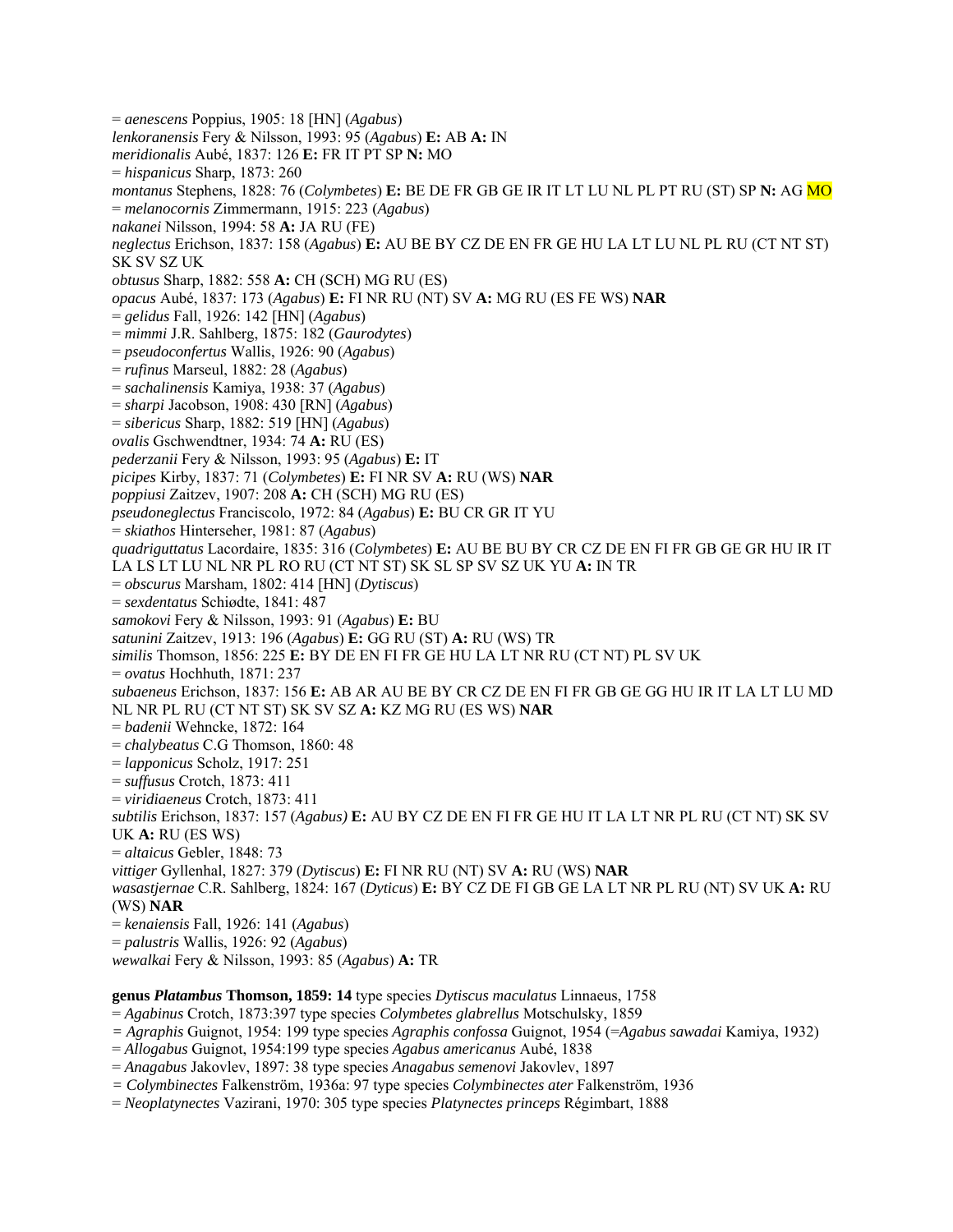= *Paraplatynectes* Vazirani, 1970: 305 type species *Platynectes guttula* Régimbart, 1899

= *Stictogabus* Guignot, 1948: 167 type species *Agabus angulicollis* Régimbart, 1899

*angulicollis* Régimbart, 1899: 273 (*Agabus*) **A:** CH (BEI HEB NMO SCH SHA SHX XIZ) *ater* Falkenström, 1936: 97 (*Colymbinectes*) **A:** CH (GUI SCH YUN) *balfourbrownei* Vazirani, 1965: 28 **A:** CH (YUN) NP UP **ORR**  *biswasi* Vazirani, 1965: 32 **A:** NP UP *dabieshanensis* Nilsson, 2003: 266 **A:** CH (ANH) *denticulatus* Nilsson, 2003: 270 **A:** CH (SCH) *excoffieri* Régimbart, 1899: 281 **A:** CH (GAN GUI HEB HUN SCH SHN YUN XIZ ZHE) **ORR**  *fimbriatus* Sharp, 1884: 445 **A:** CH (JIL GAN HEB SCH) JA RU (FE) SC = *kansouis* Feng, 1936: 9 *guttulus* Régimbart, 1899: 283 (*Platynectes*) **A:** CH (SHG) *heteronychus* Nilsson, 2003: 271 **A:** CH (GUA) *ikedai* Nilsson, 1997: 635 (*Agabus*) **A:** JA *insolitus* Sharp, 1884: 444 (*Agabus*) **A:** JA *kempi* Vazirani, 1970: 330 (*Agraphis*) **A:** NP SD *khukri* Brancucci, 1990: 240 **A:** NP *koreanus* Nilsson, 1997: 636 (*Agabus*) **A:** RU (FE) SC *lindbergi* Guéorguiev, 1963: 218 **A:** AF HP PA UP **ORR**  = *guignoti* Vazirani, 1965: 27 *lineatus* Gschwendtner, 1935: 62 **A:** AP BT NP PA UP **ORR** = *striatus* Zeng & Pu, 1992: 482 (*Hydronebrius*) *lunulatus* Fischer von Waldheim, 1829: 26 (*Colymbetes*) **E:** AB AR GG GR RU (ST) TR **N:** EG **A:** IN LE TR = *sinuatus* Aubé, 1837: 148 (*Agabus*) *maculatus* Linnaeus, 1758: 412 (*Dytiscus*) **E:** AL AN AR AU BE BH BU BY CR CZ DE EN FI FR GB GE GR HU IT LA LS LT LU MC NL NR PL RO SK SL SP RU (CT NT ST) SV SZ UK YU **A:** IN MG RU (WS) TR = *biocellatus* O.F. Müller, 1776: 72 (*Dytiscus*) = *cantalicus* Pic, 1912: 57 = *caucasicus* Zaitzev, 1927: 18 = *escalerai* Régimbart, 1900: 121 = *glacialis* Graells, 1858: 42 [HN] (*Agabus*) = *graellsi* Gemminger & Harold, 1868: 455 [RN] (*Agabus*) = *hebraicus* Geoffroy, 1785: 70 (*Dyticus*) = *inornatus* Schilsky, 1888: 183 = *ornatus* Herbst, 1784: 125 (*Dytiscus*) = *pulchellus* Heer, 1839: 149 (*Colymbetes*) *micropunctatus* Nilsson, 2003: 269 **A:** CH (GUA) *nepalensis* Guéorguiev, 1968: 42 (*Stictogabus*) **A:** AP BT NP SD = *bhutanensis* Wewalka, 1975: 157 *optatus* Sharp, 1884: 445 (*Agabus*) **A:** CH (FUJ JIX) JA = *miyamotoi* Nakane, 1959: 95 (*Gaurodytes*) *pictipennis* Sharp, 1873: 49 (*Agabus*) **A:** JA RU (FE) "Korea" *princeps* Régimbart, 1888: 615 (*Platynectes*) A: CH (GUA HKG YUN) **ORR**  *punctatipennis* Brancucci, 1984: 153 **A:** CH (FUJ GUA JIX) *satoi* Brancucci, 1982: 226 **A:** NP *sawadai* Kamiya, 1932: 6 (*Agabus*) **A:** JA = *confossus* Guignot, 1954: 200 (*Agraphis*) *schaefleini* Brancucci, 1988: 188 **A:** CH (YUN) **ORR**  *schillhammeri* Wewalka & Brancucci, 1995: 99 **A:** CH (GUI HUB HUN SCH SHA) *semenowi* Jakovlev, 1897: 38 (*Anagabus*) **A:** KI TD *sogdianus* Jakovlev, 1897: 39 (*Anagabus*) **A:** AF KA KI NP PA TD UZ = *holzschuhi* Wewalka, 1975: 155 = *jucundus* Guignot, 1954: 222 (*Agabus*) = *ledouxi* Legros, 1977: 14 (*Anagabus*) = *limbibasis* Reitter, 1900: 226 (*Anagabus*)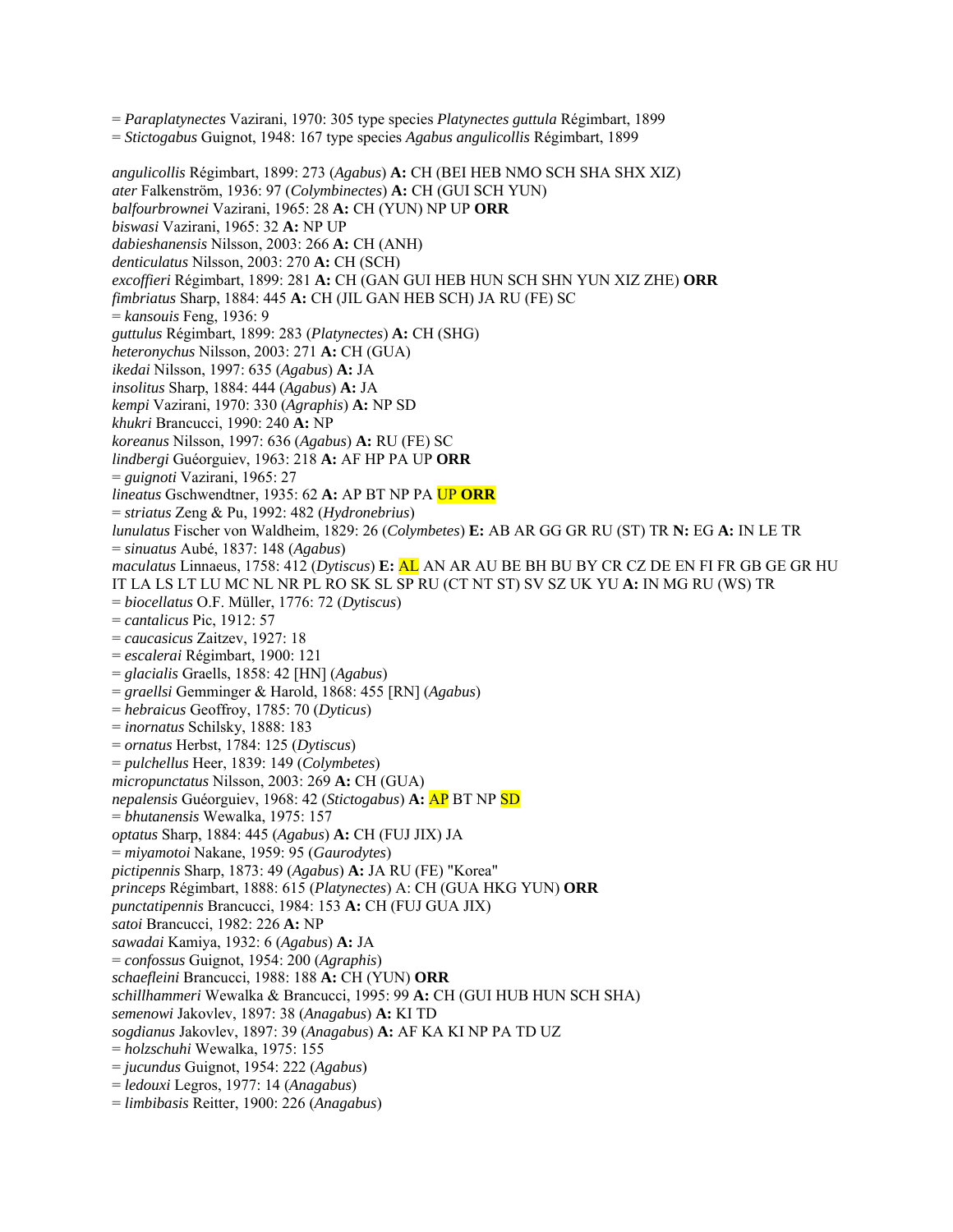= *vatelloides* Régimbart, 1899: 270 (*Agabus*) *stygius* Régimbart, 1899: 279 (*Agabus*) **A**: CH (BEI HEB JIL LIA SCH SHN YUN) JA *= jilanzhui* Wewalka & Brancucci, 1995: 98 *= nakanei* Nilsson, 1997: 631 (*Agabus*) *ussuriensis* Nilsson, 1997: 632 (*Agabus*) **A:** CH (FUJ HEB JIL LIA) NC RU (FE) *wewalkai* Brancucci, 1982: 120 **A:** KA *wittmeri* Wewalka, 1975: 158 **A:** BT NP **ORR**  *yaanensis* Nilsson, 2003: 272 **A:** CH (SCH)

### **genus** *Platynectes* **Régimbart, 1879: 454** type species *Agabus decemnotatus* Aubé, 1838

**subgenus** *Gueorguievtes* Vazirani, 1976: 170 type species *Agabus dissimilis* Sharp, 1873 = *Metaplatynectes* Guéorguiev, 1978: 271 type species *Dytiscus decempunctatus* Fabricius, 1775

*babai* Satô, 1982: 3 **A:** CH (TAI) *chujoi* Satô, 1982: 1 **A:** JA (Ryukyu Islands) *deletus* Régimbart, 1899: 287 **A:** JA *dissimilis* Sharp, 1873: 50 (*Agabus*) **A:** CH (ANH FUJ GUA GUI HUN JIX SHA SHX ZHE) *gemellatus* Štastný, 2003: 235 **A:** CH (FUJ GUA GUI GUX HKG JIX MAC TAI) *hainanensis* Nilsson, 1998: 110 **A:** CH (HAI) *kashmiranus kashmiranus* J.Balfour-Browne, 1944: 352 [RN] **A:** AF BT CH (XIZ) HP KA NP PA SD UP **ORR** = *lineatus* Redtenbacher, 1844: 503 [HN] (*Colymbetes*) *kashmiranus lemberki* ŠÄastný, 2003: 230 **A:** CH (YUN) *major* Nilsson, 1998: 114 **A:** CH (YUN) **ORR**  *mazzoldii* ŠÄastný, 2003: 240 **A:** CH (YUN) **ORR** *nanlingensis* ŠÄastný, 2003: 236 **A:** CH (FUJ GUA) *rihai* Štastný, 2003: 243 **A:** CH (SHN) *wewalkai* ŠÄastný, 2003: 224 **A:** NP

subfamily **Colymbetinae** Erichson, 1837 tribe Colymbetini Erichson, 1837

**genus** *Colymbetes* **Clairville, 1806: 188** type species *Dytiscus striatus* Linnaeus, 1758 = *Cymatopterus* Dejean, 1833: 54 type species *Dytiscus fuscus* Linnaeus, 1758

*dahuricus* Aubé, 1837: 99 **A:** CH (JIL) MG RU (ES FE) **NAR** = *obscuratus* Mannerheim, 1853: 154 (*Cymatopteru*s) = *seminiger* LeConte, 1862: 522 *dolabratus* Paykull, 1798: 204 (*Dytiscus*) **E:** FI IC NR RU (NT) SV **A:** RU (ES FE WS) **NAR**  = *drewseni* LeConte, 1862: 523 = *groenlandicus* Aubé, 1838: 233 = *thomsoni* Sharp, 1882: 628 *= tolli* Zaitzev, 1907: 209 = *triseriatus* Kirby, 1837: 73 *fuscus* Linnaeus, 1758: 411 (*Dytiscus*) **E:** AR AU BE BH BU BY CR CZ DE EN FI FR GB GE GR HU IR IT KZ LA LS LT LU MA MC NL NR PL PT RU (CT NT ST) SK SL SP SV SZ TR UK YU **N:** AG EG LB MO TU **A:**  AF CH (XIZ) CY IN IS KA KZ LE RU (WS) SI SY TR UZ = *affinis* Stein, 1881: 222 = *semirufus* Zimmermann, 1921: 89 = *transversestriatus* DeGeer, 1774: 399 (*Dytiscus*) *koenigi* Zaitzev, 1927: 30 **E:** GG **A:** IN TR *magnus* Feng, 1936: 12 **A:** CH (HEI TIA) *mesepotamicus* Abdul-Karim & Ali, 1986: 278 **A:** IQ *minimus* Zaitzev, 1908: 420 **A:** CH (QIN XIZ) *paykulli* Erichson, 1837: 149 **E:** BY DE EN FI GE LA LT NL NR PL RU (CT NT) SV UK **A:** RU (ES KZ WS) *piceus* Klug, 1834: t.33: 6 **N:** EG **A:** IN IQ KU SA SI YE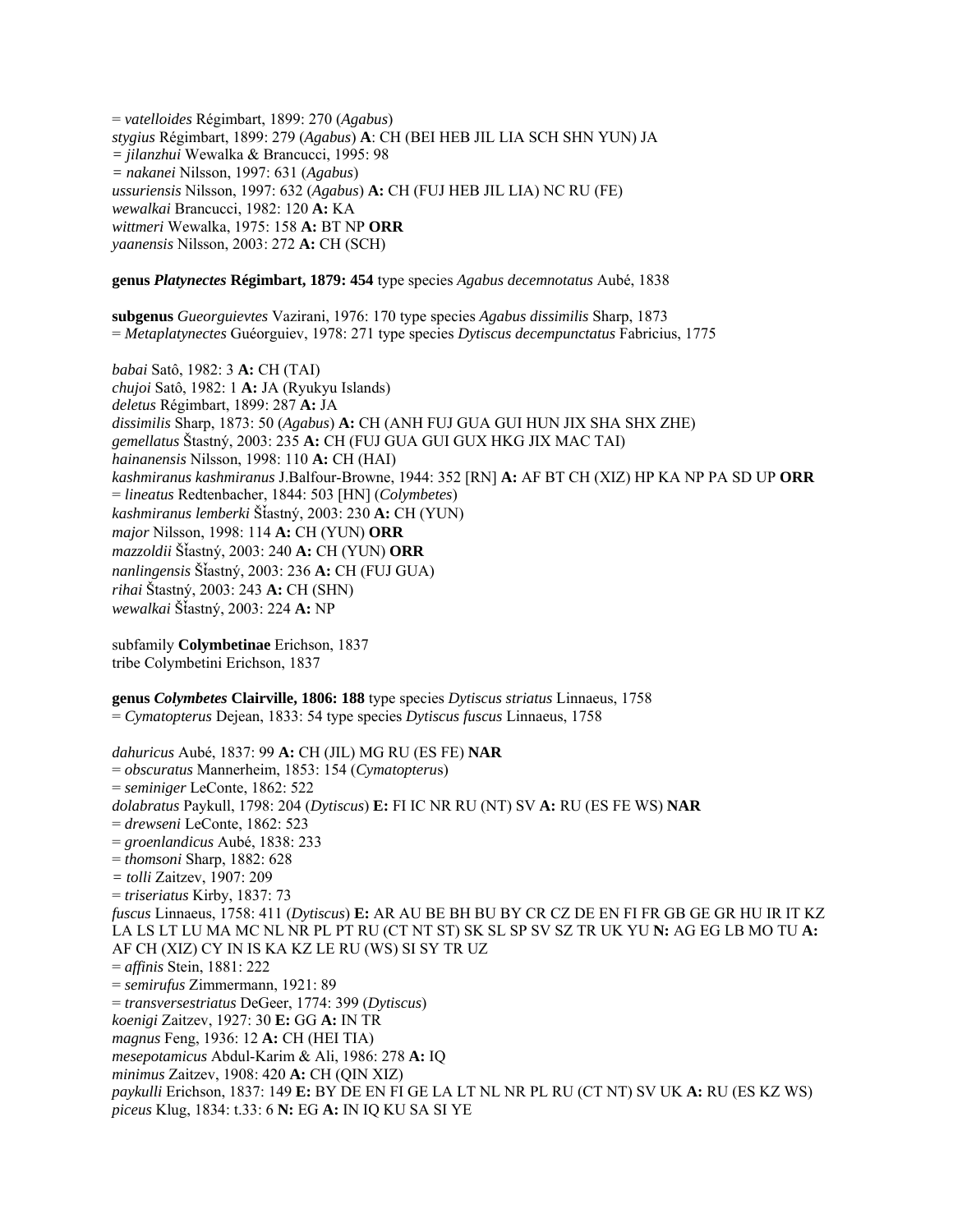= *procerus* Sharp, 1882: 631 = *simplex* Walker, 1871: 11 *pseudostriatus* Nilsson, 2002:191 **A:** CH (HEI) JA RU (ES FE) *schildknechti* Dettner, 1983: 39 **E:** FR IT PT SP **N:** AG LB MO TU *semenowi* Jakovlev, 1896: 176 (*Cymatopterus*) **E:** AB GG RU (ST) **A:** AF CH (XIN XIZ) IN KZ TM = *kokujewi* Jakovlev, 1896: 180 (*Cymatopterus*) *striatus* Linnaeus, 1758: 411 (*Dytiscus*) **E:** BE BH BY CR CZ DE EN FI FR GE HU KZ LA LT NR PL RU (CT NT ST) SK SL SV UK **A:** KZ RU (WS) = *bogemanni* Gyllenhal, 1813: 687 (*Dytiscus*) *substrigatus* Sharp, 1882: 630 **A:** SA YE *tschitscherini* Jakovlev, 1896: 177 (*Cymatopterus*) **A:** CH (XIN) *vagans* Sharp, 1882: 630 **A:** IN KU

**genus** *Meladema* **Laporte, 1835: 98** type species *Meladema coriacea* Laporte, 1835

*coriacea* Laporte, 1835: 98 **E:** BU FR GR IT MA PT SP **N:** AG CI LB MO TU **A:** TR *imbricata* Wollaston, 1871: 220 (*Scutopterus*) **N:** CI *lanio* Fabricius, 1775: 231 (*Dytiscus*) **N:** MR = *lowei* Gray in Griffith, 1831: 284 (*Colymbetes*)

**genus** *Melanodytes* **Seidlitz, 1887: 24** type species *Dytiscus pustulatus* Rossi, 1792

*pustulatus* Rossi, 1792: 68 (*Dytiscus*) **E:** AL BU CR FR GR IT

**genus** *Rhantus* **Dejean, 1833: 54** type species *Colymbetes pulverosus* Stephens, 1828 (= *Colymbetes suturalis* W.S. MacLeay, 1825)

**subgenus** *Nartus* Zaitzev, 1907: 103 type species *Dytiscus grapii* Gyllenhal, 1808 = *Ilybiomorphus* Porta, 1923: 259 type species *Dytiscus grapii* Gyllenhal, 1808 = *Rantogiton* Gozis, 1910: 6 type species *Dytiscus grapii* Gyllenhal, 1808

*grapii* Gyllenhal, 1808: 505 (*Dytiscus*) **E:** AU BH BU BY CR CZ DE EN FI FR GB GE HU IR IT LA LT NL NR PL RO RU (CT NT ST) SK SL SV SZ UK YU = *niger* Lacordaire in Boisduval & Lacordaire, 1835: 314 *(Colymbetes)* 

**subgenus** *Rhantus* Dejean, 1833: 54 type species *Colymbetes pulverosus* Stephens, 1828 (*= Colymbetes suturalis* W.S. MacLeay, 1825)

*bistriatus* Bergsträsser, 1778: 42 (*Dytiscus*) **E:** AL AU BE BH BU BY CR CZ DE EN FI FR GB GE GR HU IT KZ LA LT NL PL SK RU (CT NT ST) SV SZ UK **A:** IN MG RU (WS) TM = *aberratus* Gemminger & Harold, 1868: 448 = *nigropunctatus* Motschulsky, 1860: 302 *= pericaspius* Guignot, 1956: 398 *consputus* Sturm, 1834: 83 (*Colymbetes*) **E:** AU BH CZ FR GE HU PL RO RU (CT ST) SK SL **A:** RU (WS) = *dressleri* Zimmermann, 1920:200 = *luteicollis* Gebler, 1848: 72 *erraticus* Sharp, 1884: 446 **A:** JA RU (FE) *exsoletus* Forster, 1771: 57 (*Dytiscus*) **E:** AU BE BH BY CR DE EN FI FR GB GE IR IT LA LT LU MD NL NR PL PT RU (CT NT ST) SK SL SV SZ UK YU **A:** RU (ES WS) TM = *adspersus* Panzer, 1796: 38/t.18 (*Dytiscus*) = *collaris* Paykull, 1798: 200 [HN] (*Dytiscus*) = *insolatus* Gebler, 1829: 66 (*Colymbetes*) = *melanopterus* Zetterstedt, 1828: 211 (*Dyticus*) = *nigriventris* Newbery & Sharp, 1915 [HN] = *oculatus* Herbst, 1784: 125 (*Dytiscus*) *fennicus* Huldén, 1982: 125 **E:** BY FI RU (CT NT ST) SV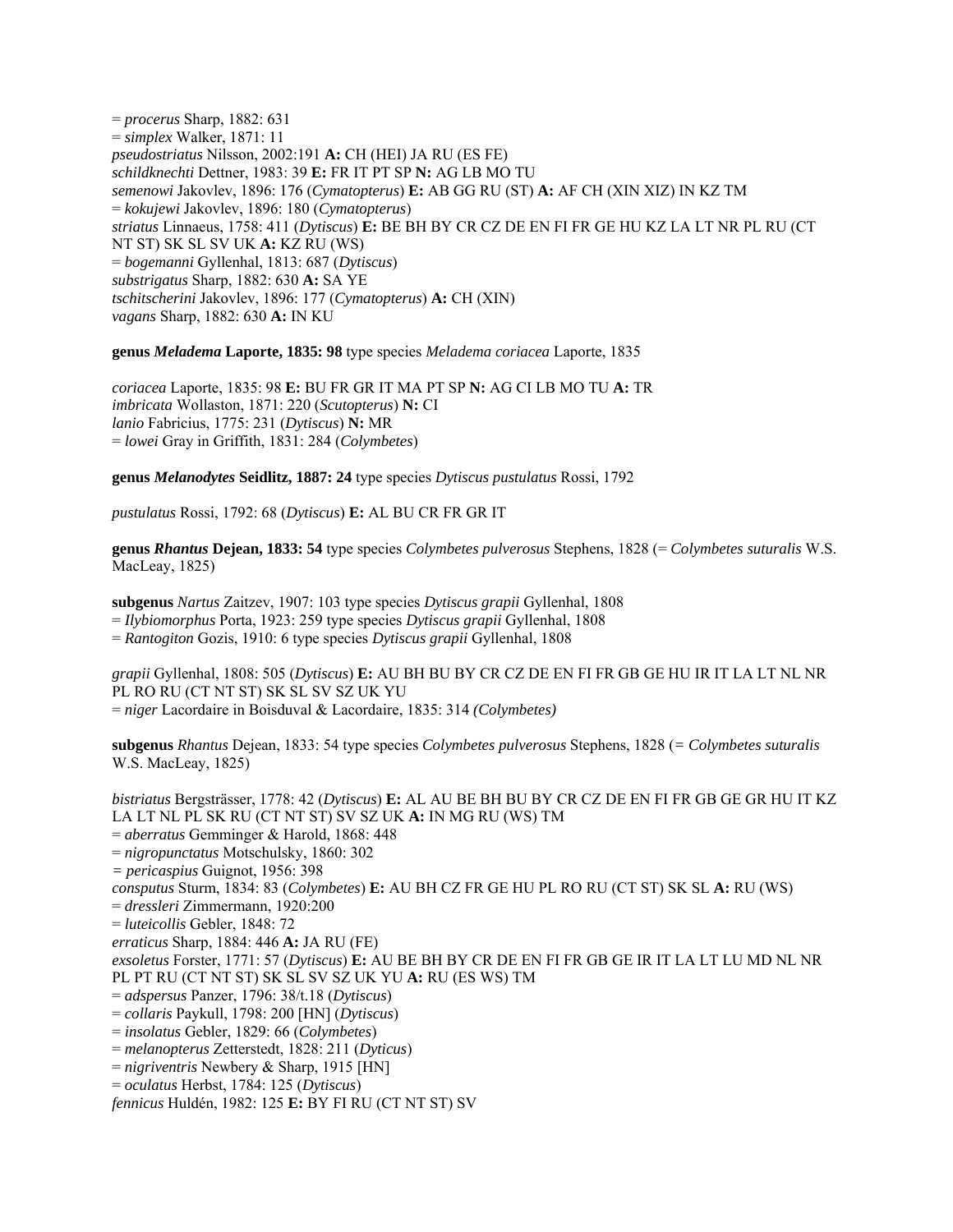*formosanus* Kamiya, 1938: 42 **A:** CH (TAI) *friedrichi* Falkenström, 1936: 227 **A:** RU (SCH) *frontalis* Marsham, 1802: 425 (*Dytiscus*) **E:** AB AR AU BE BH BY CR CZ DE EN FI FR GB GE GG HU IR IT KZ LA LS LT LU MD NL NR PL RU (CT NT ST) SK SL SV SZ UK YU **A:** KZ MG RU (ES WS) TR = *flavicollis* Eschscholtz, 1818: 458 (*Dytiscus*) = *gyllenhalii* Laporte, 1840: 162 (*Colymbetes*) = *punctatus* Hoppe, 1795: 32 [HN] (*Dytiscus*) = *semicirculatus* Schneider, 1898: 51 = *suturalis* Lacordaire, 1835: 311 [HN] = *vermicularis* Fauvel, 1889:82 = *virgulatus* Illiger, 1806: 225 (*Dyticus*) *gogonensis* Wewalka, 1975: 160 **A:** BT *hispanicus* Sharp, 1882: 622 **E:** FR PT SP **N:** AG EG MO *includens* Walker, 1871: 11 **N:** EG **A:** IS SA SI SY YE **AFR**  = *aulicus* Omer-Cooper, 1931: 789 = *elevatus* Sharp, 1882: 609 = *pictiventris* Régimbart, 1905: 208 *incognitus* Scholz, 1927: 147 **E:** BY LA PL RU (NT) SK UK *latitans* Sharp, 1882: 621 **E:** AU BE BU BY CR CZ EN FR GE HU IT LA LT MD NL PL RU (CT ST) SK SL SZ UK **A:** KZ RU (ES WS) *notaticollis* Aubé, 1837: 107 (*Colymbetes*) **E:** AU BY CZ DE EN FI FR GE GG IT LA LT MD NR PL RO RU (CT NT) SK SV SZ **A:** CH (HEI JIL) JA MG RU (ES FE WS) = *infuscatus* Erichson, 1837: 151 *(Colymbetes)*  = *nigriventris* Motschulsky, 1860: 101 = *vibicicollis* Hochhuth, 1846: 216 (*Colymbetes*) *ovalis* Gschwendtner, 1936: 371 **A:** BT NP SD *pederzanii* Toledo & Mazzoldi, 1996: 237 **A:** CH (SCH) *rufus* Zimmermann, 1922: 20 **A:** KI RU (WS) = *subparallelus* Scholz, 1927: 146 *sexualis* Zimmermann, 1919: 219 **A:** CH (XIZ) HP NP SD *sikkimensis* Régimbart, 1899: 306 **A:** CH (HEB SCH YUN) HP NP PA SD **ORR**  = *punjabensis* Vazirani, 1970: 355 *suturalis* W.S. MacLeay, 1825: 31 (*Colymbetes*) **E:** AB AR AU AZ BE BH BU BY CR CZ DE EN FI FR GB GE GG GR HU IR IT LA LS LT LU MA MC NL NR PL PT RU (CT ST) SK SL SP SV SZ UK YU **N:** EG LB MO **A:** AF CH (BEI FUJ GAN GUA GUI GUX HEB HEI HUB JIA JIL LIA MAC NMO QIN SCH SHN SHX TAI XIZ YUN ZHE) CY HP IN IQ IS JA KA KI KU KZ MG NC NP PA RU (ES FE WS) SA SC SD SI TD TM TR UZ **AUR ORR**  = *annamita* Régimbart, 1899: 309 = *australis* Aubé, 1838: 236 (*Colymbetes*) = *birmanicus* Vazirani, 1970: 352 = *bramardi* Guignot, 1942: 87 = *chinensis* Falkenström, 1936: 228 = *dispar* Régimbart, 1899: 308 = *flaviventris* Schilsky, 1908:600 = *hypochlorus* Gozis, 1911: 36 = *montrouzieri* Lucas, 1860: 243 (*Colymbetes*) = *morneri* Falkenström, 1937: 41 = *neoguineensis* Guéorguiev & Rocchi, 1993: 149 = *pulverosus* Stephens, 1828: 69 (*Colymbetes)* = *punctatus* Geoffroy, 1785: 70 [HN] (*Dyticus*) = *regimbarti* Jakovlev, 1896: 182 = *ruficollis* Schilsky, 1908:600 = *rufimanus* White, 1846: 6 (*Colymbetes*) = *sharpi* Jakovlev, 1896: 183 *suturellus* Harris, 1828: 164 (*Colymbetes*) **E:** AU BE BU BY CR CZ DE EN FI FR GB GE HU IR IT LA LT LU MD NL NR PL RU (NT) SK SV UK YU **A:** RU (ES FE WS) **NAR**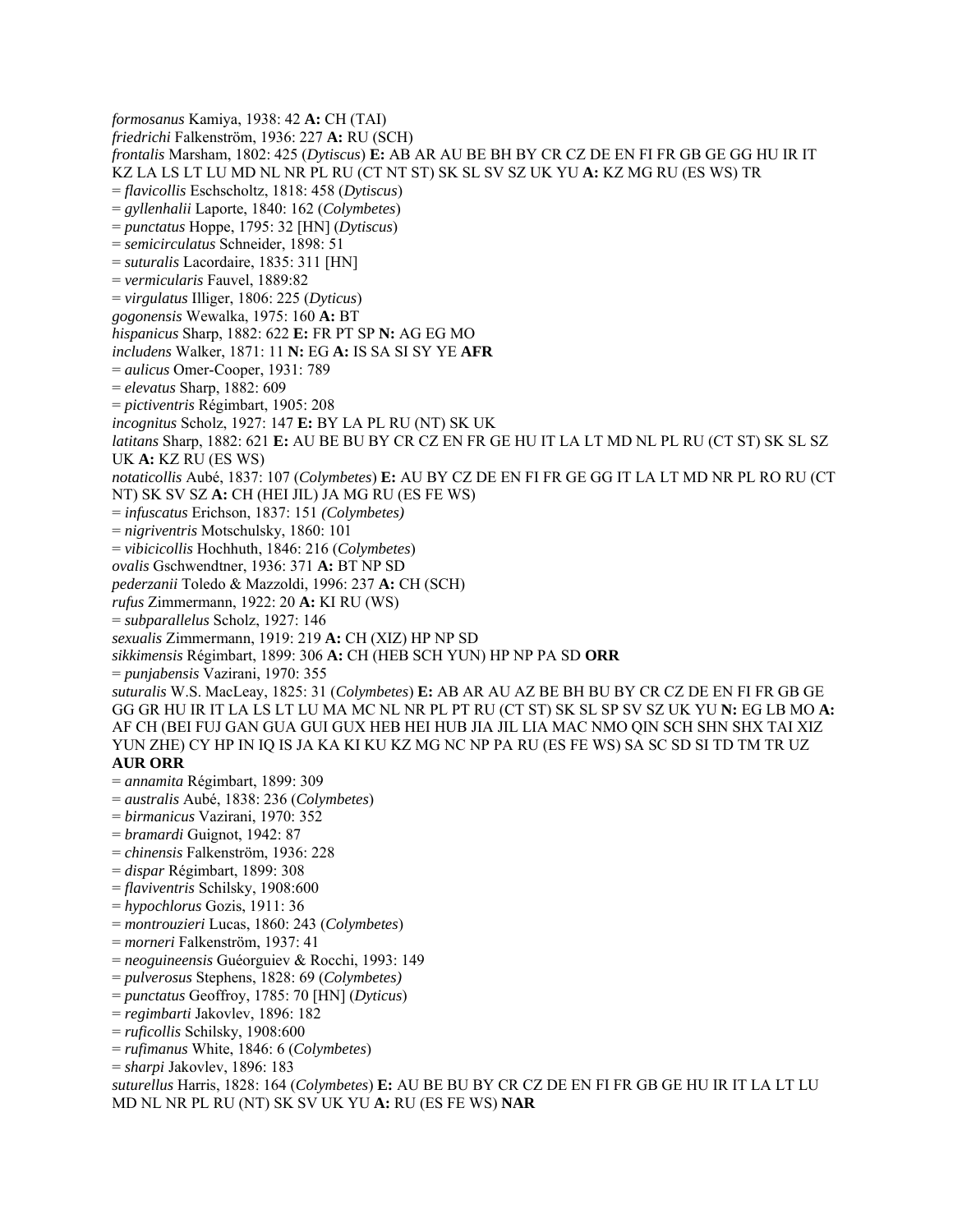= *semilineatus* Fleischer, 1898: 25 = *subopacus* Mannerheim, 1853: 157 (*Agabus*) = *zimmermanni* Wallis, 1933: 274 *taprobanicus* Sharp, 1890: 346 **A:** HP NP PA UP **ORR**  *thibetanus* Régimbart, 1899: 307 **A:** CH (HUB JIX SCH) = *aequimarginatus* Falkenström, 1936: 232 = *laticollis* Régimbart, 1899: 308 *vermiculatus* Motschulsky, 1860: 101 **A:** CH (HEI) MG RU (ES) *yessoensis* Sharp, 1891: 6 **A:** CH (FUJ HUN JIX LIA) JA SC

subfamily **Copelatinae** Branden, 1885 tribe Copelatini Branden, 1885

**genus** *Aglymbus* **Sharp, 1882: 596** type species *Copelatus rufipes* Brullé, 1838

*gestroi* Sharp, 1882: 597 **N:** EG **A:** IS OM SA SI **AFR** 

**genus** *Copelatus* **Erichson, 1832: 18** type species *Dytiscus posticatus* Fabricius, 1801 = *Exocelina* Broun, 1886: 938 type species *Exocelina advena* Broun, 1886 (=*Celina australis* Clark, 1863)

*atrosulcatus* Régimbart, 1906: 251 **A:** YE **AFR**  *bacchusi* Wewalka, 1981: 66 **A:** UP *bangalorensis* Vazirani, 1970: 311 **A:** CH (GUX SHG YUN) NP **ORR**  *erichsonii* Guérin-Méneville, 1849: 270 **N:** EG **AFR**  = *formosus* Wollaston, 1867: 34 *filiformis* Sharp, 1882: 563 **A:** "Himalaya" **ORR**  *freudei* Guignot, 1954: 72 **A:** BT **ORR**  *ibrahimi* Zalat, Saleh, Angus & Kaschef, 2000:15 **N:** EG *imasakai* Matsui & Kitayama, 2000:95 **A:** JA (Ryukyu Islands) *indicus* Sharp, 1882: 582 **A:** UP **ORR**  *japonicus* Sharp, 1884: 445 **A:** CH (FUJ HUB SCH TAI YUN) JA SC = *chinensis* Régimbart, 1899: 298 = *collocallosus* Falkenström, 1932: 192 *kammuriensis* Tamu & Tsukamoto, 1955: 73 **A:** JA *koreanus* Mori, 1932: 49 **A:** SC *minutissimus* J.Balfour-Browne, 1939: 79 **A:** JA **ORR**  *nakamurai* Guéorguiev, 1970: 258 **A:** JA = *hasegawai* Satô, 1988: 123 *oblitus* Sharp, 1882: 582 **A:** CH (HKG MAC TAI) JA **ORR** *= andamanicus* Régimbart, 1899: 302 = *ryukyuensis* Satô, 1961: 8 = *subfasciatus* Zimmermann, 1919: 76 = *tokaraensis* Nakane, 1963: 25 *ogasawarensis* Kamiya, 1932: 6 **A:** JA *parallelus* Zimmermann, 1920: 226 **A:** JA *pulchellus* Klug, 1834: t.33/7 (*Agabus*) **A:** IQ SA SI **AFR**  = *africanus* Sharp, 1882: 583 = *basalis* Boheman, 1848: 244 = *discoideus* Sharp, 1882: 582 = *marginipennis* Laporte, 1835: 102 (*Colymbetes*) = *obtusus* Boheman, 1848: 242 = *strigulosus* Sharp, 1882: 582 *rimosus* Guignot, 1952: 27 **A:** CH (YUN) *sociennus* J.Balfour-Browne, 1952: 26 **A:** CH (HKG MAC TAI) NP *takakurai* Satô, 1985: 63 **A:** CH JA *tenebrosus* Régimbart, 1880: 210 **A:** CH (FUJ MAC TAI YUN) JA **ORR**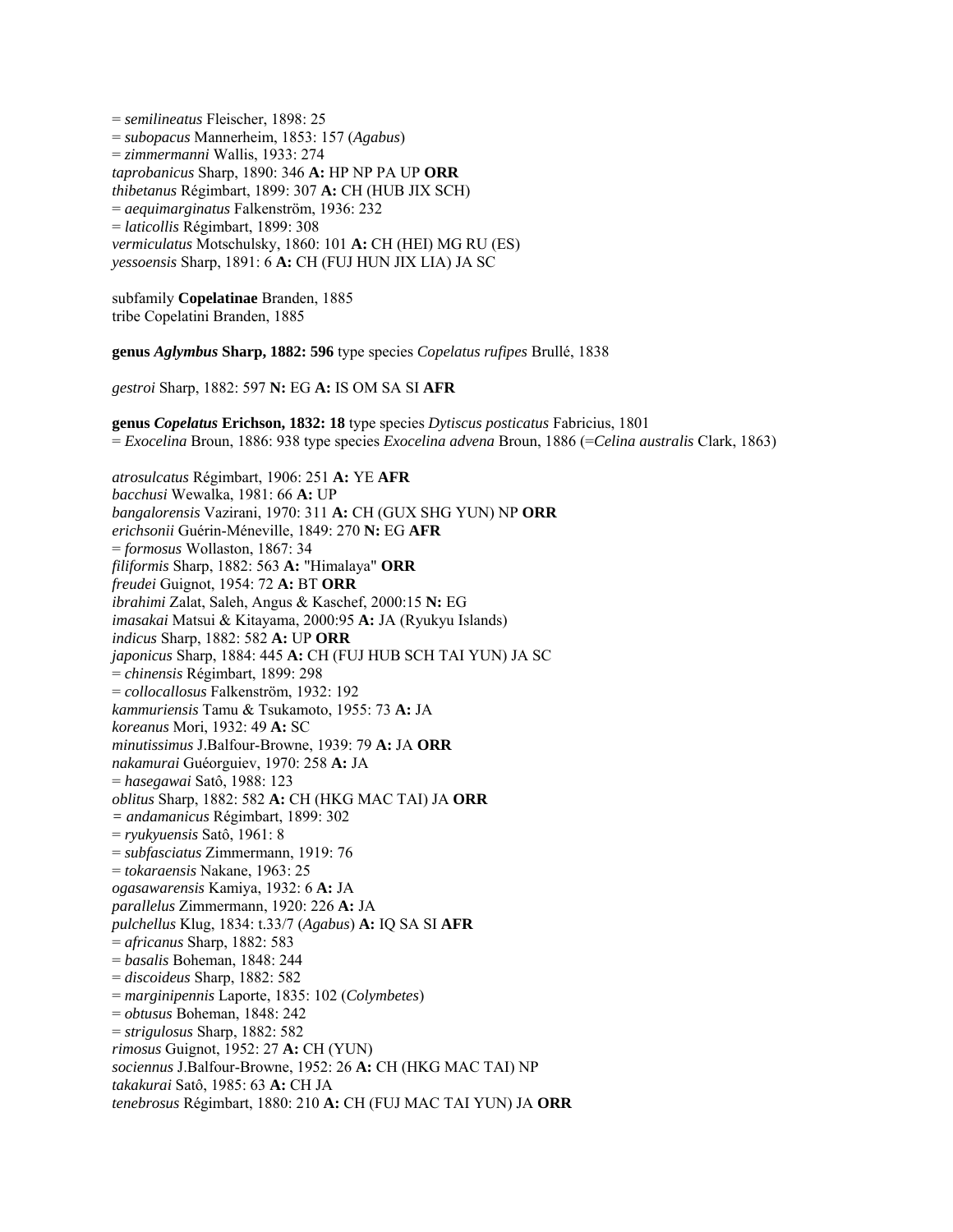= *hisamatsui* Satô, 1961: 8 = *pusillus* Sharp, 1882: 580 *teranishii* Kamiya, 1938: 27 **A:** JA = *multistriolatus* Guignot, 1956: 490 *tomokunii* Satô, 1985: 63 **A:** JA *weymarni* J. Balfour-Browne, 1947: 440 **A:** CH (HEI LIA SHG) JA RU (FE) SC *zimmermanni* Gschwendtner, 1934: 143 **A:** CH (ZHE) JA

**genus** *Lacconectus* **Motschulsky, 1855: 83** type species *Lacconectus fulvescens* Motschulsky, 1855 = *Paralacconectus* Vazirani, 1970: 304 type species *Lacconectus scholzi* Gschwendtner, 1922

*basalis* Sharp, 1882: 598 **A:** CH (TAI YUN) **ORR**  *formosanus* Kamiya, 1938: 29 (*Platynectes*) **A:** CH (FUJ TAI) **ORR** *hainanensis* Hendrich, 1998: 102 **A:** CH (HAI) *holzschuhi* Brancucci, 1986: 104 **A:** NP SD *kubani* Brancucci, 2003: 98 **A:** CH (YUN) **ORR** *laccophiloides* Zimmermann, 1928: 175 **A:** CH (GUA) **ORR**  = *kurosawai* Satô, 1979: 39 *maoyangensis* Brancucci, 2003: 103 **A:** CH (HAI) *menglunensis* Brancucci, 2003: 100 **A:** CH (YUN) *meyeri* Brancucci, 2003: 101 **A:** CH (YUN) **ORR** *nepalensis* Brancucci, 1989: 108 **A:** NP *nicolasi* Brancucci, 1986: 119 **A:** NP SD **ORR**  *ovalis* Gschwendtner, 1936: 369 **A:** AP *pseudonicolasi* Brancucci, 2003: 106 **A:** CH (YUN) **ORR** *sikkimensis* Brancucci, 1989: 109 **A:** SD *similis* 1986: 109 **A:** CH (YUN) **ORR** *tonkinoides* Brancucci, 1986: 127 **A:** CH (GUA YUN) **ORR**

**genus** *Liopterus* **Dejean, 1833: 54** type species *Dytiscus oblongus* Illiger, 1801 = *Pelocatus* Zaitzev, 1908: 121 [RN] type species *Dytiscus oblongus* Illiger, 1801

*atriceps* Sharp, 1882: 569 (*Copelatus*) **E:** FR IT PT SP **N:** AG MO TU *haemorrhoidalis* Fabricius, 1787: 191 (*Dytiscus*) **E:** AB AR AU BE BH BU BY CR CZ DE EN FI FR GB GE GG GR HU IR IT LA LS LT LU MC NL PL RU (CT NT ST) SK SL SP SV SZ UK YU **N:** AG **A:** IN IS TD TM TR = *agilis* Fabricius, 1792: 194 (*Dytiscus*) = *oblongus* Illiger, 1801: 72 *(Dytiscus)*  = *ruficollis* Schaller, 1783: 313 [HN] (*Dytiscus*) = *schalleri* Gmelin, 1790: 1952 (*Dytiscus*)

**genus** *Papuadytes* Balke, 1998: 305, type species *Copelatus rivulus* Balke, 1998

*shizong* Balke & Bergsten, 2003: 90 (*Copelatus*) **A:** CH (YUN)

subfamily **Dytiscinae** Leach, 1815 tribe Aciliini Thomson, 1867

**genus** *Acilius* **Leach, 1817: 69** type species *Dytiscus sulcatus* Linnaeus, 1758

**subgenus** *Acilius* Leach, 1817: 69 type species *Dytiscus sulcatus* Linnaeus, 1758 = *Heteroelytrus* Ádám, 1993: 81 [RN] type species *Dytiscus sulcatus* Linnaeus, 1758

*canaliculatus* Nicolai, 1822: 29 (*Dytiscus*) **E:** AU BE BH BU BY CR CZ DE EN FI FR GB GE HU IR IT LA LT LU NL NR PL RU (CT NT ST) SK SL SP SV SZ UK **A:** CH (JIL) KZ RU (ES FE WS) = *caliginosus* Curtis, 1825: 63 = *dispar* Lacordaire, 1835: 306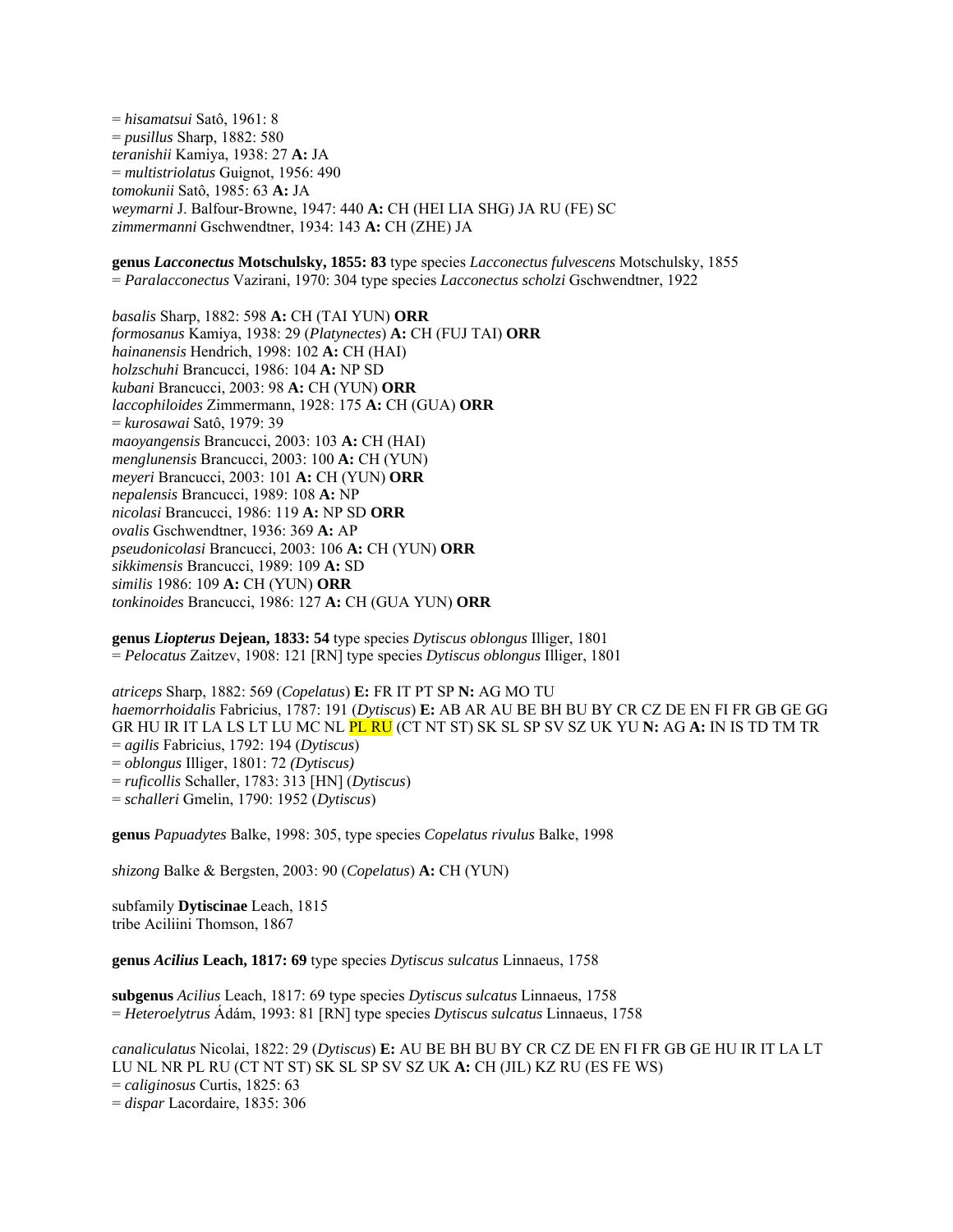= *kotulae* Ulanowski, 1884: 6 = *laevisulcatus* Motschulsky, 1845: 30 = *subimpressus* Motschulsky, 1845: 30 = *sulcatoaffinis* Hummel, 1822: 7 (*Dyticus*) = *sulcipennis* C.R. Sahlberg, 1824: 157 (*Dyticus*) = *xantischius* Gozis, 1911: 20 *japonicus* Brinck, 1939: 168 **A:** JA *kishii* Nakane, 1963: 26 **A:** JA *sinensis* Peschet, 1915: 288 **A:** CH (SCH YUN) = *guerryi* Olsoufieff, 1925: 90 *sulcatus* Linnaeus, 1758: 412 (*Dytiscus*) **E:** AB AL AR AU BE BH BU BY CR CZ DE EN FI FR GB GE GG HU IR IT LA LS LT LU NL NR PL PT RU (CT NT ST) SK SL SP SV SZ UK YU **N:** AG **A:** KZ RU (ES FE WS) TR = *blancki* Peyerimhoff, 1927: 79 = *brevis* Aubé, 1837: 70 = *fasciatus* DeGeer, 1774: 397 (*Dytiscus*) = *punctatus* Scopoli, 1763: 97 (*Dytiscus*) = *scopolii* Gmelin, 1790: 1954 (*Dytiscus*) = *scoticus* Stephens, 1828: 93 = *tomentosus* Motschulsky, 1845: 30

= *varipes* Stephens, 1828: 93

**subgenus** *Homoeolytrus* Gobert, 1874: 440 type species *Acilius duvergeri* Gobert, 1874

*duvergeri* Gobert, 1874: 441 **E:** FR IT PT SP **N:** MO

**genus** *Graphoderus* **Dejean, 1833: 54** type species *Dytiscus cinereus* Linnaeus, 1758

= *Derographus* Portevin, 1929: 210 type species *Hydaticus austriacus* Sturm, 1834

= *Graphothorax* Motschulsky, 1853: 9 type species *Dytiscus cinereus* Linnaeus, 1758

= *Prosciastes* Gistel, 1856: 355 type species *Dytiscus cinereus* Linnaeus, 1758

*adamsii* Clark, 1864: 211 (*Hydaticus*) **A:** CH (BEI HEB HEI HUB JIA JIL LIA SHX ZHE) JA RU (FE) SC = *japonicus* Sharp, 1873: 48 (*Hydaticus*)

*austriacus* Sturm, 1834: 46 (*Hydaticus*) **E:** AB AR AU BE BH BU BY CR CZ DE FR GE HU IT KZ LA MD PL RU (CT ST) SK SL SV SZ UK YU **A:** KZ MG RU (ES FE WS) TM

*bieneri* Zimmermann, 1921: 86 **A:** RU (FE)

*bilineatus* DeGeer, 1774: 400 (*Dytiscus*) **E:** AU BE BH BY CR CZ DE EN FI FR GB GE HU IT LA LT LU NL NR PL RU (CT NT ST) SK SL SV SZ UK YU **A:** RU (WS)

*cinereus* Linnaeus, 1758: 412 (*Dytiscus*) **E:** AB AR AU BE BH BU BY CR CZ DE EN FI FR GB GE GG GR HU IT KZ LA LT LU MC NL NR PL RU (CT ST) SK SL SP SV SZ UK YU **A:** KZ MG RU (WS) TR

= *intermedius* Westhoff, 1881: 53 (*Hydaticus*)

= *simulator* Westhoff, 1882: 304 (*Hydaticus*)

= *taeniatus* Rossi, 1792: 69 (*Dytiscus*)

*perplexus* Sharp, 1882: 695 **A:** RU (FE) **NAR**

*zonatus verrucifer* C.R. Sahlberg, 1824: 159 (*Dyticus*) **E:** EN FI IT LA NR RU (NT) SV **A:** RU (ES FE WS)

= *bertolinii* Seidlitz, 1887: 107

= *flavotestaceus* J.R. Sahlberg, 1875: 161

= *piciventris* Thomson, 1868: 351

= *rosenbergeri* Seidlitz, 1887: 107

= *sahlbergii* Seidlitz, 1887: 107

= *thomsonii* Seidlitz, 1887: 108

*zonatus zonatus* Hoppe, 1795: 33 (*Dytiscus*) **E:** AR AU BE BU BY CR CZ DE FR GB GE GG HU LT LU MD NL PL SK SL RU (CT ST) SV SZ UK YU **A:** CH (HEI JIL) JA MG TR

= *interiectus* Westhoff, 1882: 304 (*Hydaticus*)

= *zonatus* Panzer, 1796: 38/13 [HN] (*Dytiscus*)

**genus** *Rhantaticus* **Sharp, 1882: 672** type species *Hydaticus signatipennis* Laporte, 1835 (= *Hydaticus congestus*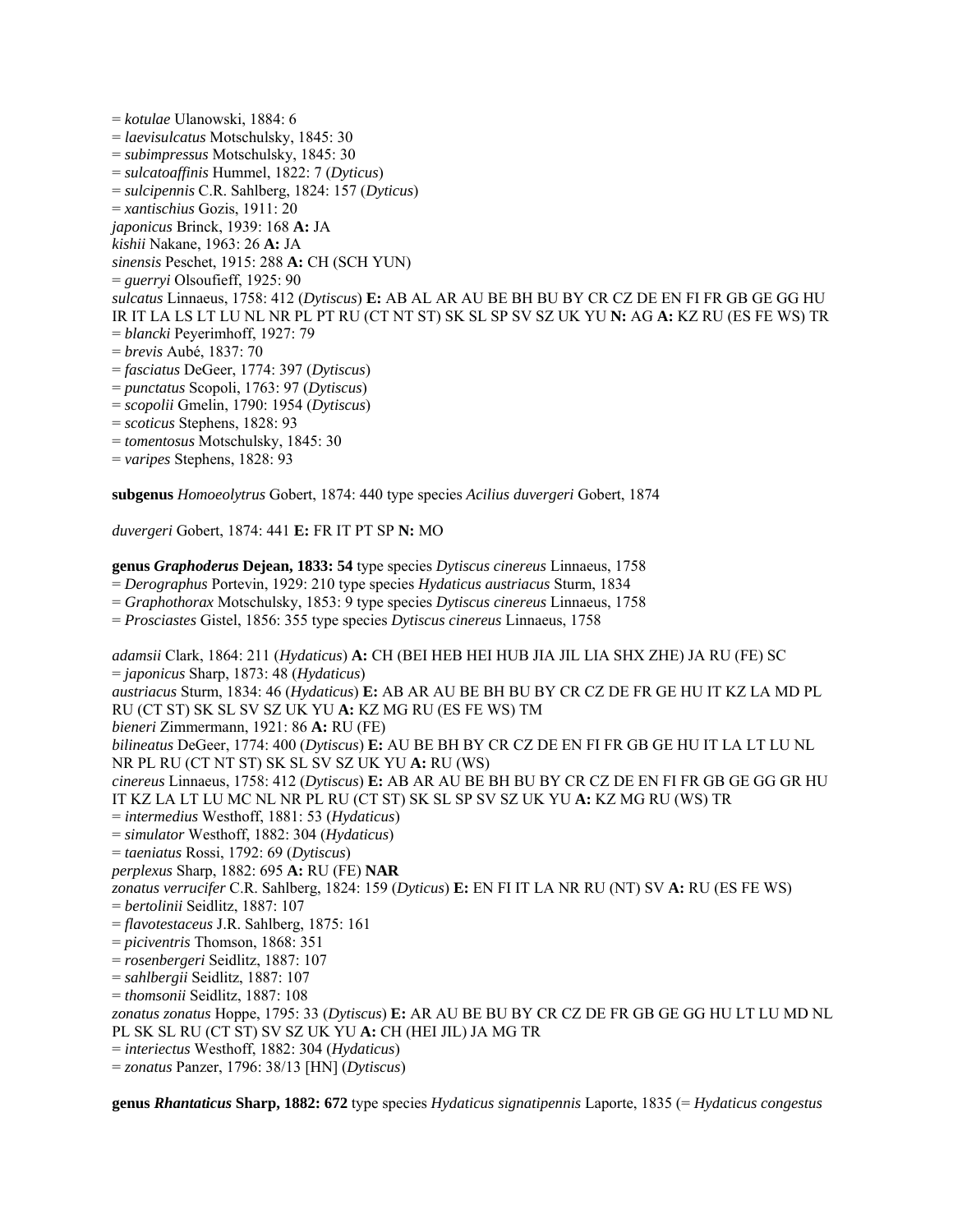Klug, 1833)

*congestus* Klug, 1833: 48 (*Hydaticus*) **N:** EG **A:** AP CH (FUJ GUA GUX HAI HUB TAI YUN) JA NP UP **AFR AUR ORR**

= *rochasi* Perroud & Montrouzier, 1864: 81 (*Hydaticus*) = *signatipennis* Laporte, 1835: 95 (*Hydaticus*)

**genus** *Sandracottus* **Sharp, 1882: 672** type species *Dytiscus fasciatus* Fabricius, 1775 (= *Hydaticus mixtus* Blanchard, 1843)

*dejeanii* Aubé, 1838: 165 (*Hydaticus*) **A:** AP HP IN PA UP **ORR**  *festivus* Illiger, 1801: 166 (*Dytiscus*) **A:** AP CH (GUA GUX HAI HUN SCH YUN) HP PA **ORR**  *mixtus* Blanchard, 1843: pl. 4 (*Hydaticus*) **A:** CH (FUJ HUB JIA JIX SCH SHG ZHE) JA **ORR**  = *crucialis* Régimbart, 1899: 333 = *fasciatus* Fabricius, 1775: 825 [HN] (*Dytiscus*) = *hunteri* Crotch, 1872: 205 [RN] (*Hydaticus*)

tribe Cybistrini Sharp, 1882

**genus** *Cybister* **Curtis, 1827: 151** type species *Dytiscus lateralis* Fabricius, 1798 (*= Dytiscus tripunctatus* Olivier, 1795)

**subgenus** *Cybister* Curtis, 1827: 151 type species *Dytiscus lateralis* Fabricius, 1798 (= *Dytiscus tripunctatus* Olivier, 1795)

= *Alocomerus* Brinck, 1945: 11 type species *Cybister buqueti* Aubé, 1838

*= Cybisteter* Bedel, 1881: 242 type species *Dytiscus lateralis* Fabricius, 1798 (= *Dytiscus tripunctatus* Olivier, 1795)

= *Gschwendtnerhydrus* Brinck, 1945: 11 type species *Dytiscus tripunctatus* Olivier, 1795

= *Megadytoides* Brinck, 1945: 11 type species *Cybister marginicollis* Boheman, 1848

= *Meganectes* Brinck, 1945: 11 type species *Cybister dejeanii* Aubé, 1838

= *Nealocomerus* Brinck, 1945: 11 type species *Dytiscus fimbriolatus* Say, 1825

*= Trogus* Leach, 1817: 70 [HN] type species *Dytiscus lateralis* Fabricius, 1798 (= *Dytiscus tripunctatus* Olivier, 1795)

*bengalensis* Aubé, 1838: 61 **A:** CH (BEI GUA FUJ HAI HEB JIX SCH YUN ZHE) **ORR**  *cardoni* Severin, 1890: cxciii **A:** PA **ORR**  *cephalotes* Sharp, 1882: 737 **A:** SA YE **AFR**  = *konduensis* Gschwendtner, 1927:93 *cognatus* Sharp, 1882: 744 **A:** HP **ORR**  *confusus* Sharp, 1882: 739 **A:** PA **ORR**  *crassipes* Sharp, 1882: 735 **A:** SA *fumatus* Sharp, 1882: 731 **A:** CH (SHG) **ORR**  *gracilis* Sharp, 1882: 742 **A:** SD *guerini* Aubé, 1838: 57 **A:** CH (GUA) "Manchuria" **ORR**  *kansou* Feng, 1936: 13 **A:** CH (GAN) *laevis* Falkenström, 1936: 243 **A:** CH (SCH) *lewisianus* Sharp, 1873: 46 **A:** CH (ANH BEI HEB HUB JIA JIX LIA SHG ZHE) JA **ORR**  *limbatus* Fabricius, 1775: 230 (*Dytiscus*) **A:** AF AP JA PA TAI UP "China" **ORR**  = *aciculatus* Herbst, 1784: 123 (*Dytiscus*) *reichei* Aubé, 1838: 79 **N:** EG **AFR**  *rugosus* W.S. MacLeay, 1825: 32(*Dytiscus*) **A:** CH (TAI) JA **ORR**  = *indicus* Aubé, 1838: 62 *rugulosus* Redtenbacher, 1844: 502 (*Trochalus*) **A:** KA *senegalensis* Aubé, 1838: 72 **E:** IT **N:** AG **AFR**  = *convexiusculus* Kolbe, 1883: 420 = *irroratus* Kolbe, 1883: 420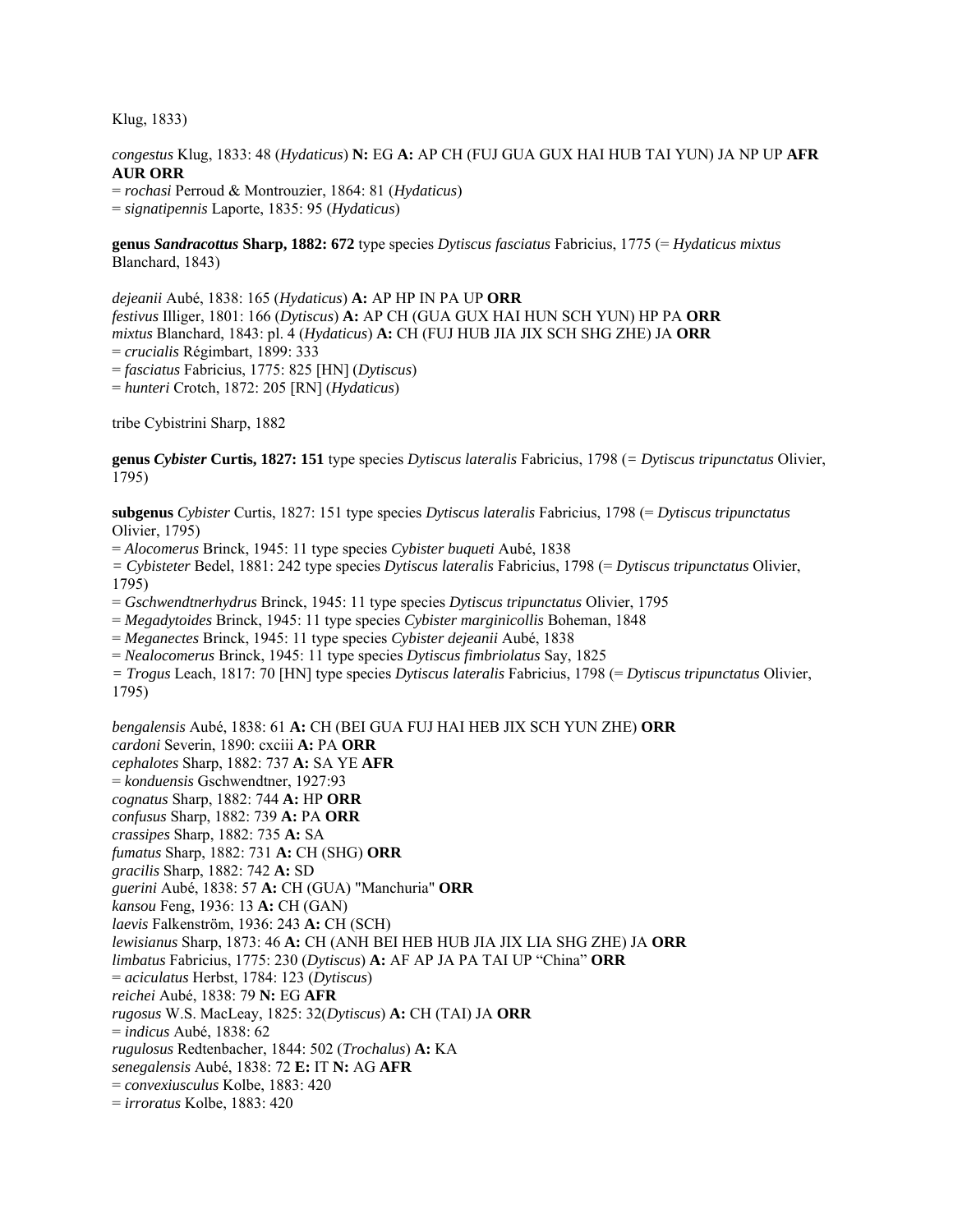= *marginellus* Régimbart, 1895: 212 = *rufiventris* Régimbart, 1895: 214 = *seidlitzii* Ragusa, 1887: 43 *szechwanensis* Falkenström, 1936: 238 **A:** CH (SCH) *tripunctatus africanus* Laporte, 1835: 99 **E:** AL BH FR GR IT PT SP **N:** AG CI EG LB MO TU **A:** IS KU OM SA SI YE **AFR**  = *aegyptiacus* Peyron, 1856: 722 = *haagi* Wehncke, 1876: 358 (*Trogus*) = *meridionalis* Gené, 1836: 170 (*Trochalus*) = *punctipennis* Taschenberg, 1883: 176 (*Trogus*) *tripunctatus lateralis* Fabricius, 1798: 64 (*Dytiscus*) **E:** AB **A:** AF BT CH (GUA FUJ HAI HEB HEI HUB HUN JIA NAC SCH TAI YUN XIZ ZHE) CY IN IQ JA KA KI MG NP PA RU (FE) SD SY TD TM TR UZ **ORR**  = *asiaticus* Sharp, 1882: 731 = *gotschii* Hochhuth, 1846: 214 = *orientalis* Gschwendtner, 1931: 99 = *similis* Régimbart, 1899: 352 *ventralis* Sharp, 1882: 742 **A:** CH (MAC SCH SHN TAI) UP **ORR**  = *crassus* Sharp, 1882: 743

**subgenus** *Melanectes* Brinck, 1945: 11 type species *Cybister owas* Laporte, 1835

*bimaculatus* Aubé, 1838: 84 **N:** AG **AFR**  = *aequatorius* Zimmermann, 1917: 100 = *regimbarti* Wilke, 1920: 257 *brevis* Aubé, 1838: 98 **A:** CH (LIA SCH TAI) JA SC *convexus* Sharp, 1882: 718 **A:** CH (YUN) **ORR**  *posticus* Aubé, 1838: 87 **A:** HP NP PA UP **ORR**  *sugillatus* Erichson, 1834: 227 **A:** AF BT CH (BEI FUJ GUA HAI HEB HUB JIX SCH TAI XIZ ZHE) JA NP PA SD UP **ORR**  = *bisignatus* Aubé, 1838: 88 = *notasicus* Aubé, 1838: 90 = *olivaceus* Boheman, 1858: 21 *vulneratus* Klug, 1834: t.33/1 **E:** IT SP **N:** AG EG LB MO TU **A:** BA IN OM SA SI YE **AFR**  = *binotatus* Klug, 1835: 28 = *bivulnerus* Aubé, 1838: 91 = *madagascariensis* Aubé, 1838: 94

**subgenus** *Scaphinectes* Ádám, 1993: 81 [RN] type species *Dytiscus roeselii* Füessly, 1775 (= *Dytiscus lateralimarginalis* DeGeer, 1774) *Trochalus* Dejean, 1833: 53 [HN] type species *Dytiscus roeselii* Füessly, 1775 (= *Dytiscus lateralimarginalis* DeGeer, 1774)

*japonicus* Sharp, 1873: 45 **A:** CH (BEI FUJ GUA HAI HEB HEI JIL LIA NIN SCH SHA SHN SHX TAI TIA) JA NC RU (FE) SC *lateralimarginalis lateralimarginalis* DeGeer, 1774: 396 (*Dytiscus*) **E:** AB AR AU BE BH BU BY CR CZ DE FR GE GR HU IT KZ LA LU MC NL PL PT RO RU (CT ST) SK SL SP SV SZ UK YU **N:** AG EG LB MO TU **A:**  CY IN IS JO KU KZ LE SY = *dispar* Rossi, 1790: 199 [HN] (*Dytiscus*) = *dissimilis* Rossi, 1792: 66 (*Dytiscus*)

- = *glaber* Bergsträsser, 1778: 31 [HN] (*Dytiscus*)
- = *herbeti* Peytoureau, 1894: xxxix (*Dytiscus*)
- = *intricatus* Schaller, 1783: 311 (*Dytiscus*)
- = *jordanis* Reiche & Saulcy, 1855: 637
- = *lepidus* Apetz, 1852: 34
- = *lusitanicus* Sharp, 1882: 747
- *= pallidus* Ménétriés, 1832: 140 [HN] (*Dytiscus*)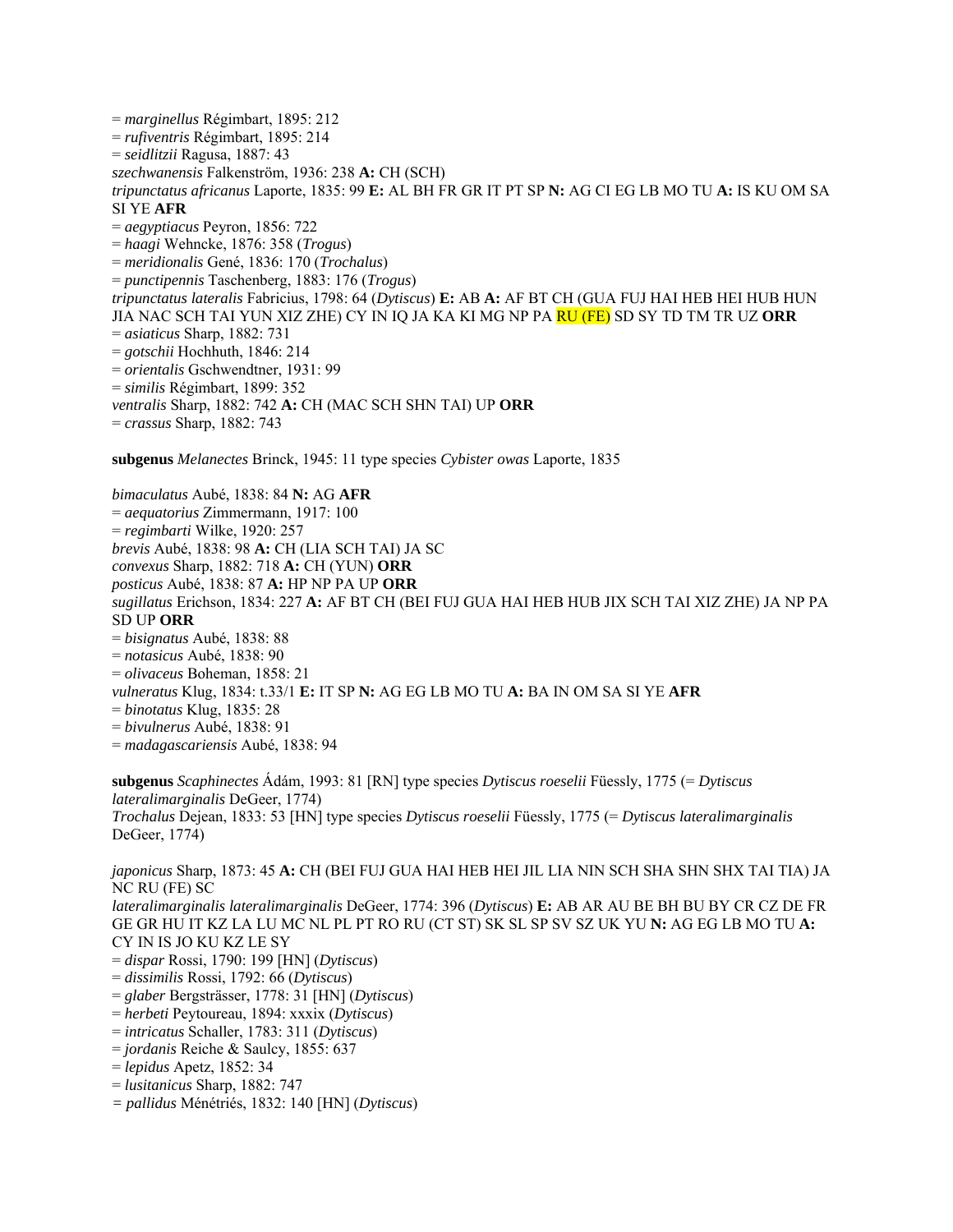= *roeselii* Füessly, 1775: 18 (*Dytiscus*) = *tataricus* Gebler, 1829: 64 (*Dytiscus*) = *vetulus* Schrank, 1798: 710 (*Dytiscus*) = *virens* O.F. Müller, 1776: 70 (*Dyticus*) = *virescens* Gmelin, 1790: 1958 (*Dytiscus*) *lateralimarginalis ponticus* Sharp, 1882: 748 **A:** IQ *lateralimarginalis torquatus* Fischer von Waldheim, 1829: 25 (*Dytiscus*) **E:** GG **A:** AF CH (XIN) KA TM TR *= chaudoirii* Hochhuth, 1846: 213 = *hedini* Zaitzev, 1908: 419 tribe Dytiscini Leach, 1815 **genus** *Dytiscus* **Linnaeus, 1758: 411** type species *Dytiscus marginalis* Linnaeus, 1758 *= Leionotus* Kirby, 1837: 76 type species *Dytiscus conformis* Kunze, 1818 (=*Dytiscus marginalis* Linnaeus, 1758) = *Macrodytes* Thomson, 1859: 12 type species *Dytiscus marginalis* Linnaeus, 1758 *circumcinctus* Ahrens, 1811: 67(=55) **E:** AU BE BU BY CR CZ DE EN FI FR GB GE GG HU IR IT LA LT NL NR PL RU (CT NT ST) SK SL SV SZ UK **A:** KZ RU (ES FE WS) TR **NAR**  = *angustatus* Curtis, 1826: 99 = *angustatus* Stephens, 1828: 88 = *anxius* Mannerheim, 1843: 218 = *circumscriptus* Lacordaire, 1835: 300 [HN] = *confusus* Motschulsky, 1860: 101 = *dubius* Gyllenhal, 1827: 372 [HN] = *flavocinctus* Hummel, 1823: 17 = *fuscostriatus* Motschulsky, 1859: 167 = *ooligbukii* Kirby, 1837: 74 *circumflexus* Fabricius, 1801: 258 **E:** AB AR AU BE BH BU BY CR CZ DE EN FR GB GE GG GR HU IR IT LA LT LU MA MD NL PL PT RU (ST) SK SL SP SV UK YU **N:** AG EG LB MO TU **A:** CY IN IS KZ LE RU (WS) SY TR = *dubius* Audinet-Serville, 1830: 90 = *flavomaculatus* Curtis, 1826: 99 = *flavoscutellatus* Latreille, 1804: 162 = *kunstleri* Peytoureau, 1894: xlii = *perplexus* Lacordaire, 1835: 303 *dauricus dauricus* Gebler, 1832: 39 **A:** CH (HEI JIL XIN) JA MG RU (ES FE) **NAR**  = *amurensis* J.Balfour-Browne, 1944: 356 [RN] = *confluens* Say, 1830: 27 [HN] = *confluentus* LeConte, 1850: 212 [RN] = *diffinis* LeConte, 1850: 212 = *franklinii* Kirby, 1837: 77 = *frontalis* Motschulsky, 1860: 101 [HN] = *obscurus* Gschwendtner, 1922: 93 = *strigifrons* Motschulsky, 1860: 101 = *ventralis* Motschulsky, 1855: 79 = *vexatus* Sharp, 1882: 643 *dauricus zaitzevi* Nakane, 1990: 28 **A:** JA *delictus* Zaitzev, 1906: 28 (*Macrodytes*) **A:** CH (HEI) RU (FE) *dimidiatus* Bergsträsser, 1778: 33 **E:** AB AL AR AU BE BH BU BY CR CZ DE EN FI FR GB GE GG GR HU IT LA LT LU MC NL PL RO RU (CT NT ST) SK SL SV SZ UK YU **A:** IN SY TR *distantus* Feng, 1936: 14 **A:** CH ("Manchuria") *lapponicus disjunctus* Camerano, 1880: 120 **E:** IT *lapponicus lapponicus* Gyllenhal, 1808: 468 **E:** BE BY CZ DE EN FI FR GB GE GG IR LA LT NL NR PL RU (CT NT) SK SV **A:** KZ RU (WS) = *borealis* Motschulsky, 1860: 101 = *septemtrionalis* Gyllenhal, 1827: 373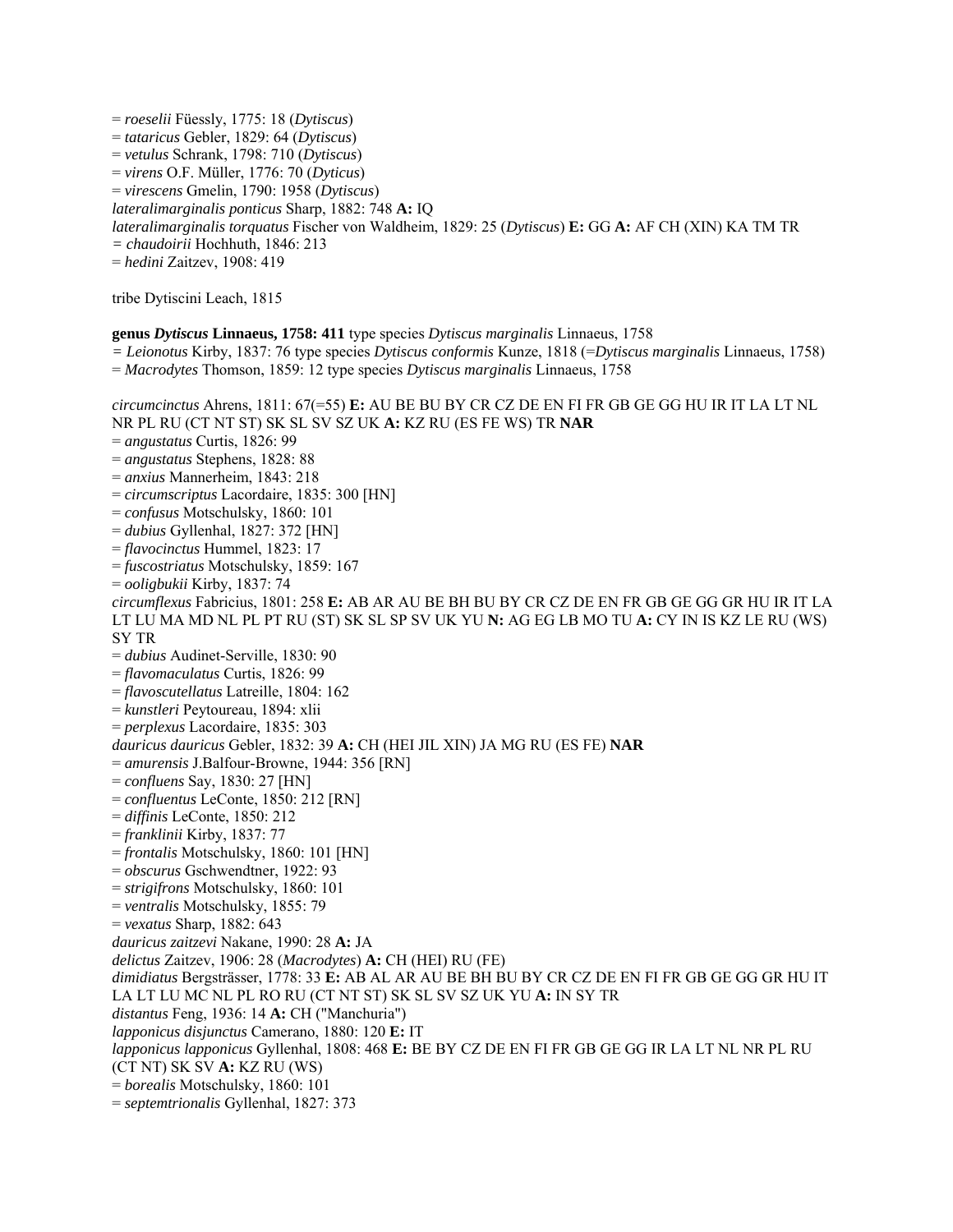*latissimus* Linnaeus, 1758: 411 **E:** AU BE BY CR CZ DE EN FI FR GE HU IT LA LT LU NL NR PL RO RU (CT NT ST) SK SV SZ UK **A:** RU (WS) = *amplissimus* O.F. Müller, 1776: 69 = *anastomozans* Well, 1781: 386 *latro* Sharp, 1882: 644 **A:** CH (HEI) RU (ES FE WS) = *piceatus* Sharp, 1882: 644 = *stadleri* Gschwendtner, 1922: 93 *marginalis czerskii* Zaitzev, 1953: 328 **A:** CH (HEB HEI HEN) JA NC RU (ES FE) *marginalis marginalis* Linnaeus, 1758: 411 **E:** AB AL AU BE BH BU BY CR CZ DE EN FI FR GB GE GG GR HU IR IT LA LS LT LU MC NL NR PL PT RO RU (CT NT ST) SK SL SP SV SZ UK YU **A:** KZ RU (ES WS) TR = *circumductus* Audinet-Serville, 1830: 90 = *conformis* Kunze, 1818: 58 = *semicostatus* Reineck, 1921: 117 = *semistriatus* Linnaeus, 1758: 412 = *submarginatus* Stephens, 1828: 90 = *totomarginalis* DeGeer, 1774: 391 *mutinensis* Branden, 1885: 97 **E:** CR GR IT *= mutinensis* Pederzani, 1971: 220 [HN] *persicus* Wehncke, 1876: 52 **E:** AR GG RU (ST) UK **A:** AF IN TR UZ *pisanus* Laporte, 1835: 98 **E:** AN CR FR GR IT PT SP **N:** AG MO TU = *ibericus* Rosenhauer, 1856: 47 = *nonsulcatus* Zimmermann, 1919: 233 *semisulcatus* O.F. Müller, 1776: 70 **E:** AL AU BE BU CR CZ DE EN FR GB GE GG GR IR IT LA LT LU NL NR PL PT SL SP SV SZ UK **N:** AG MO TU **A:** KZ RU (ES) TR **AUR**  = *exspectatus* Peyerimhoff, 1905: 229 = *frischii* Bergsträsser, 1778: 43 = *laevis* Engert, 1911: 19 = *maurus* Schaufuss, 1883: clxxiii = *porcatus* Thunberg, 1794: 74 = *punctatus* Olivier, 1795: 12 [HN] = *punctulatus* Fabricius, 1777: 238 [HN] = *stagnalis* Geoffroy, 1785: 66 *sharpi* Wehncke, 1875: 500 **A:** CH (HUN SHA) JA = *validus* Régimbart, 1899: 311 *sinensis* Feng, 1935: 182 **A:** CH (HEI SCH SHA) *thianschanicus* Gschwendtner, 1923: 107 (*Macrodytes*) **E:** RU (ST) **A:** AF KA TD TR

tribe Eretini Crotch, 1873

**genus** *Eretes* **Laporte, 1833: 397** type species *Dytiscus griseus* Fabricius, 1781 (*Dytiscus sticticus* Linnaeus, 1767) = *Eunectes* Erichson, 1832: 17 [HN] type species *Dytiscus sticticus* Linnaeus, 1767

= *Nogrus* Dejean, 1833: 53 type species *Dytiscus griseus* Fabricius, 1781 (= *Dytiscus sticticus* Linnaeus, 1767)

*griseus* Fabricius, 1781: 293 (*Dytiscus*) **E:** AB AR AZ BH BU CR FR GG GR HU IT PT RU (ST) SL SP UK YU **N:** AG EG LB MO TU **A:** AF BT CH (BEI FUJ HAI HEB HEI HUB JIA LIA MAC SCH SHA SHG SHN SHX TAI YUN ZHE) IN IQ JA HP KA KU NP OM PA RU (FE) SC SI SY TR UP YE **AFR AUR ORR** = *moroderi* Báguena Corella, 1935: 90

= *plicipennis* Motschulsky, 1845: 29 (*Eunectes*)

= *succinctus* Klug, 1834: t.33/4 (*Eunectes*)

*sticticus* Linnaeus, 1767: 666 (*Dytiscus*) **N:** AG CI EG MO MR **A:** AF CY IN KZ QA SA TD TM YE (Socotra) **AFR NAR NTR**

= *conicollis* Wollaston, 1861: 97 (*Eunectes*)

- = *helvolus* Klug, 1834: t.33/3 (*Eunectes*)
- = *occidentalis* Erichson, 1847: 73 (*Eunectes*)
- = *punctatus* Zoubkoff, 1837: 66 (*Eunectes*)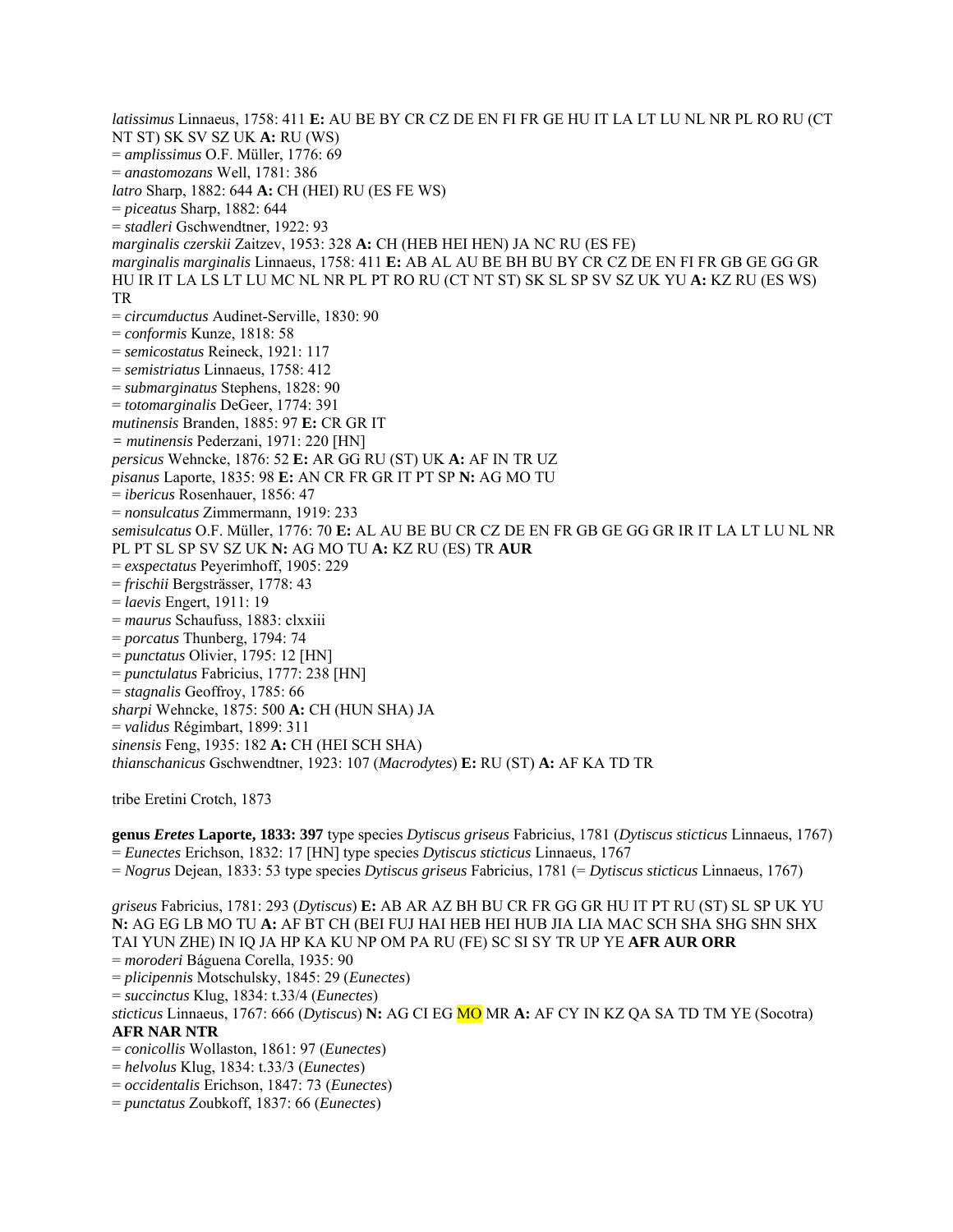= *subcoriaceus* Wollaston, 1861: 99 (*Eunectes*) = *subdiaphanus* Wollaston, 1861: 100 (*Eunectes*)

tribe Hydaticini Sharp, 1882

**genus** *Hydaticus* **Leach, 1817: 69** type species *Dytiscus transversalis* Pontoppidan, 1763

**subgenus** *Guignotites* Brinck, 1943: 8 [RN] type species *Dytiscus vittatus* Fabricius, 1775 = *Isonotus* Guignot, 1936: 53 [HN] type species *Dytiscus vittatus* Fabricius, 1775 *agaboides* Sharp, 1882: 663 **A:** CH (HAI YUN) **ORR**  *arabicus* Guignot, 1951: 21 **A:** OM YE *bivittatus* Laporte, 1835: 98 **N:** EG **AFR**  = *sharpi* Peschet, 1917: 45 *bowringii* Clark, 1864: 214 **A:** CH (ANH BEI HEB HUB JIA JIX LIA SCH SHA SHN TAI YUN ZHE) JA SC **ORR** *conspersus conspersus* Régimbart, 1899: 315 **A:** JA SC *conspersus sakishimanus* Nakane, 1990: 29 **A:** JA *decorus* Klug, 1834: t.33/5 **N:** EG **A:** SA SI YE **AFR** *dorsiger* Aubé, 1838: 193 **A:** SA **AFR** *dregei* Aubé, 1838: 172 **A:** SA YE **AFR** = *jucundus* Reiche, 1850: 278 = *nigromarmoratus* Clark, 1864: 220 *fabricii* W.S. MacLeay, 1825: 31 [RN] (*Colymbetes*) **A:** CH (YUN) **AUR ORR**  = *fabriciusi* Ball, 1932: 19 [RN] = *rufulus* Aubé, 1838: 199 = *varius* Fabricius, 1801: 267 [HN] (*Dytiscus*) *flavolineatus* Boheman, 1848: 237 **A:** SA **AFR** *grammicus* Germar, 1827: t.1 (*Dytiscus*) **E:** AB AR AU BH BU CR FR GE GG HU IT MC PL RU (ST) SK SL SZ UK YU **A:** AF CH (BEI HAI HEB HEI HUB JIA JIL LIA SCH YUN) IN JA KZ NC TM TR UZ = *lineolatus* Ménétriés, 1832: 140 (*Dytiscus*) = *nigrovittatus* Clark, 1864: 222 *histrio* Clark, 1864: 221 **A:** AF HP IN IQ KA OM PA SA UP YE **ORR** = *rectangulus* Sharp, 1882: 669 *incertus* Régimbart, 1888: 617 **A:** CH (YUN) HP NP **ORR** = *martensi* Wewalka, 1972: 115 *leander* Rossi, 1790: 202 (*Dytiscus*) **E:** AB FR GR IT PT SP YU **N:** AG EG LB MO TU **A:** IN IQ IS JO SI SY TM TR **AFR** = *debarrosmachadoi* Franciscolo, 1968: 51 = *fusciventris* Reiche & Saulcy, 1855: 639 = *nauzieli* Fairmaire, 1859: lii *litigiosus* Régimbart, 1880: 210 **A:** CH (HAI) **ORR** = *nubilus* Régimbart, 1899: 318 = *planatus* Régimbart, 1899: 317 *luczonicus* Aubé, 1838: 179 **A:** UP **ORR** *major* Régimbart, 1899: 328 **A:** CH (YUN) **ORR** *pacificus* Aubé, 1838: 177 **A:** CH (SHN TAI YUN) **ORR** = *banksii* Crotch, 1872: 205 [RN] = *ceylonicus* Guignot, 1935: 130 = *discindens* Walker, 1858: 204 = *latihamatus* Régimbart, 1899: 315 = *lunatus* Régimbart, 1899: 316 = *ruficollis* Fabricius, 1787: 189 [HN] (*Dytiscus*) *ponticus* Sharp, 1882: 662 **N:** EG LB **A:** IN IQ PA SA SI SY TD TM TR **ORR** *rhantoides* Sharp, 1882: 664 **A:** CH (FUJ GUA GUI HAI HEI HUB HKG HUN JIA SCH SHG TAI YUN ZHE) JA **ORR**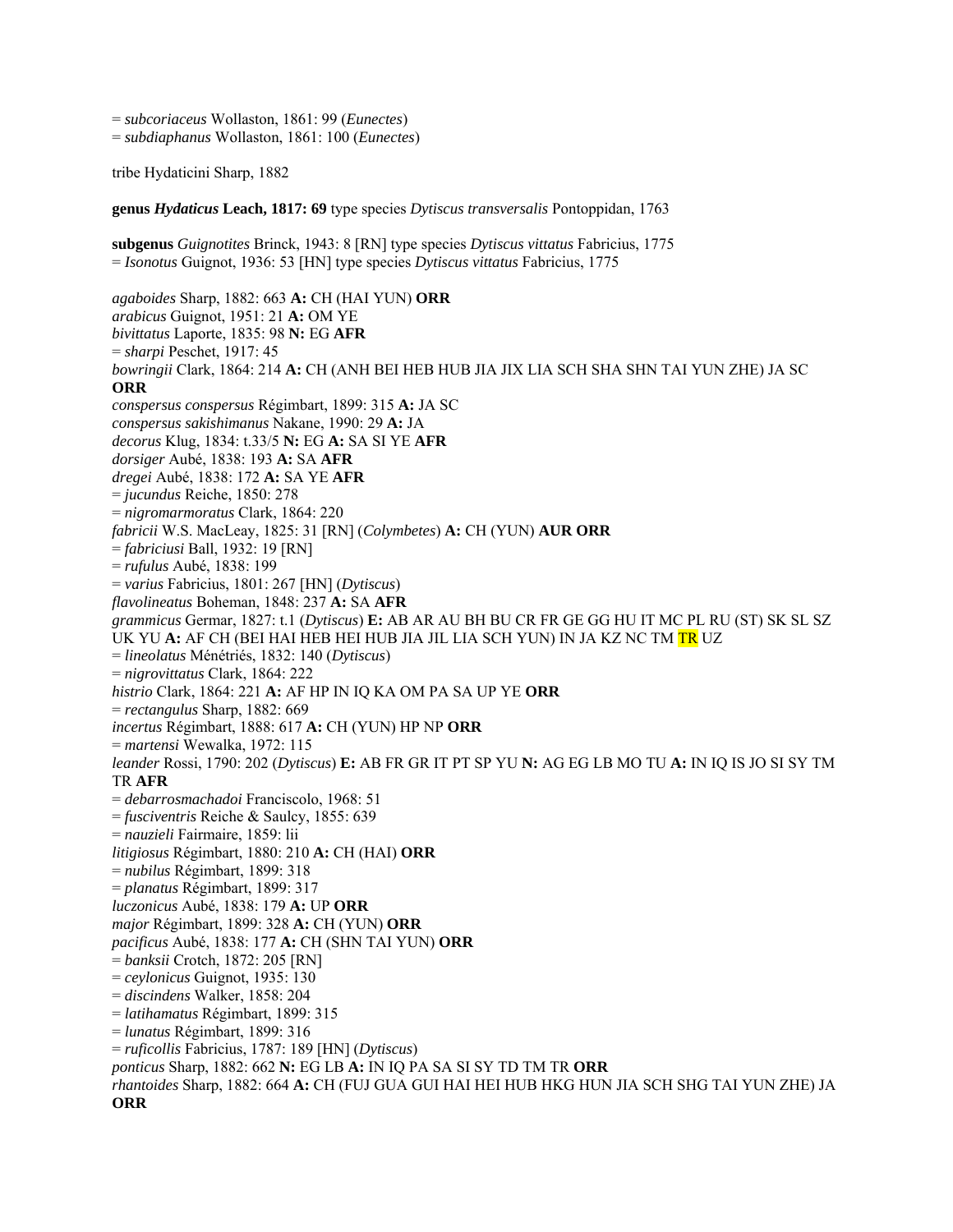= *fengi* Falkenström, 1936: 236 *ricinus* Wewalka, 1979: 128 **A:** AF NP PA **ORR** *satoi dhofarensis* Pederzani, 2003: 18 **A:** OM *satoi satoi* Wewalka, 1975: 91 **A:** BT CH (FUJ HEB LIA NO SCH TAI) JA SD **ORR**  *servillianus* Aubé, 1838: 197 **A:** OM YE **AFR** *= discoidalis* Hope, 1843: 364 *= flavomarginatus* Zimmermann, 1920: 228 *thermonectoides* Sharp, 1884: 447 **A:** CH (JIA YUN ZHE) JA SC *vittatus* Fabricius, 1775: 825 (*Dytiscus*) **A:** CH (FUJ GUA HAI HKG HUB JIA JIX MAC SCH SHN SHX TAI ZHE) HP JA NP SD UP **ORR** = *lenzi* Schönfeldt, 1890: 170 (*Graphoderus*) = *nepalensis* Satô, 1961: 60 = *sesquivittatus* Fairmaire, 1880: 164

**subgenus** *Hydaticus* Leach, 1817: 69 type species *Dytiscus transversalis* Pontoppidan, 1763 = *Icmaleus* Gistel, 1856: 355 type species *Dytiscus transversalis* Pontoppidan, 1763

*aruspex* Clark, 1864: 212 **E:** BY CZ DE EN FI FR GE HU LA NR PL RU (CT NT) SV UK **A:** CH (HEI JIL LIA) JA RU (ES FE WS) **NAR** = *americanus* Sharp, 1882: 651 = *laevipennis* Thomson, 1867: 88 = *laeviusculus* Poppius, 1906: 58 = *modestus* Sharp, 1882: 650 = *rugosus* Poppius, 1905: 23 *continentalis* J. Balfour-Browne, 1944: 355 [RN] **E:** AU BE BH BY CR CZ DE EN FR GE HU IT LA LT PL RU (ST) SK SV SZ UK **A:** RU (WS) = *stagnalis* Fabricius, 1787: 191 [HN] (*Dytiscus*) *schelkovnikovi* Zaitzev, 1913: 197 **E:** AB AR GG RU (ST) **A:** IN = *litoralis* Zaitzev, 1913: 198 *seminiger* DeGeer, 1774: 401 (*Dytiscus*) **E:** AU BE BH BY CR CZ DE EN FI FR GB GE HU IR IT LA LS LT LU NL NR PL RU (CT NT ST) SK SL SP SV SZ UK YU **A:** RU (ES WS) = *cinctus* O.F. Müller, 1776: 669 [HN] (*Dyticus*) = *danicus* Gmelin, 1790: 1955 (*Dytiscus*) = *hybneri* Fabricius, 1787: 190 (*Dytiscus*) = *parapleurus* Marsham, 1802: 427 (*Dytiscus*) = *sexpunctatus* Drapiez, 1819: 48 (*Dyticus*) *transversalis laevisculptus* Zaitzev, 1910: 223 **A:** IN TR *transversalis transversalis* Pontoppidan, 1763: 677 (*Dytiscus*) **E:** AL AU BE BH BU BY CR CZ DE EN FI FR GB GE GG GR HU IT KZ LA LT LU MC NL NR PL RO RU (CT NT ST) SK SL SP SV SZ UK YU **A:** IS RU (WS) = *degeneratus* Westhoff, 1882: 305 = *inderiensis* Zaitzev, 1915: 277 = *interruptemaculatus* Gerhardt, 1899: 217 = *punctipennis* Thomson, 1867: 87 = *sahlbergi* Zaitzev, 1905: 226

**genus** *Prodaticus* **Sharp, 1882: 647** type species *Prodaticus pictus* Sharp, 1882

*africanus* Rocchi, 1976: 289 **A:** SA **AFR** *pictus* Sharp, 1882: 648 **A:** AF IN IQ OM PA SA SY TD TM UZ

subfamily **Hydroporinae** Aubé, 1836 tribe Bidessini Sharp, 1882

**genus** *Allodessus* **Guignot, 1953: 110** type species *Hydroporus bistrigatus* Clark, 1862

*megacephalus* Gschwendtner, 1931: 21 (*Bidessus*) **A**: CH (FUJ TAI) JA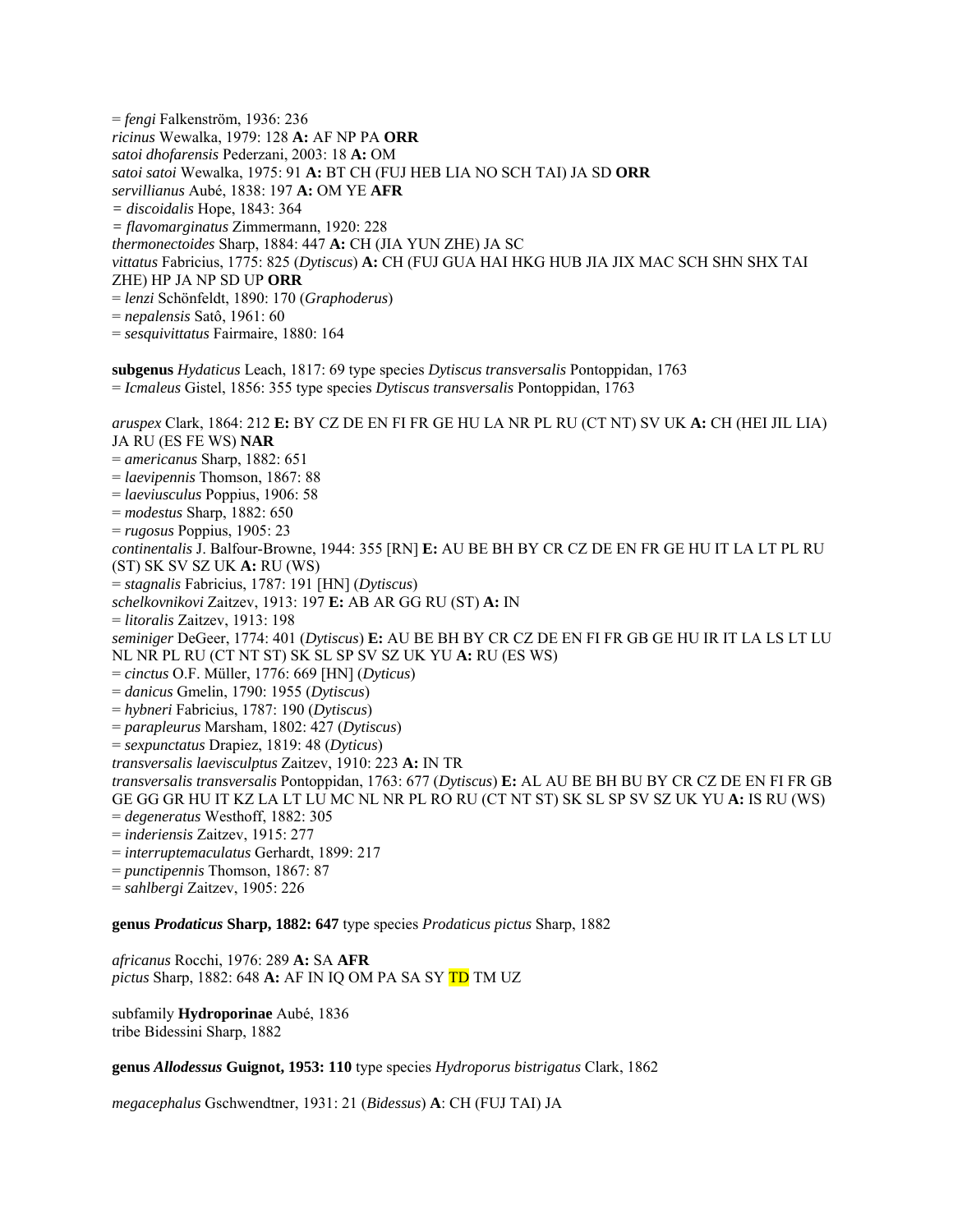= *maculosus* Gschwendtner, 1931: 462 (*Bidessus*)

= *tokunagai* Kamiya, 1932: 5 (*Bidessus*)

#### **genus** *Bidessus* **Sharp, 1882: 336** type species *Dytiscus unistriatus* Schrank, 1781

*alienus* Zimmermann, 1919: 140 **E:** AB CR MC MD RU (ST) **A:** IN KZ RU (WS) TM *anatolicus anatolicus* Wewalka, 1972: 72 **A:** TR *anatolicus kadmos* Wewalka, 1989: 147 **A:** IS *anatolicus phoenix* Wewalka, 1989: 146 **A:** IS *calabricus* Guignot, 1957: 91 **E:** BU CR GR IT MC SL **A:** CY IN IQ IS LE SY TR *complicatus* Sharp, 1904: 4 **N:** EG **AFR** = *brevistriga* Régimbart, 1906: 245 = *ghesquieri* Guignot, 1948: 1 *coxalis* Sharp, 1882: 351 **E:** FR PT SP **N:** AG MO TU = *ibericus* Falkenström, 1939: 9 *cretensis* Fery, 1992: 79 **E:** GR (Kriti) *delicatulus* Schaum, 1844: 198 (*Hydroporus*) **E:** AL AU BH BU CR CZ FR GE GR IT MC PL SK SL SZ YU **A:**  TR *exornatus* Reiche & Saulcy, 1855: 644 (*Hydroporus*) **E:** CR GR YU **A:** SY TR *goudotii* Laporte, 1835: 105 (*Hydroporus*) **E:** AL FR GR IT PT SP **N:** AG MO TU *grossepunctatus* Vorbringer, 1907: 418 **E:** AU BE BY CZ DE EN FI FR GE HU IT LA LT NL NR PL RU (CT NT ST) SL SV SZ UK **A:** RU (WS) *minutissimus* Germar, 1824: 31 (*Hydroporus*) **E:** AU FR GB GE IR IT LU PT SP SZ **N:** AG CI MO TU = *circumflexus* Breit, 1908: 59 = *interruptefasciatus* Breit, 1908: 59 = *lepineyi* Kocher, 1957: 367 = *trifasciatus* Wollaston, 1846: 453 (*Hydroporus*) *muelleri* Zimmermann, 1927: 34 **E:** GR IT YU *= tiragalloi* Sanfilippo, 1978: 129 *nasutus* Sharp, 1887: 170 **E:** AB AR AU BH BU CR CZ HU MD RU (ST) SK UK **A:** IS KZ RU (WS) TM TR *occultus* Sharp, 1882: 363 **A:** SA *ovoideus* Régimbart, 1895: 81 **N:** EG **AFR** *pumilus* Aubé, 1838: 342 (*Hydroporus*) **E:** BH CR FR IT PT SP **N:** AG *saucius* Desbrochers des Loges, 1871: 338 (*Hydroporus*) **E:** FR (Corse) IT = *baderi* Krausse, 1910: 146 = *bigoti* Guignot, 1957: 91 *sharpi* Régimbart, 1895: 77 **N:** TU **AFR** = *fictor* Omer-Cooper, 1959: 124 = *granulum* Régimbart, 1895: 79 = *nigeriensis* Omer-Cooper, 1974: 306 = *sedilloti* Régimbart, 1895: 78 = *sudanensis* Omer-Cooper, 1974: 306 *unistriatus* Goeze, 1777: 626 (*Dytiscus*) **E:** AU BE BH BU BY CR CZ DE EN FI FR GB GE GR HU IT LA LT LU MC NL NR PL RU (CT NT ST) SK SL SV SZ UK YU **A:** CH (HEB SHA) MG RU (ES WS) TR = *bisulcatus* Curtis, 1840: 276 (*Hygrotus*) = *monostriatus* Geoffroy, 1785: 69 (*Dyticus*) = *nanus* Gmelin, 1790: 1956 (*Dytiscus*) = *opacus* Guignot, 1932: 268 = *subrufulus* Schneider, 1898: 50 *= unistriatus* Schrank, 1781: 205 [HN] (*Dytiscus*)

#### **genus** *Clypeodytes* **Régimbart, 1894: 230** type species *Hydroporus cribrosus* Schaum, 1864

*bufo* Sharp, 1890: 344 (*Bidessus*) **A:** CH (GUI HAI HUB) **ORR**  *cribrosus* Schaum, 1864: 107 (*Hydroporus*) **N:** EG **AFR**  *jaechi* Wewalka & Biström, 1987: 49 **A:** NP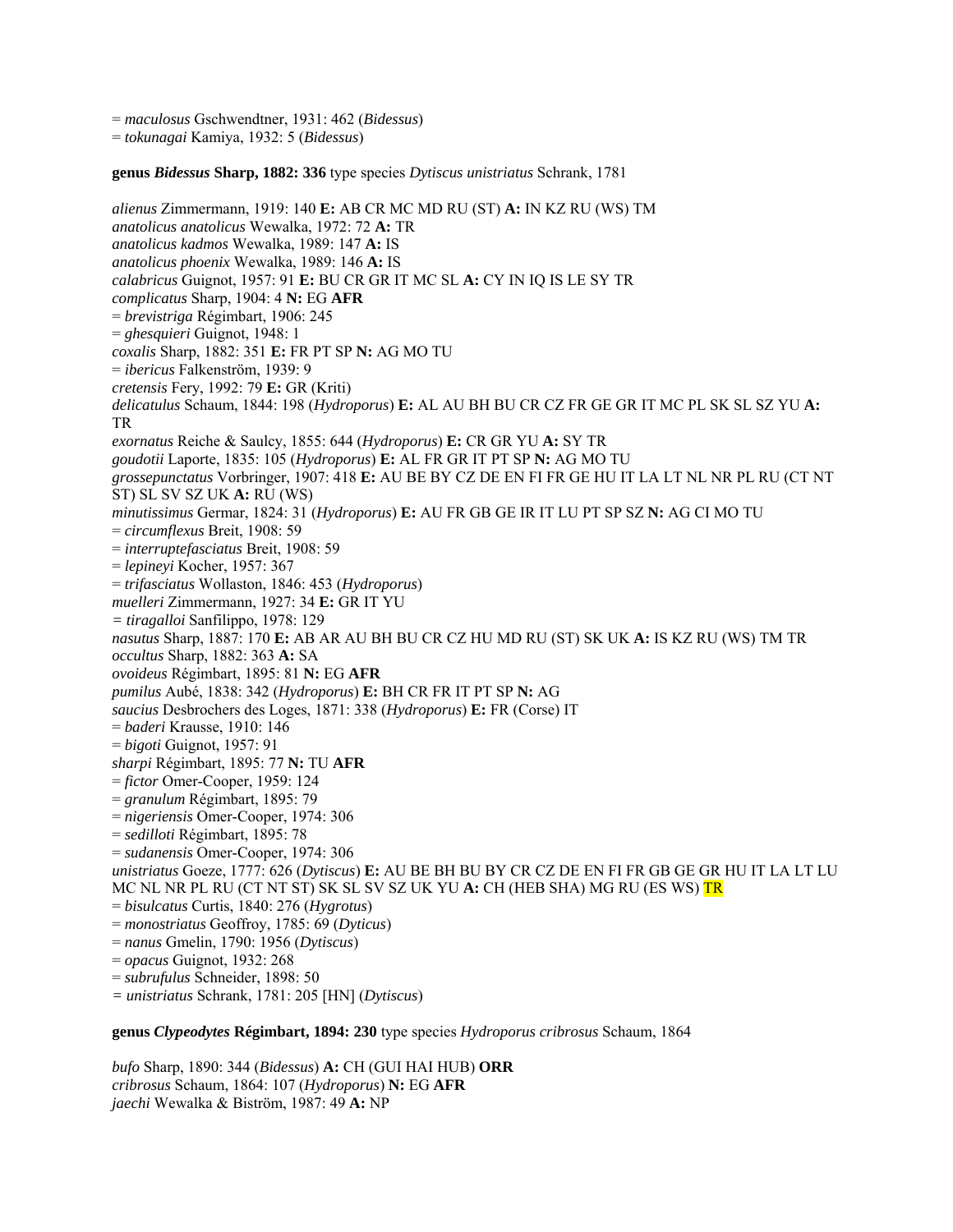**genus** *Geodessus* **Brancucci, 1979: 214** type species *Geodessus besucheti* Brancucci, 1979

*besucheti* Brancucci, 1979: 214 **A:** HP NP SD

**genus** *Glareadessus* **Wewalka & Biström, 1998: 59** type species *Glareadessus stocki* Wewalka & Biström, 1998

*franzi* Wewalka & Biström, 1998: 62 **A:** IN *stocki* Wewalka & Biström, 1998: 61 **A:** OM

**genus** *Hydroglyphus* **Motschulsky, 1853: 5** type species *Dytiscus geminus* Fabricius, 1792 = *Guignotus* Houlbert, 1934: 53 type species *Dytiscus geminus* Fabricius, 1792

*amamiensis* Satô, 1961: 7 (*Guignotus*) **A:** CH (HUB TAI) JA *angularis* Klug, 1834: t.34/1 (*Hydroporus*) **N:** AG EG MO TU **A:** IN IQ OM PA SA TR YE **AFR**  = *klugii* Leprieur, 1880: xxv (*Hydroporus*) *annamita* Régimbart, 1889: 153 (*Bidessus*) **A:** CH **ORR**  *confusus* Klug, 1834: t.34/4 (*Hydroporus*) **E:** HU **N:** EG TU **A:** IN OM SA SI SY TM TR YE **AFR**  *flammulatus* Sharp, 1882: 359 (*Bidessus*) **A:** CH (JIX SCH TAI) IN JA NP PA UP **ORR**  = *antennatus* Régimbart, 1892: 118 (*Bidessus*) *geminus* Fabricius, 1792: 199 (*Dytiscus*) **E:** AB AL AR AU BE BH BU BY CR CZ DE EN FI FR GB GE GG GR HU IT LA LS LT LU MC MD NL NR PL PT RO RU (CT NT ST) SK SL SP SV SZ UK YU **N:** AG CI EG LB MO TU **A:** AF BT CH (GUI GUX HEI HEN JIL LIA SCH YUN) CY HP IN IQ IS KA KI KZ LE MG NC NP PA RU (ES) SA SI SY TD TM TR UP UZ **ORR**  = *corsicus* O.Schneider, 1903: 51 (*Bidessus*) = *inmaculatus* Báguena Corella, 1935: 85 (*Bidessus*) = *monaulacus* Drapiez, 1820: 270 (*Hydroporus*) = *nitens* Falkenström, 1939: 7 (*Bidessus*) = *obscurus* J.R. Sahlberg, 1903: 16 (*Bidessus*) = *ocellatus* Báguena Corella, 1935: 85 (*Bidessus*) = *pectinatus* Báguena Corella, 1935: 85 (*Bidessus*) = *pusillus* Fabricius, 1781: 297 (*Dytiscus*) [HN] = *pygmeus* Olivier, 1795: 39 (*Dytiscus*) [HN] = *symbolum* Kolenati, 1845: 86 (*Hydroporus*) = *trifidus* Panzer, 1795: 26/t.2 (*Dytiscus*) *hamulatus* Gyllenhal, 1813: 691 (*Hyphydrus*) **E:** BY CT DE EN FI GE LA PL RU (NT) SV **A:** MG *hummeli* Falkenström, 1932: 191 (*Bidessus*) **A:** CH (SCH) *inconstans* Régimbart, 1892: 119 (*Bidessus*) **A:** BT CH (TAI) JA NP SD **ORR**  = *fulvescens* Zimmermann, 1923: 34 (*Bidessus*) *infirmus* Boheman, 1848: 251 (*Hydroporus*) **A:** SA **AFR**  = *capensis* Régimbart, 1894: 234 (*Bidessus*) *japonicus* Sharp, 1873: 54 (*Hydroporus*) **A:** CH (BEI FUJ GUA HEI HUB JIA JIL JIX LIA ZHE) JA NC RU (FE) SC = *tangweii* Li, 1992: 36 (*Guignotus*) = *vernalis* Guignot, 1954: 197 (*Guignotus*) = *yingkouensis* Li, 1992: 36 (*Guignotus*) = *yoshimurai* Kamiya, 1932: 4 (*Bidessus*) *kifunei* Nakane, 1987: 172 (*Guignotus*) **A:** JA *licenti* Feng, 1936: 3 (*Bidessus*) **A:** CH (BEI GAN GUA GUI GUX HEI HUN JIX SCH SHA TIA XIN ZHE) *major* Sharp, 1882: 354 (*Bidessus*) **N:** AG EG **A:** IN IS OM SA SI YE **AFR**  = *sellatus* Peyerimhoff, 1931: 20 (*Bidessus*) *orientalis* Clark, 1863: 427 (*Hydroporus*) **A:** CH (FUJ GUI GUX HAI HUB HUN YUN ZHE) **AUR ORR**  *pendjabensis* Guignot, 1954: 221 (*Guignotus*) **A:** NP PA **ORR**  *pentagrammus* Schaum, 1864: 108 (*Hydroporus*) **N:** EG **AFR**  *regimbarti* Gschwendtner, 1936: 367 (*Bidessus*) **A:** CH (GUX GUI SCH SHA YUN) **ORR**  *signatellus* Klug, 1834: t.34/3 (*Hydroporus*) **E:** AB AR BH CR FR GG GR IT RU (ST) SP YU **N:** AG EG LB MO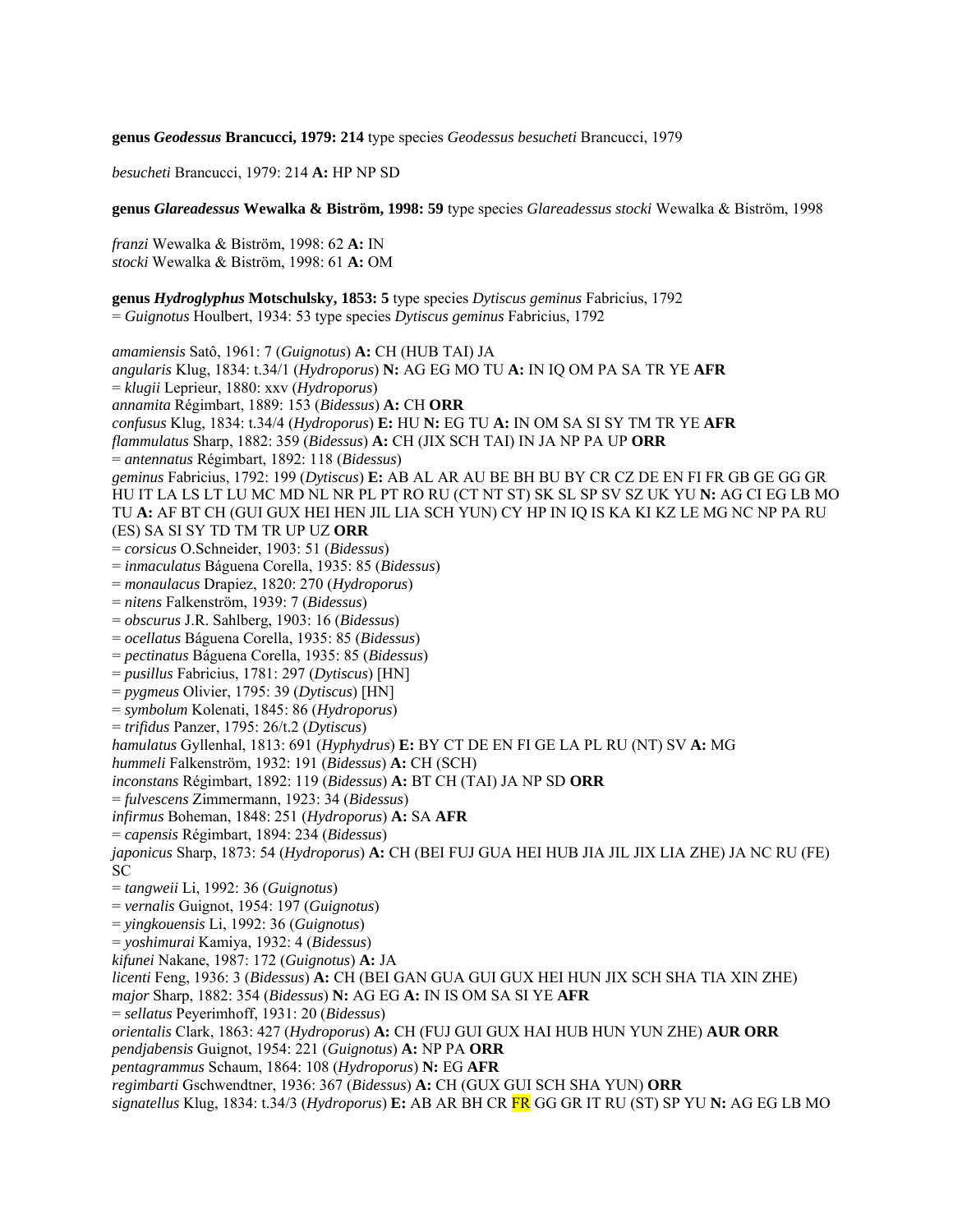TU **A:** AF CY IN IQ IS JO KI KU KZ OM PA SA SI SY TD TM TR UZ YE **AFR**  = *razzautii* Dodero, 1922: 46 (*Bidessus*) = *tetragrammus* Hochhuth, 1846: 223 (*Hydroporus*) = *thermalis* Germar, 1838: xx (*Hydroporus*) *socotraensis* Wewalka, 2004: 466 **A:** YE (Socotra) *traessarti* Feng, 1936: 4 (*Bidessus*) **A:** CH (FUJ GUA GUI GUX HEB HEI HUB HUN JIA JIX SHA SCH TIA YUN ZHE)

**genus** *Leiodytes* **Guignot, 1936: 20** type species *Hydroporus evanescens* Boheman, 1848 = *Liodytes* Guignot, 1950: 97 [HN] type species *Hydroporus evanescens* Boheman, 1848

*frontalis* Sharp, 1884: 440 (*Bidessus*) **A:** JA SC *gracilis* Gschwendtner, 1933: 162 (*Clypeodytes*) **A:** CH (HUB) *indicus* Régimbart, 1892: 117 (*Bidessus*) **A:** UP **ORR**  *kyushuensis* Nakane, 1990: 62 (*Clypeodytes*) **A:** JA *lanyuensis* Wang, Satô & Yang, 1998: 161 **A:** CH (TAI) *miyamotoi* Nakane, 1990: 63 (*Clypeodytes*) **A:** JA *nicobaricus* Redtenbacher, 1867: 21 (*Hydroporus*) **A:** CH (MAC) JA **ORR**  *orissaensis* Vazirani, 1969: 328 (*Clypeodytes*) **A:** PA **ORR**  *perforatus* Sharp, 1882: 363 (*Bidessus*) **A:** CH (GUA GUI GUX HAI HUN JIX SCH YUN) **ORR** 

**genus** *Limbodessus* **Guignot, 1939: 52** type species *Bidessus neoguineensis* Régimbart, 1892 (= *Hydroporus compactus* Clark, 1862)

*compactus* Clark, 1862: 421 (*Hydroporus*) **A:** JA **AUR ORR**  = *neoguineensis* Régimbart, 1892: 990 (*Bidessus*) = *tokarensis* Satô, 1972: 53 (*Uvarus*)

**genus** *Pseuduvarus* **Biström, 1988: 10** type species *Hydroporus vitticollis* Boheman, 1848

*vitticollis* Boheman, 1848: 256 (*Hydroporus*) **A:** CH (TAI) NP PA **AFR ORR** 

= *caligosus* Guignot, 1946: 257 (*Amarodytes*)

= *gentilis* Sharp, 1890: 344 (*Bidessus*)

= *monticola* Guignot, 1957: 98 (*Uvarus*)

= *octoguttatus* Régimbart, 1895: 94 (*Bidessus*)

= *ornatipennis* Régimbart, 1900: 372 (*Bidessus*)

**genus** *Sinodytes* **Spangler, 1996: 243** type species *Sinodytes hubbardi* Spangler, 1996

*hubbardi* Spangler, 1996: 244 **A:** CH (GUX)

**genus** *Yola* **Gozis, 1886: 8** type species *Dytiscus bicarinata* Latreille, 1804 = *Yolula* Guignot, 1950: 100 type species *Bidessus dohrni* Sharp, 1882

*alluaudi* Peschet, 1926: 299 **N:** AG LB MO **AFR**  *bicarinata bicarinata* Latreille, 1804: 179 (*Dytiscus*) **E:** BE CZ FR IT NL PT SL SP SZ **N:** AG MO TU *= bicarinata* Drapiez, 1819: 290 [HN] (*Dytiscus*) = *bipunctatus* Ragusa, 1887: 224 (*Bidessus*) = *costatus* Gyllenhal, 1808: 31 (*Hyphydrus*) = *crispatus* Germar, 1817: t.1 (*Hydroporus*) = *cristatus* Lacordaire, 1835: 335 (*Hydroporus*) *= interrupta* Báguena Corella, 1935: 84 *bicarinata obscurior* Desbrochers des Loges, 1871: 337 (*Hydroporus*) **E:** FR (Corse) IT (Elba, Sardegna) **N:** TU *bicristata* Sharp, 1882: 347 (*Bidessus*) **A:** SA YE *buettikeri* Brancucci, 1985: 230 **A:** SA *darfurensis* J.Balfour-Browne, 1947: 136 **A:** YE **AFR**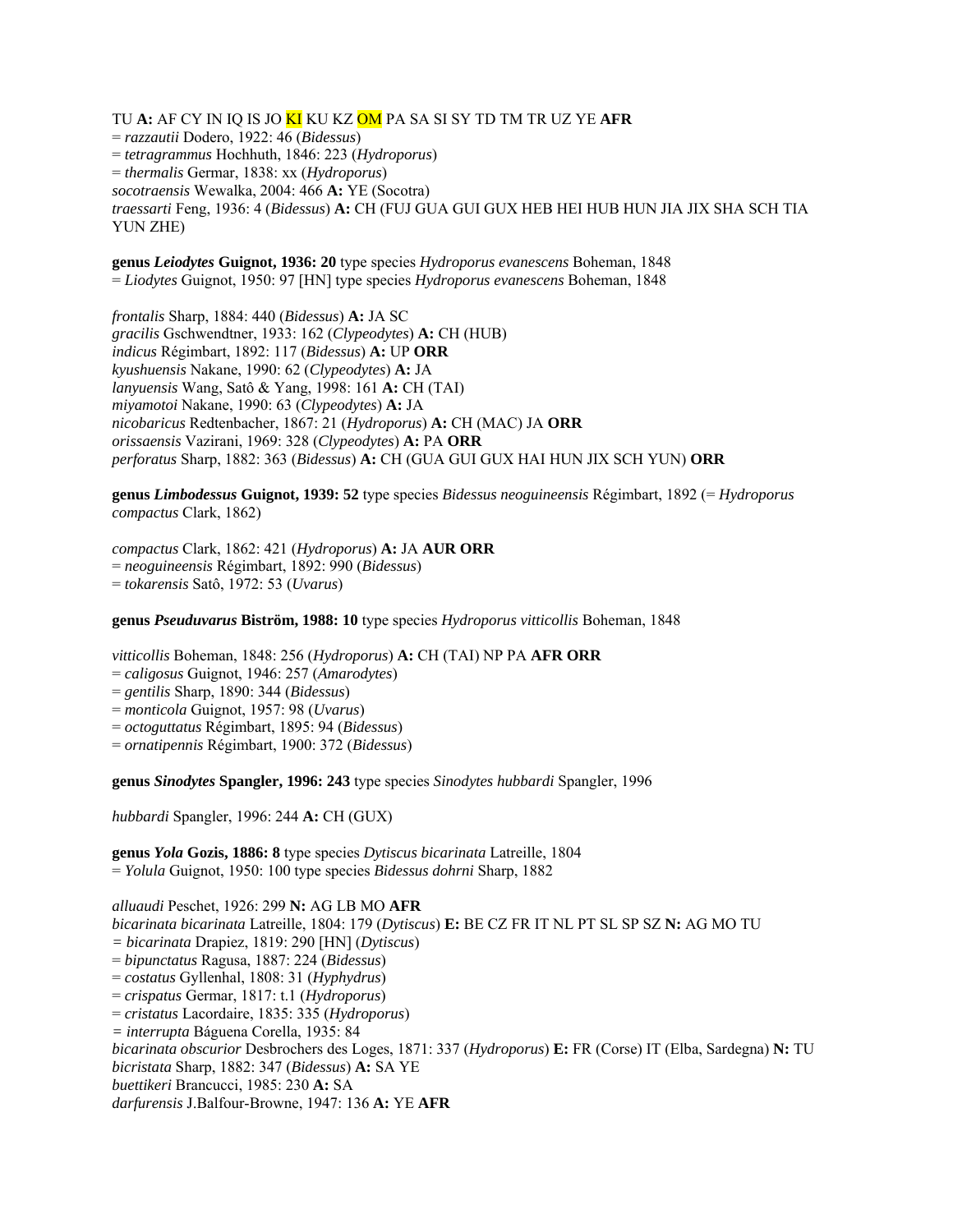= *decorata* Guignot, 1956: 251 *enigmatica* Omer-Cooper, 1954: 212 **N:** EG **A:** SA SI **AFR**  *nigrosignata* Régimbart, 1895: 71 **N:** AG **AFR**  *= pescheti* Peyerimhoff, 1929: 168 *porcata* Klug, 1834: t.34/5 (*Hydroporus*) **N:** EG **A:** SA **AFR**  *wraniki* Wewalka, 2004: 468 **A:** YE (Socotra)

**genus** *Yolina* **Guignot, 1936: 25** type species *Hydroporus elegantulus* Boheman, 1848

*insignis* Sharp, 1882: 348 (*Bidessus*) **N:** EG **A:** SA YE **AFR** 

tribe Hydroporini Aubé, 1836

**genus** *Deronectes* **Sharp, 1882: 390** type species *Hydroporus latus* Stephens, 1829 = *Bartheus* Houlbert, 1934: 64 type species *Hydroporus latus* Stephens, 1829

*abnormicollis* Semenov, 1900: 682 **A:** AF CH (XIN) KI KZ TD UZ = *microthorax* Semenov, 1900: 683 *afghanicus* Wewalka, 1971: 139 **A:** AF PA *algibensis* Fery & Fresneda, 1988: 337 **E:** SP *angelinii* Fery & Brancucci, 1997: 228 **E:** IT *angulipennis* Peyron, 1858: 398 (*Hydroporus*) **A:** TR *angusi* Fery & Brancucci, 1990: 431 **E:** SP *aubei aubei* Mulsant, 1843: 276 (*Hydroporus*) **E:** AU FR GE IT SZ *aubei sanfilippoi* Fery & Brancucci, 1997: 234 **E:** FR SP *balkei* Fery & Hosseinie, 1998: 252 **A:** IN *bameuli* Fery & Hosseinie, 1998: 243 **A:** PA *bicostatus* Schaum, 1864: 111 (*Hydroporus*) **E:** PT SP *biltoni* Fery & Hosseinie, 1998: 245 **A:** IN *brancuccii* Fery & Hosseinie, 1998: 250 **A:** IN *brannanii* Schaufuss, 1869: 9 (*Hydroporus*) **E:** SP (Islas Baleares) *costipennis costipennis* Brancucci, 1983: 138 **E:** PT SP *costipennis gignouxi* Fery & Brancucci, 1989: 303 **E:** SP *danielssoni* Fery & Hosseinie, 1998: 242 **A:** AF *delarouzei* Jacquelin du Val, 1857: 34 (*Hydroporus*) **E:** FR SP *depressicollis* Rosenhauer, 1856: 50 (*Hydroporus*) **E:** SP *doriae* Sharp, 1882: 421 **E**: "Caucasus" **A:** AR TR *elburs* Fery, Erman & Hosseinie, 2001:346 **A:** IN *elmii* Fery & Hosseinie, 1998: 254 **A:** IN *evelynae* Fery & Hosseinie, 1998: 254 **A:** TR *fairmairei* Leprieur, 1876: cxxi [RN] (*Hydroporus*) **E:** FR IT PT SP **N:** AG MO TU = *bombycinus* Leprieur, 1876: cxxii (*Hydroporus*) = *sublaevis* Rey, 1887: 2 (*Hydroporus*) = *vestitus* Fairmaire, 1859: 27 [HN] (*Hydroporus*) *ferrugineus* Fery & Brancucci, 1987: 70 **E:** PT SP *fosteri* Aguilera & Ribera, 1996: 39 **E:** SP *hakkariensis* Wewalka, 1989: 96 **A:** TR *hebaueri* Fery & Hosseinie, 1998: 256 **A:** TR *hendrichi* Fery & Hosseinie, 1998: 253 **A:** IN *hispanicus* Rosenhauer, 1856: 49 (*Hydroporus*) **E:** FR SP **N:** MO = *septensis* Lagar, 1968: 61 *jaechi* Wewalka, 1989: 94 **A:** TR *kinzelbachi* Fery & Hosseinie, 1998: 262 **A:** SY TR *lareynii* Fairmaire, 1858: 455 (*Hydroporus*) **E:** FR (Corse) = *coarcticolis* Reiche, 1862: 293 (*Hydroporus*) *latus* Stephens, 1829: 192 (*Hydroporus*) **E:** AU BE BH BU BY CR CZ DE EN FI FR GB GE GR HU IT LA LT LU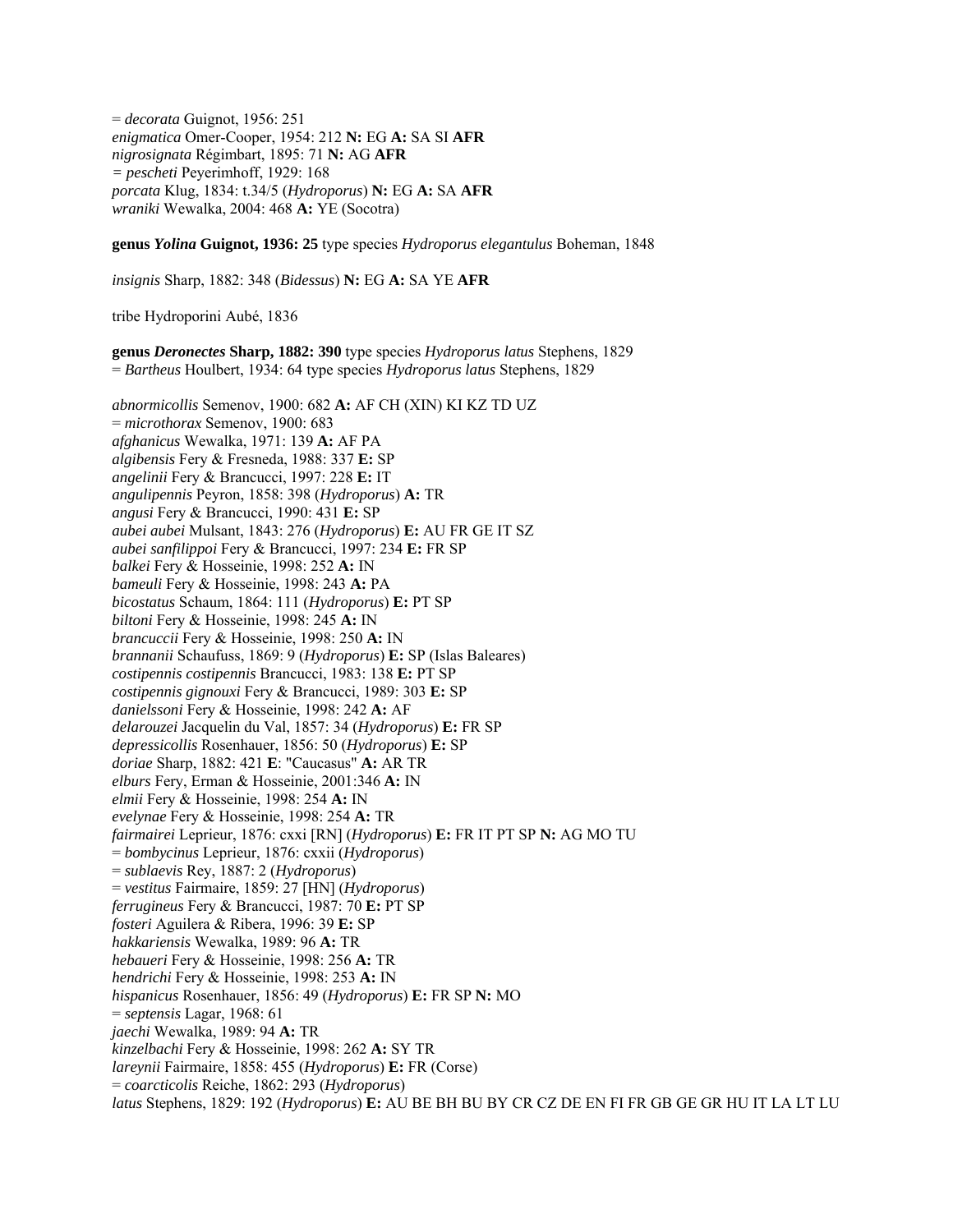NL NR PL RU (CT NT) SK SL SV SZ UK YU = *castaneus* Heer, 1837: 54 (*Hydroporus*) *= latus* Curtis, 1831: 343 [HN] (*Hydroporus*) = *ovatus* Sturm, 1835: 40 (*Hydroporus*) = *pyrenaeus* Schaefer, 1930: 104 [HN] (*Hydroporus*) *longipes* Sharp, 1882: 420 **A:** IN *moestus inconspectus* Leprieur, 1876: cxxii (*Hydroporus*) **E:** AL BU CR FR GR IT MC PT SP SZ YU **N:** MO *moestus moestus* Fairmaire, 1858: 455 (*Hydroporus*) **E:** FR (Corse) IT (Sardegna) *nilssoni* Fery & Wewalka, 1992: 22 **A:** IN TM *opatrinus* Germar, 1824: 31 [NP] (*Hydroporus*) **E:** FR PT SP SZ *= silphoides* Ponza, 1805:82 [NO] (*Dytiscus*) *palaestinensis* Fery & Hosseinie, 1999: 271 [RN] **A:** SY *= palaestinus* Fery & Hosseinie, 1998: 229 [HN] *parvicollis* Schaum, 1864: 112 (*Hydroporus*) **E:** AR BU GG GR MC RO YU **A:** IN TR *= planicollis* Sharp, 1882: 420 *perrinae* Fery & Brancucci, 1997: 260 **N:** AG TU *persicus* Peschet, 1914: 227 **A:** IN *peyerimhoffi* Régimbart, 1906: 204 (*Hydroporus*) **N:** AG *platynotus mazzoldii* Fery & Brancucci, 1997: 242 **E:** GR *platynotus platynotus* Germar, 1836: pl. 3 (*Hydroporus*) **E:** AL AU BE BH BU CZ GE LU MC NL PL RO SK YU = *murinus* Sturm, 1835: 42 (*Hydroporus*) *riberai* Fery & Hosseinie, 1998: 255 **A:** IQ TR *roberti* Fery & Hosseinie, 1998: 242 **A:** AF *sahlbergi* Zimmermann, 1932: 106 **E:** GR TR **A:** TR *schuberti* Wewalka, 1971: 138 **A:** TR *semirufus* Germar, 1845: pl.3 (*Hydroporus*) **E:** FR IT *syriacus* Wewalka, 1971: 141 **A:** TR *theryi* Peyerimhoff, 1925: 356 (*Hydroporus*) **N:** MO *toledoi* Fery, Erman & Hosseinie, 2001:342 **A:** TR *vestitus* Gebler, 1848: 76 (*Hydroporus*) **A:** AF KZ RU (WS) TD UZ *wewalkai* Fery & Fresneda, 1988: 241 **E:** SP *wittmeri* Wewalka, 1971: 130 **A:** TR *witzgalli* Fery & Brancucci, 1997: 278 **A:** TR *youngi* Fery & Hosseinie, 1998: 240 **A:** IN **genus** *Graptodytes* **Seidlitz, 1887: 57** type species *Dytiscus granularis* Linnaeus, 1767

*aequalis* Zimmermann, 1918: 69 [NP] (*Hydroporus*) **E:** PT SP **N:** MO = *octolineatus* Schaufuss, 1882:559 [NO] (*Hydroporus*) *atlantis* Théry, 1933: 129 (*Hydroporus*) **N:** MO *aurasius* Jeannel, 1907: 18 (*Hydroporus*) **N:** AG TU *bilineatus* Sturm, 1835: 68 (*Hydroporus*) **E:** AL AU BE BH BU BY CR CZ DE FI FR GB GE GG GR HU IR IT LU MC NL PL RU (CT NT ST) SK SL SP SV SZ UK YU **A:** KZ RU (ES WS) TR = *dalmatinus* Zimmermann, 1932: 81 = *hopffgarteni* Schilsky, 1892: 193 (*Hydroporus*) = *narentinus* Zimmermann, 1915: 220 (*Hydroporus*) = *nigritarsis* Sharp, 1882: 453 (*Hydroporus*) = *pervasus* Gozis, 1914: 120 (*Hydroporus*) *bremondi* Guignot, 1934: 217 **N:** MO *bussleri* Fery, 1994: 399 **A:** IS SY *castilianus* Fery, 1995: 40 **E:** SP *delectus* Wollaston, 1864: 76 (*Hydroporus*) **N:** CI *flavipes* Olivier, 1795: 38 [NP] (*Dytiscus*) **E:** BE BH BU CR FR GB GE GR IT LU NL PT SL SP SZ TR YU **N:**  AG MO TU **A:** TR = *cebennicus* Guignot, 1932: 410 = *concinnus* Stephens, 1835: 392 (*Hydroporus*)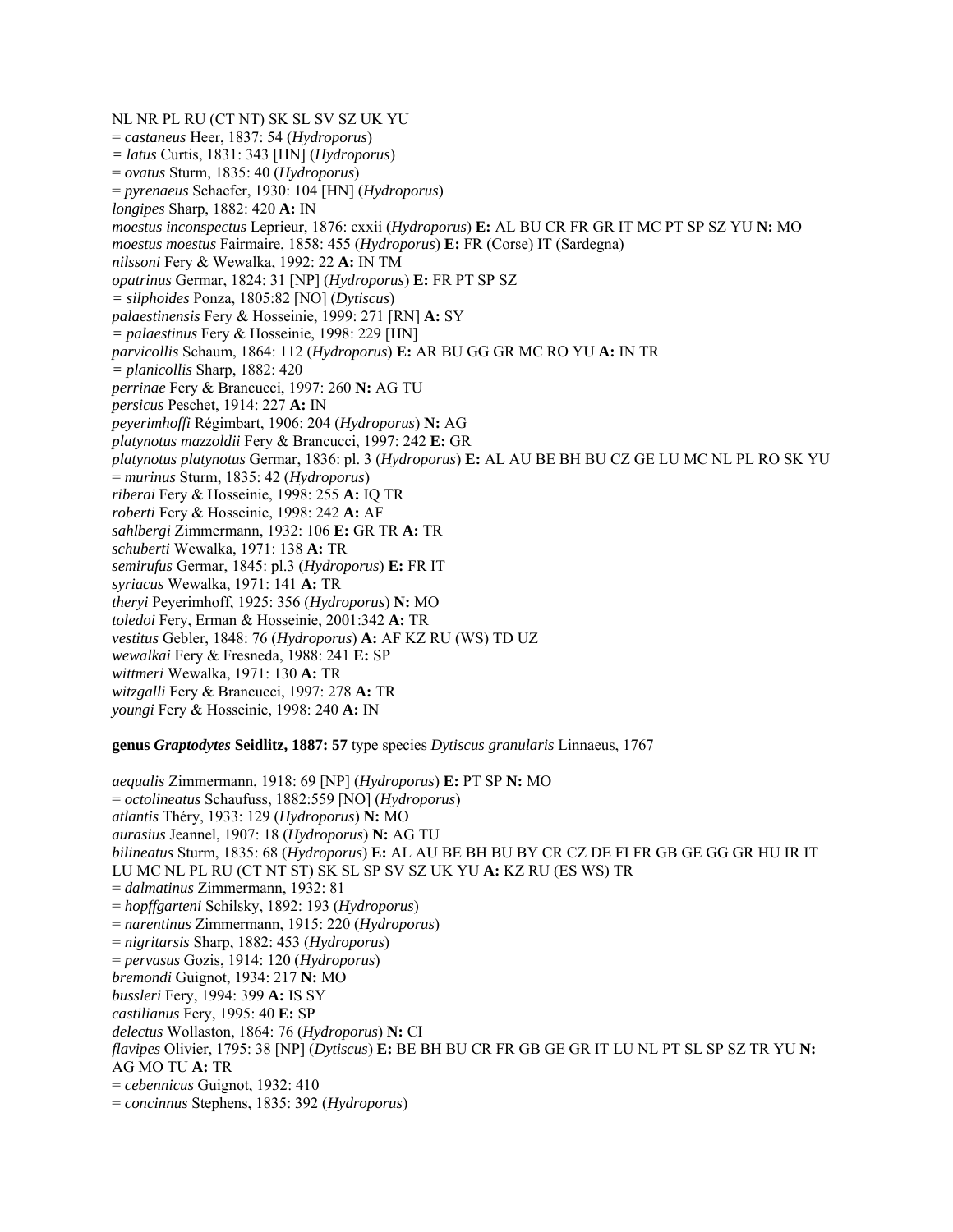= *manducus* Schaufuss, 1882: 559 (*Hydroporus*) = *marmoratus* Stephens, 1835: 438 (*Hydroporus*) = *portalegrensis* Schaufuss, 1882: 559 (*Hydroporus*) *fractus* Sharp, 1882: 454 (*Hydroporus*) **E:** BU FR GR IT PT SP **N:** AG TU = *exsanguis* Bedel, 1925: 364 (*Hydroporus*) *granularis* Linnaeus, 1767: 667 (*Dytiscus*) **E:** AU BE BH BU BY CR CZ DE EN FI FR GB GE GR HU IR IT LA LS LT LU NL NR PL RU (CT NT ST) SK SL SV SZ UK = *funestus* Schilsky, 1888: 183 (*Hydroporus*) = *istrus* J.Müller, 1926: 290 = *pseudopictus* Zaitzev, 1928: 12 = *rhodanensis* Schaefer, 1952: 35 = *suturalis* P.W.J.Müller, 1821: 225 (*Hyphydrus*) = *unilineatus* Schrank, 1781: 204 (*Dytiscus*) *ignotus* Mulsant & Rey, 1861: 307 (*Hydroporus*) **E:** CR FR GR IT PT SP **N:** AG MO *= bihamatus* Chevrolat, 1861: 149 (*Hydroporus*) = *fallaciosus* Guignot, 1932: 402 = *ypsilon* Reiche, 1863: 127 (*Hydroporus*) *kuchtai* Breit, 1908: 59 (*Hydroporus*) **E:** SP (Baleares) *parisii* Gridelli, 1939: 408 **N:** AG *pictus* Fabricius, 1787: 194 (*Dytiscus*) **E:** AU BE BH BU BY CR DE EN FI FR GB GE HU IR IT LA LS LT LU MC NL NR RU (CT NT ST) SK SL SP SZ UK YU = *arcuatus* Panzer, 1795: 75 (*Dytiscus*) = *cruciatus* Schilsky, 1890: 182 (*Hydroporus*) = *flexuosus* Marsham, 1802: 425 (*Dytiscus*) = *fortiterpunctatus* Guignot, 1932: 396 *pietrii* Normand, 1933: 297 **N:** AG TU *sedilloti phrygius* Guignot, 1942: 18 **E:** GR MC TR **A:** TR = *pseudophrygius* Guéorguiev, 1965: 494 *sedilloti sedilloti* Régimbart, 1878: 352 (*Hydroporus*) **A:** CY IS SY *siculus* Fery, 1995: 41 **E:** IT *snizeki* Hendrich, 1993: 392 **A:** UZ *varius* Aubé, 1838: 334 (*Hydroporus*) **E:** AU BU FR GE GR IT MA PT SP YU **N:** AG MO TU = *laeticulus* Sharp, 1882: 453 (*Hydroporus*) = *pauper* O.Schneider, 1903: 51 (*Hydroporus*) *veterator behningi* Zaitzev, 1927: 11 **A:** TR *veterator veterator* Zimmermann, 1918: 67 [NP] (*Hydroporus*) **E:** BU CR GR IT MC YU = *montenegrinus* Schaufuss, 1882: 559 (*Hydroporus*)

**genus** *Hydrocolus* **Roughley & Larson, 2000: 407** type species *Hydroporus paugus* Fall, 1923

*sahlbergi* Nilsson, 2001: 9 [RN] **E:** FI NR RU (NT) SV **A:** RU (ES) *= picicornis* J.R. Sahlberg, 1875: 152 [HN] (*Hydroporus*)

**genus** *Hydroporus* **Clairville, 1806: 182** type species *Dytiscus fusculus* Schrank, 1781 (*= Dytiscus planus* Fabricus, 1781)

= *Hydatoporus* Gistel, 1856: 355 type species *Dytiscus palustris* Linnaeus, 1761

= *Hydrocoptus* Motschulsky, 1853: 5 type species *Dytiscus tristis* Paykull, 1798

= *Hydroporidius* Guignot, 1949: 9 type species *Hydroporus melanarius* Sturm, 1835

= *Hydroporinus* Guignot, 1945: 22 type species *Hydroporus neglectus* Schaum, 1845

= *Hydrotarsus* Falkenström, 1938: 4 type species *Hydrotarsus lundbladi* Falkenström, 1938

= *Schizoporus* Ádám, 1996: 20 type species *Hydroporus angustatus* Sturm, 1853

= *Sternoporus* Falkenström, 1930: 24 type species *Hydroporus longicornis* Sharp, 1871

*acutangulus* Thomson, 1856: 202 **E:** FI NR RU (NT) SV **A**: MG RU (ES WS)

- = *aenescens* J.R. Sahlberg, 1880: 50
- = *pectoralis* J.R. Sahlberg, 1880: 51 [HN]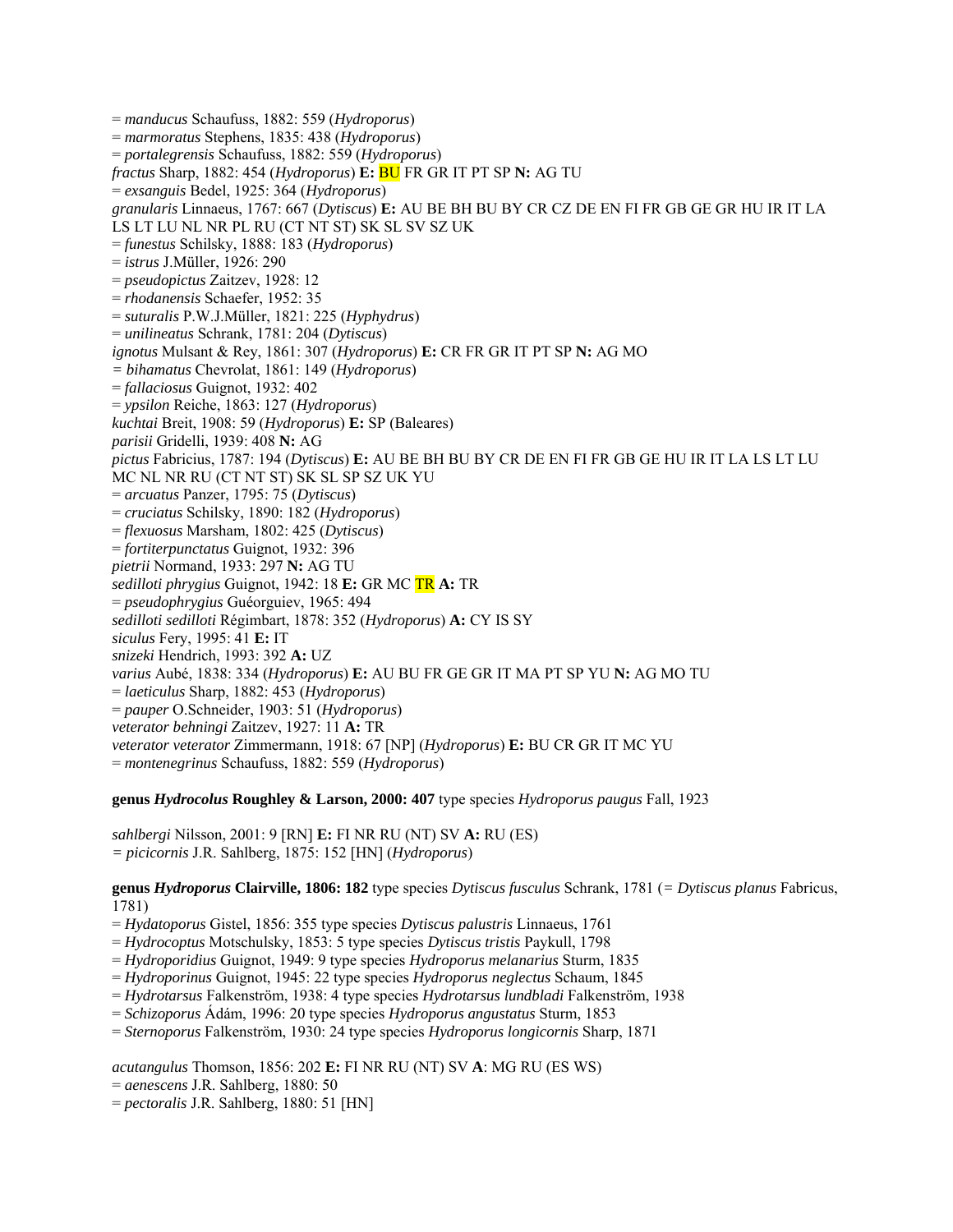= *punctatulus* J.R. Sahlberg, 1889: 221 = *sumakovi* Poppius, 1912: 107 = *zaitzevi* Jacobson, 1908: 425 [RN] *amguemensis* Shaverdo, 2003:59 **A:** RU (FE) *ampliatus ampliatus* Zaitzev, 1927: 13 **E:** RU (ST) **A:** AR IN *ampliatus colchicus* Bilyashiwsky, 2004:47 **E:** GG *analis* Aubé, 1838: 294 **E:** FR (Corse) IT *anatolicus* J.Balfour-Browne, 1963: 2 **A:** TR *angusi* Nilsson, 1990: 33 **A:** CH (JIL) JA RU (ES FE) *angustatus* Sturm, 1835: 53 **E:** AR AU BE BH BU BY CR CZ DE EN FI FR GB GE GG HU IR IT LA LS LT LU MC MD NL NR PL RU (CT NT ST) SK SL SV SZ UK **A:** KZ RU (ES WS) TR = *acuminatus* Sturm, 1835: 74 *askalensis* Wewalka, 1992: 56 **A:** TR *basinotatus* Reiche, 1864: 234 **E:** SP **N:** MO = *venator* Sharp, 1882: 465 *bergmani* Nilsson, 1995: 23 **A:** RU (FE) *bodemeyeri* Ganglbauer, 1900: 139 **E:** AL BU GR **A:** TR = *bulgaricus* Hlisnikovský, 1955: 100 = *collarti* Guignot, 1949: 7 = *guignoti* Gschwendtner, 1935: 205 *brancoi brancoi* Rocchi, 1981: 150 **E:** PT SP *brancoi gredensis* Fery, 1999: 234 **E:** PT SP *brancuccii* Fery, 1987: 65 **E:** PT SP *brevis* R.F. Sahlberg, 1834: 3 **E:** BY DE EN FI GE LA NR PL RU (CT NT) SV **A:** RU (ES WS) *breviusculus* Poppius, 1905: 14 **A:** CH (JIL) RU (ES FE) *brucki* Wehncke, 1875: 234 **E:** GR **A:** CY LE TR *cantabricus* Sharp, 1882: 457 **E:** SP *carli* Wewalka, 1992: 52 **A:** YE *compunctus* Wollaston, 1865: 65 **N:** CI *constantini* Hernando & Fresneda, 1996: 155 **E:** SP *crinitisternus* Shaverdo & Fery, 2001:34 **A:** KZ MG *cuprescens* K.W. Miller & Fery, 1995: 405 **A:** CY *decipiens* Sharp, 1878: 113 **E:** SP PT *discretus* Fairmaire & Brisout, 1859: 28 **E:** AL AR AU BE BH BU BY CR CZ DE EN FI FR GB GE GG GR HU IR IT LA LS LU MC NL NR PL PT RU (CT NT ST) SK SL SP SV SZ UK YU **N:** MO **A:** AF CH (XIN) CY ES IN KA NP PA TR = *alpestris* Falkenström, 1939: 15 = *corsicus* Wehncke, 1872: 163 = *cyprius* Régimbart, 1878: 352 = *lundbladi* Falkenström, 1939: 12 = *maurus* Sharp, 1882: 463 = *pescheti* Guignot, 1930: 191 = *sublaevis* Falkenström, 1922: 184 [HN] = *tatricus* Kinel, 1949: 396 *distinguendus* Desbrochers des Loges, 1871: 338 **E:** FR IT **N:** AG = *avunculus* Fairmaire, 1872: lxxii = *gridellii* Focarile, 1960: 68 *dobrogeanus* Ieniştea, 1962: 424 **E:** AU BH BU GR HU IT RO SK **A:** CY TR *elongatulus* Sturm, 1835: 52 **E:** AU BE BY CZ DE EN FI FR GB GE LT NL NR PL RU (CT NT) SK SV **A:** RU (ES WS) = *eugeniae* Zaitzev, 1909: 63 = *lenensis* Poppius, 1905: 15 *errans* Sharp, 1882: 462 **N:** CI *erythrocephalus* Linnaeus, 1758: 412 (*Dytiscus*) **E:** AB AU BE BH BU BY CR CZ DE EN FA FI FR GB GE GG HU IR IT LA LT LU NL NR PL RU (CT NT) SK SL SV SZ UK **A:** KZ RU (ES WS) TR = *deplanatus* Gyllenhal, 1826: 178 (*Hyphydrus*)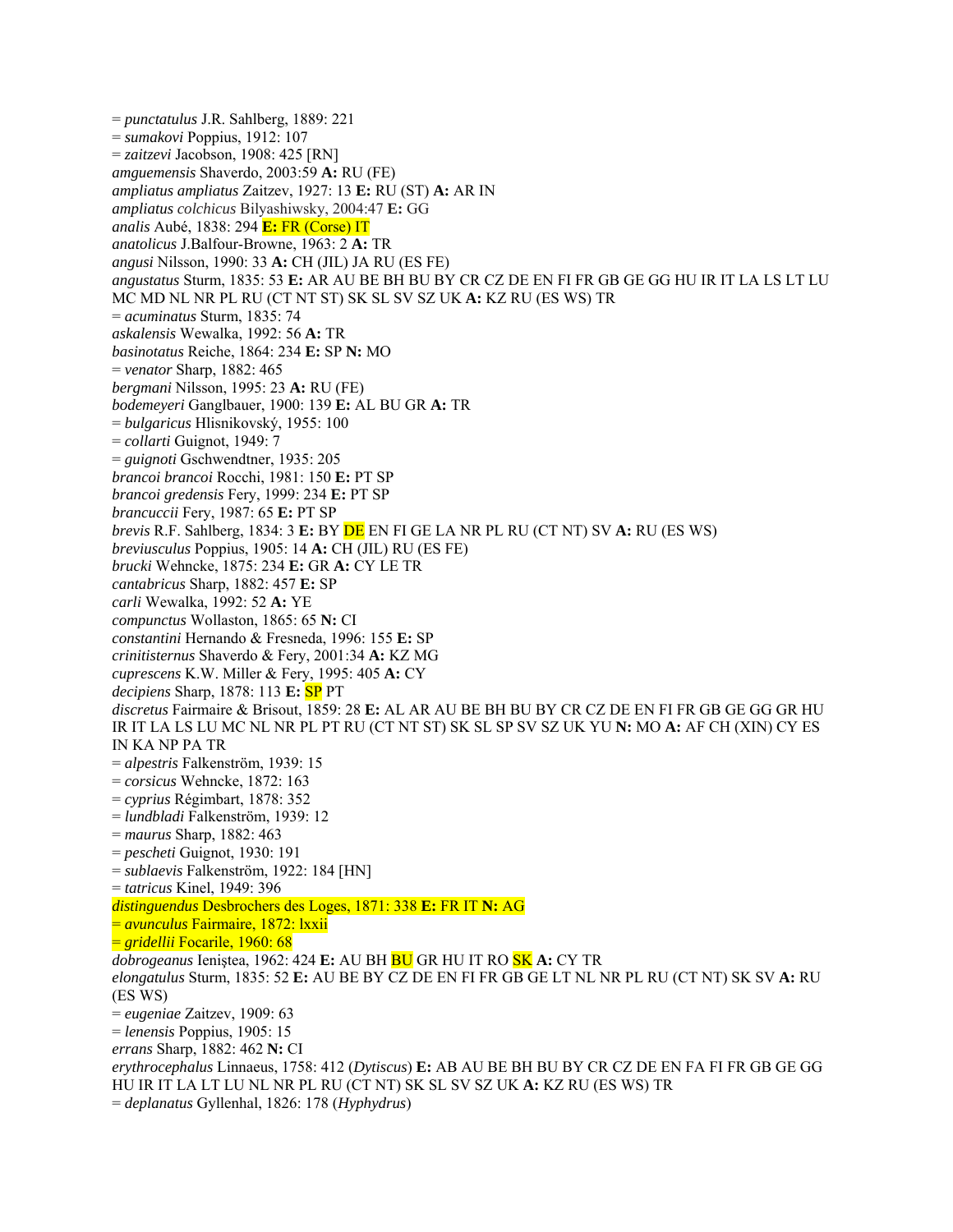= *derelictus* Clark, 1862: 471 = *faroensis* Mjöberg, 1917: 10 = *sericeus* Eschscholtz, 1818: 459 (*Dytiscus*) = *subcostatus* Gerhardt, 1909: 2 *erzurumensis* Erman & Fery, 2000:172 **A:** TR *ferrugineus* Stephens, 1829: 193 **E:** AU BE BU CR CZ FR GB GE HU IT LU PL SK SL SZ UK YU = *victor* Aubé, 1838: 300 *feryi* Wewalka, 1992: 54 **N:** AG TU *foveolatus* Heer, 1839: 157 **E:** AU BH FR GE HU IT PL SP SZ = *apfelbecki* Ganglbauer, 1891: 475 = *atropos* Mulsant & Godart, 1860: 179 = *nivalis* Heer, 1839: 157 *fuscipennis* Schaum, 1868: 64 [RN] **E:** AU BY DE EN FI GE HU LA LT MC NR PL RU (CT NT ST) SK SV UK **A:** JA KZ MG RU (ES FE WS) TM **NAR**  = *criniticoxis* Larson, 1975: 301 = *flavipennis* Munster, 1932: 84 = *piceus* Sturm, 1835: 66 [HN] = *puberulus* Mannerheim, 1853: 163 [HN] *geniculatus* Thomson, 1856: 200 **E:** FI NR RU (NT) SV **A:** RU (ES WS) **NAR**  = *opacus* Wehncke, 1872: 163 = *pilipes* J.R. Sahlberg, 1921: 3 = *subseriatus* J.R. Sahlberg, 1910: 171 *georgicus* Bilyashiwsky, 2004:44 **E:** GG *glabriusculus* Aubé, 1838: 312 **E:** BY DE FI GB GE IR LA LT NL NR PL RU (NT) SV **A:** RU (ES WS) *glasunovi* Zaitzev, 1905: 26 **A:** AF CH (XIN) KI TD = *macrocephalus* Gschwendtner, 1923: 100 *goldschmidti* Gschwendtner, 1923: 101 **A:** CH (XIN) KI UZ *= recidivus* Gschwendtner, 1923: 103 *gueorguievi* Wewalka, 1975: 91 **E:** BU *guernei* Régimbart, 1891: 202 **E:** AZ *gyllenhalii* Schiødte, 1841: 434 **E:** AU BE BU BY CR CZ DE FI FR GB GE IR IT LU NL NR PL PT RU (NT) SK SP SV *hebaueri* Hendrich, 1990: 244 **E:** AL BH BU GR HU SK TR YU (Crna Gora) *hellenicus* Mazzoldi & Toledo, 1992: 183 **E:** GR *humilis* Klug, 1834: t.33/11 **N:** EG **A:** IS SI = *sinaicus* Wewalka, 1984: 133 *hygrotoides* Fery, 2000: 1248 [RN] **A:** CH (JIX BEI) *= discedens* Sharp, 1882: 396 [HN] (*Coelambus*) *ijimai* Nilsson & Nakane, 1993: 424 **A:** JA *incognitus* Sharp, 1869: 84 **E:** AU BE BY CZ DE EN FI FR GB GE HU IR IT LA LU NL NR PL PT RO RU (CT NT ST) SK SL SP SV SZ UK **A:** RU (ES WS) = *discedens* Régimbart, 1877: cxxxix = *ellypticus* Pétri, 1912: 44 = *seidlitzi* Gerhardt, 1899: 5 *incommodus* Fery, 2006: 24 **E:** SK *ineptus* Sharp, 1882: 462 **A:** SY *inscitus* Sharp, 1882: 463 **A:** IQ KU OM YE *jacobsoni* Zaitzev, 1927: 17 **E:** GG RU (ST) **A:** TR *jonicus caucasicus* Zaitzev, 1927: 12 **E:** AR GG **A:** TR *jonicus jonicus* L.Miller, 1862: 276 **E:** AL BH BU CR GR IT MC SL YU (Crna Gora) *jurjurensis* Régimbart, 1895: 29 **N:** AG *kabakovi* Fery & Petrov, 2006:88 **A:** MG RU (ES) *kasyi* Wewalka, 1984: 132 **A:** CY SY TR *kozlovskii* Zaitzev, 1927: 15 **E:** AR GG RU (ST) **A:** IN LE TR *kraatzii* Schaum, 1868: 384 **E:** AU BH BU CZ EN FR GE IT PL SK SZ UK = *hedwigae* Reitter, 1897: 45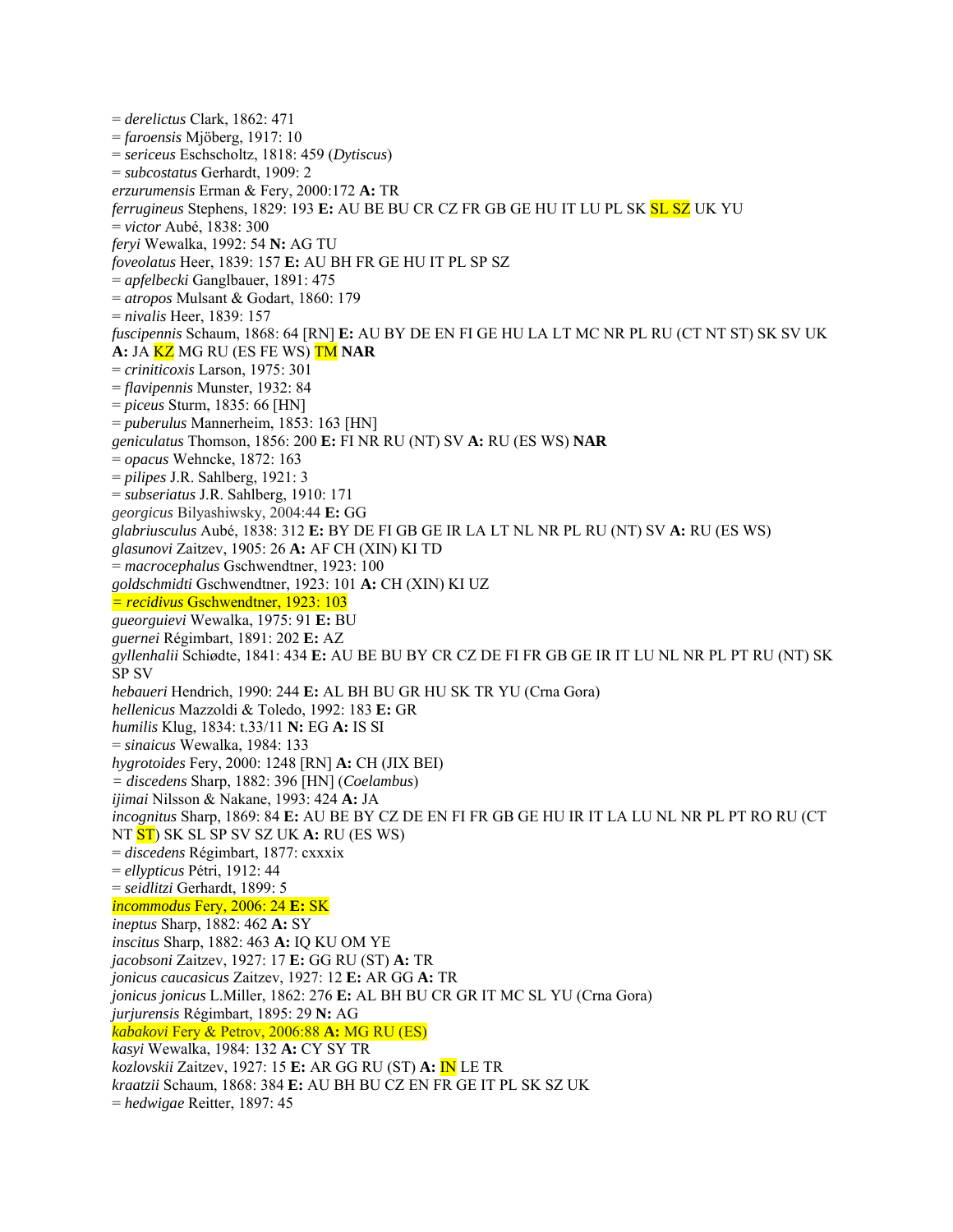*kryshtali* Bilyashivsky, 1993: 15 **E:** UK *lapponum* Gyllenhal, 1808: 532 (*Hyphydrus*) **E:** FI NR RU (NT) SV **A:** RU (ES WS) **NAR**  = *kolstromi* J.R. Sahlberg, 1875: 145 = *labradorensis* Fall, 1923: 71 = *obtusipennis* J.R. Sahlberg, 1875: 146 *laticollis* Zimmermann, 1922: 20 **A:** RU (FE) *lenkoranensis* Fery, 1999: 255 **E:** AB GG *libanus* Régimbart, 1901: 101 **A:** LE TR *limbatus* Aubé, 1838: 292 **E:** FR IT PT SP **N:** AG LB MO TU *lluci* Fery, 1999: 244 **E:** SP (Islas Baleares) *longicornis* Sharp, 1871: 205 [RN] **E:** AU BE BU CZ DE FI FR GB GE HU IR IT LA LT LU NR PL RU (NT) SV SZ UK **A:** RU (WS) = *parallelus* Sharp, 1869: 84 [HN] *longulus* Mulsant & Rey, 1861: 305 **E:** AU BE FR GB GE IR IT LU NL SP SZ **N:** MO = *celatus* Clark, 1862: 473 *lucasi* Reiche, 1866: 19 [RN] [NP] **E:** BH FR IT GR PT SP **N:** AG CI LB MO TU = *basiclarior* Gozis, 1914: 164 [RN] = *bonnairii* Fairmaire, 1872: lxxii = *confusus* Lucas, 1846: 96 [HN] = *lucasii* Reiche, 1872:24 [RN] [HN] = *nigriceps* Schaum, 1864: 110 [HN] *= perplexus* Schaum, 1847: 39 [RN] *lundbladi* Falkenström, 1938: 4 (*Hydrotarsus*) **N:** MR *marginatus* Duftschmid, 1805: 269 (*Dytiscus*) **E:** AL AR AU BE BH BU CR CZ FR GB GE GG GR HU IT MC NL PL RU (ST) SK SL SP SZ TR UK YU **N:** AG MO **A:** IN IS KZ TR = *bosnicus* Apfelbeck, 1909: 496 = *pallens* Zimmermann, 1915: 222 [HN] *mariannae* Wewalka, 1974: 106 **A:** IS *martensi* Brancucci, 1981: 180 **A:** KA *melanarius* Sturm, 1835: 59 **E:** AU BE BH BY CZ DE EN FI FR GB GE HU IR IT LA LS LT LU NL NR PL RU (CT NT ST) SK SL SP SV SZ UK YU **A:** RU (WS) = *montanus* Helliesen, 1890: 23 = *monticola* Sharp, 1869: 84 = *munsterii* Helliesen, 1890: 22 = *obscuricornis* J.R. Sahlberg, 1921: 3 = *ruficornis* Zetterstedt, 1838: 139 *memnonius* Nicolai, 1822: 33 **E:** AB AU BE BH BU BY CR CZ DE EN FA FI FR GB GE GR HU IR IT LA LS LT LU NL NR PL RU (CT NT ST) SK SL SP SV SZ UK **N:** AG EG MO = *castaneus* Aubé, 1838: 302 [HN] = *incertus* Aubé, 1838: 306 = *insularis* Sharp, 1882: 457 = *jugularis* Babington, 1832: 328 = *niger* Sturm, 1835: 44 [HN] = *revelierei* Sharp, 1882: 458 = *subelongatus* Stephens, 1835: 392 *morio* Aubé, 1838: 307 **E:** AU BE BY CZ DE EN FI FR GB GE IR LA LT NL NR PL RU (CT NT) SK SV **A:** JA MG RU (ES FE WS) **NAR**  = *atriceps* Crotch, 1870: 96 [RN] = *caliginosus* LeConte, 1850: 215 = *caminarius* Motschulsky, 1860: 100 = *lugubris* Motschulsky, 1845: 353 [HN] = *melancholicus* Motschulsky, 1860: 100 [RN] = *scaphiformis* Sharp, 1871: 205 = *valliger* Hellén, 1929: 36 = *watanabei* Takizawa, 1933: 174 *multiguttatus* Régimbart, 1878: 351 **A:** IS JO SY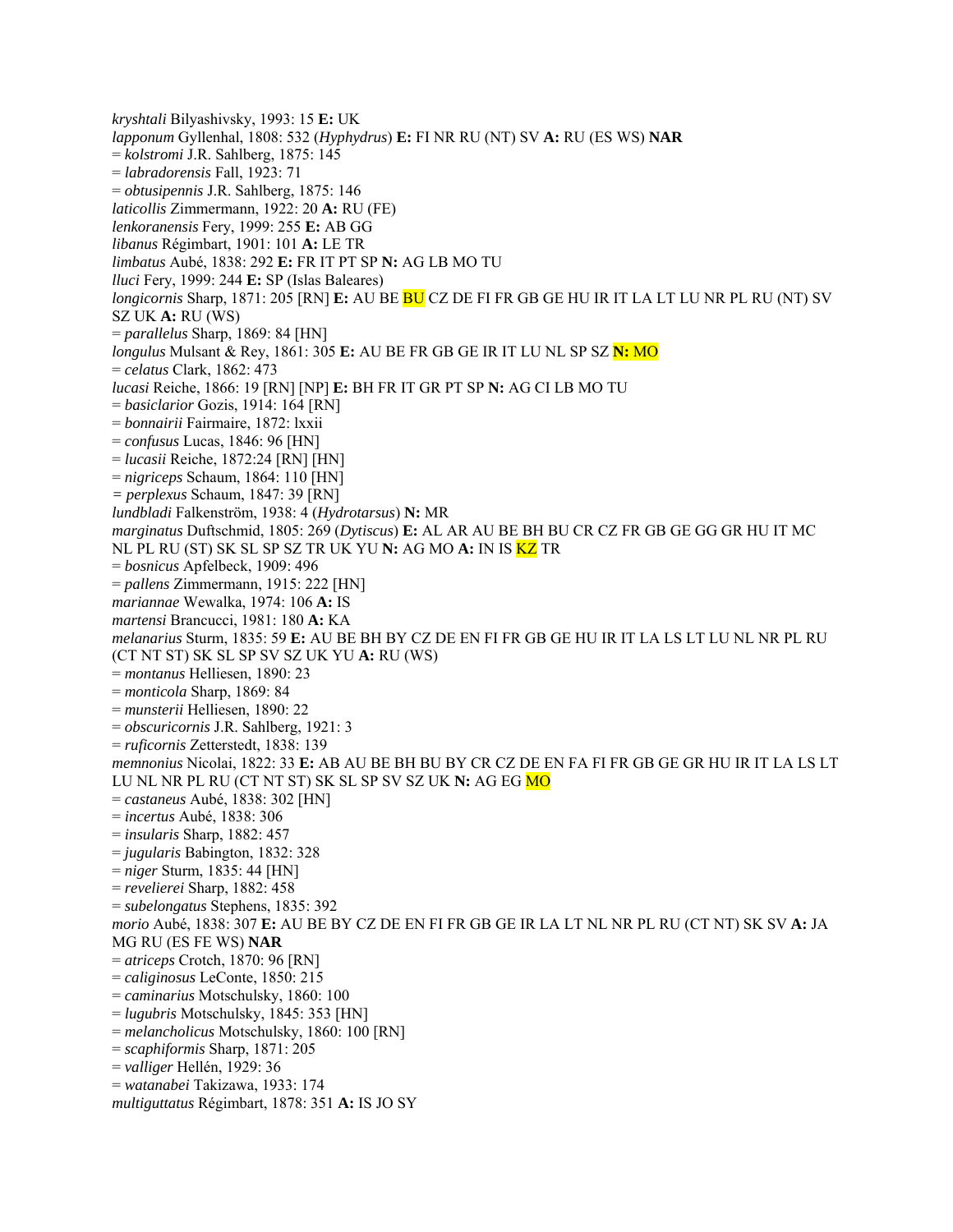= *ortali* Wewalka, 1984: 136 *nanpingensis* Toledo & Mazzoldi, 1996: 241 **A:** CH (SCH) *necopinatus necopinatus* Fery, 1999: 248 **E:** PT SP *necopinatus robertorum* Fery, 1999: 250 **E:** FR GB (Channel Isles) *necopinatus roni* Fery, 1999: 253 **E:** GB *neglectus* Schaum, 1845: 409 **E:** AU BE BY CZ DE EN FI FR GB GE HU IR LA LT LU NL NR PL RU (CT NT) SK SV SZ UK **A:** RU (WS) = *incrassatus* C. G. Thomson, 1871: 366 *nevadensis* Sharp, 1882: 481 **E:** PT SP *nigellus* Mannerheim, 1853: 163 **E:** AN AR AU BU DE FI FR GE GG IT NR PL RU (CT) SP SV SZ **A:** IN KZ RU (FE WS) TR **NAR**  = *bungei* Zaitzev, 1910: 31 = *mtiula* Zaitzev, 1927: 14 = *obscuripes* Motschulsky, 1860: 100 = *pyrenaeus* Wehncke, 1872: 163 = *sieversi* J.R. Sahlberg, 1910: 173 = *tungus* Zaitzev, 1910: 32 *nigrita* Fabricius, 1792: 201 (*Dytiscus*) **E:** AU BE BH BU BY CR CZ DE EN FA FI FR GB GE HU IC IR IT LA LT LU MC NL NR PL PT RU (CT NT ST) SK SL SP SV SZ UK **A:** KZ = *bisbiguttatus* J.R. Sahlberg, 1921: 1 = *convexior* Seidlitz, 1887: 67 = *glabellus* Thomson, 1867: 80 *= melaenus* Nicolai, 1822: 34 = *monilicornis* J.R. Sahlberg, 1875: 154 = *obovatus* J.R. Sahlberg, 1880: 52 = *subalpinus* C. G. Thomson, 1871: 365 = *trivialis* Stephens, 1828: 59 *normandi alhambrae* Fery, 1999: 242 **E:** SP *normandi ifnii* Fery, 1999: 241 **N:** MO *normandi ifranensis* Fery, 1999: 239 **N:** MO *normandi normandi* Régimbart, 1903: 254 **E:** FR PT SP *notabilis* LeConte, 1850: 216 **E:** FI NR RU (CT NT) SV **A:** RU (ES FE WS) **NAR**  = *arcticus* Thomson, 1856: 197 = *fennicus* Seidlitz, 1887: 66 = *tomentosus* Poppius, 1905: 12 *notatus* Sturm, 1835: 62 **E:** BY CZ DE EN FI FR GE HU LA LT NL PL RU (CT NT) SV UK **A:** RU (ES WS) = *sacha* Zaitzev, 1910: 30 *oasis* Wewalka, 1992: 53 **N:** EG *obscurus* Sturm, 1835: 65 **E:** AU BE BY CR CZ DE EN FI FR GB GE IR LA LT LU NL NR PL RU (CT NT ST) SK SV SZ UK **A:** RU (WS) **NAR**  = *hockingi* Larson, 1975: 296 *obsoletus* Aubé, 1838: 298 **E:** CR DE FR GB GE GR IR IT NR PT SP SV **N:** AG LB MO MR TU **A:** SY TR *paganettianus* Scholz, 1923: 183 **E:** PT SP *palustris* Linnaeus, 1761: 216 (*Dytiscus*) **E:** AB AN AR AU BE BH BU BY CR CZ DE EN FA FI FR GB GE GG GR HU IR IT LA LS LT LU MC NL NR PL RU (CT NT ST) SK SL SP SV SZ UK YU **A:** IN RU (ES WS) TR = *apicalis* Schilsky, 1888: 183 = *buresi* Mařan, 1938: 95 = *cambriensis* Curtis, 1831: 343 = *cristatomarginatus* Goeze, 1777: 625 (*Dytiscus*) = *fimbriatus* Gmelin, 1790: 1957 [HN] (*Dytiscus*) = *fuscorufus* Munster, 1927: 160 = *lituratus* Fabricius, 1781: 296 (*Dytiscus*) = *proximus* Stephens, 1828: 55 = *sexpustulatus* Fabricius, 1777: 239 (*Dytiscus*) = *styriacus* Seidlitz, 1887: 70 = *tinctus* Clark, 1862: 326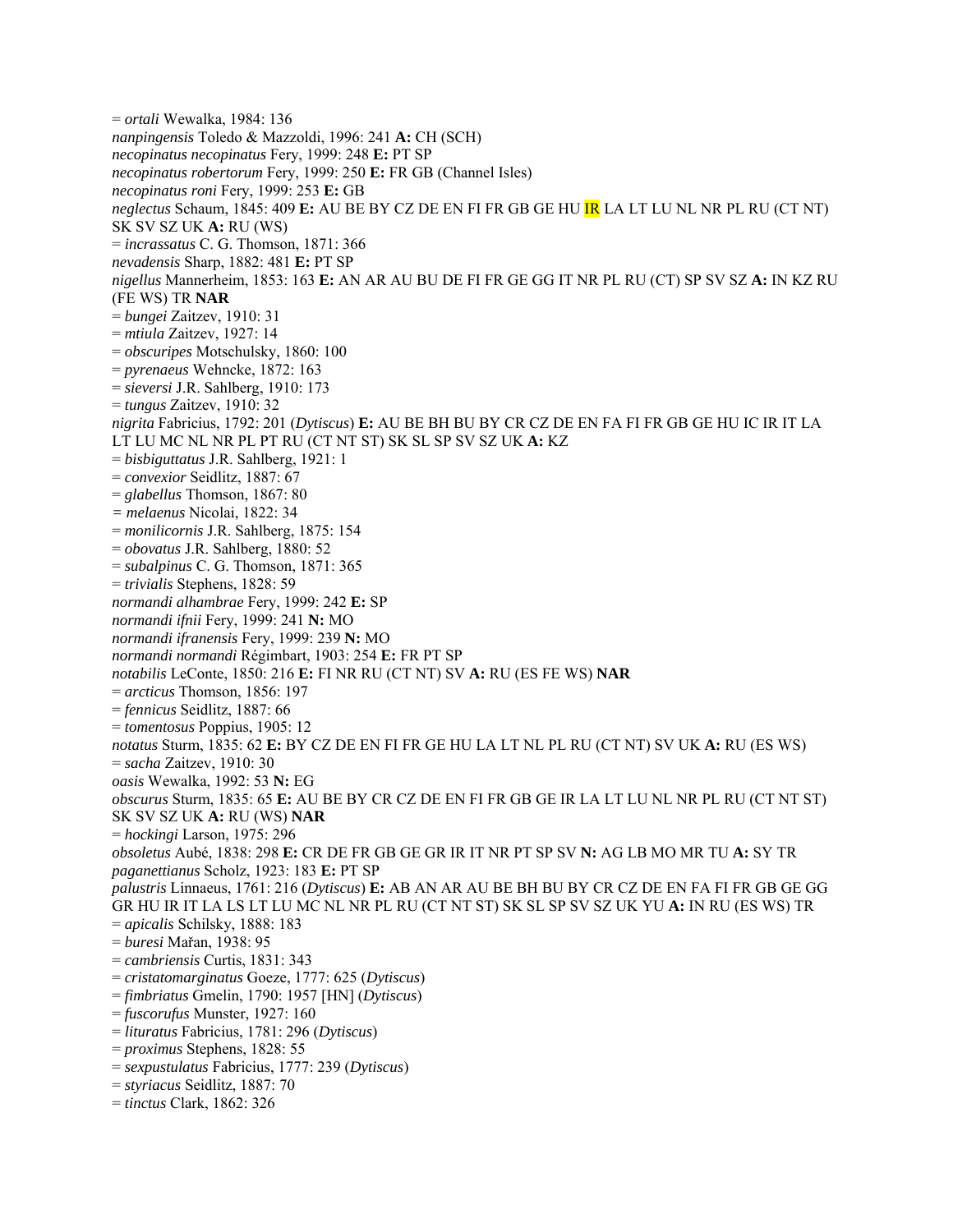= *variegatus* Geoffroy, 1785: 68 (*Dyticus*) *pfefferi* Wewalka, 1974: 107 [RN] **E:** GR = *orientalis* Hlisnikovský, 1955: 87 [HN] *pilosus* Guignot, 1949: 5 (*Hydrotarsus*) **N:** CI *planus* Fabricius, 1781: 501 (*Dytiscus*) **E:** AB AL AR AU BE BH BU BY CR CZ DE EN FI FR GB GE GG GR HU IR IT LA LT LU MC NL NR PL PT RU (CT NT ST) SK SL SP SV SZ TR UK YU **N:** AG MO **A:** IN IQ KZ LE RU (WS) TM TR *= flavipes* Dalla Torre, 1879: 40 = *frisius* Verhoeff, 1891: 23 = *fuscatus* Stephens, 1828: 62 = *fusculus* Schrank, 1781: 203 (*Dytiscus*) = *holosericeus* Marsham, 1802: 427 (*Dytiscus*) = *humeralis* Marsham, 1802: 422 (*Dytiscus*) = *lividus* Geoffroy, 1785: 68 (*Dyticus*) = *nigricans* Schrank, 1781: 205 (*Dytiscus*) = *nigriceps* Preller, 1862: 23 = *pallescens* Seidlitz, 1887: 72 = *sordidus* Herbst, 1784: 126 (*Dytiscus*) *productus* Fairmaire, 1880: 248 **N:** AG TU = *occultus* Sharp, 1882: 456 *pseudopubescens* Zimmermann, 1919: 166 **A:** RU (ES WS) = *punctatissimus* Poppius, 1905: 14 [HN] *puberulus* LeConte, 1850: 215 **E:** FI NR RU (NT) SV **NAR**  = *levanderi* J.R. Sahlberg, 1889: 221 *pubescens* Gyllenhal, 1808: 536 (*Hyphydrus*) **E:** AB AL AU BE BH BU CR CZ DE EN FA FI FR GB GE GG GR IR IT LA LU MC NL NR PL PT RU (CT NT ST) SK SL SP SV SZ TR UK YU **N:** AG LB MO TU **A:** CY IN IS JO LE SY TR = *antidotus* Sharp, 1882: 462 = *caliginosus* Stephens, 1839:69 = *estrellensis* Schaufuss, 1882: 559 = *fulvipennis* Munster, 1932: 84 = *roseni* Zimmermann, 1919: 175 = *scaphula* Sturm, 1835: 58 = *scopularis* Schiødte, 1841: 439 *punctipennis* J.R. Sahlberg, 1880: 50 **A:** RU **(**ES WS) *regularis* Sharp, 1882: 482 **E:** FR (Corse) IT (Sardegna) *rufifrons* O.F. Müller, 1776: 73 (*Dytiscus*) **E:** AU BE BY CR CZ DE EN FI FR GB GE HU IT LA LT NL NR PL RU (CT NT ST) SK SL SV SZ UK **A:** RU (ES WS) = *duftschmidti* Rye, 1872: 47 [RN] = *intermedius* J.R. Sahlberg, 1880: 49 = *piceus* Stephens, 1828: 62 *= ruficeps* Nicolai, 1822: 33 = *rufifrons* Duftschmid, 1805: 270 [HN] (*Dytiscus*) *sabaudus sabaudus* Fauvel, 1865: 276 **E:** AU BU CZ FR GE IT MC PL SK SL SP SZ UK = *alticola* Sharp, 1882: 468 = *scholzi* W.Kolbe, 1899: 24 *sabaudus sierranevadensis* Shaverdo, 2004: 24 **E:** SP *saghaliensis* Takizawa, 1933: 173 **A:** JA RU (FE) *sanfilippoi* Ghidini, 1958: 13 **E:** IT *sardomontanus* Pederzani, Rocchi & Schizzerotto, 2004: 129 **E:** IT (Sardegna) *scalesianus* Stephens, 1828: 57 **E:** AU BY CZ DE EN FI FR GB GE HU IR LA NL NR PL RU (CT NT) SV UK **A:** RU (WS) = *pygmaeus* Sturm, 1835: 73 [HN] *semenowi* Jakovlev, 1897: 41 **E:** FI NR RU (CT NT) SV = *afflatus* Scholz, 1917: 250 = *longitarsis* J.R. Sahlberg, 1910: 168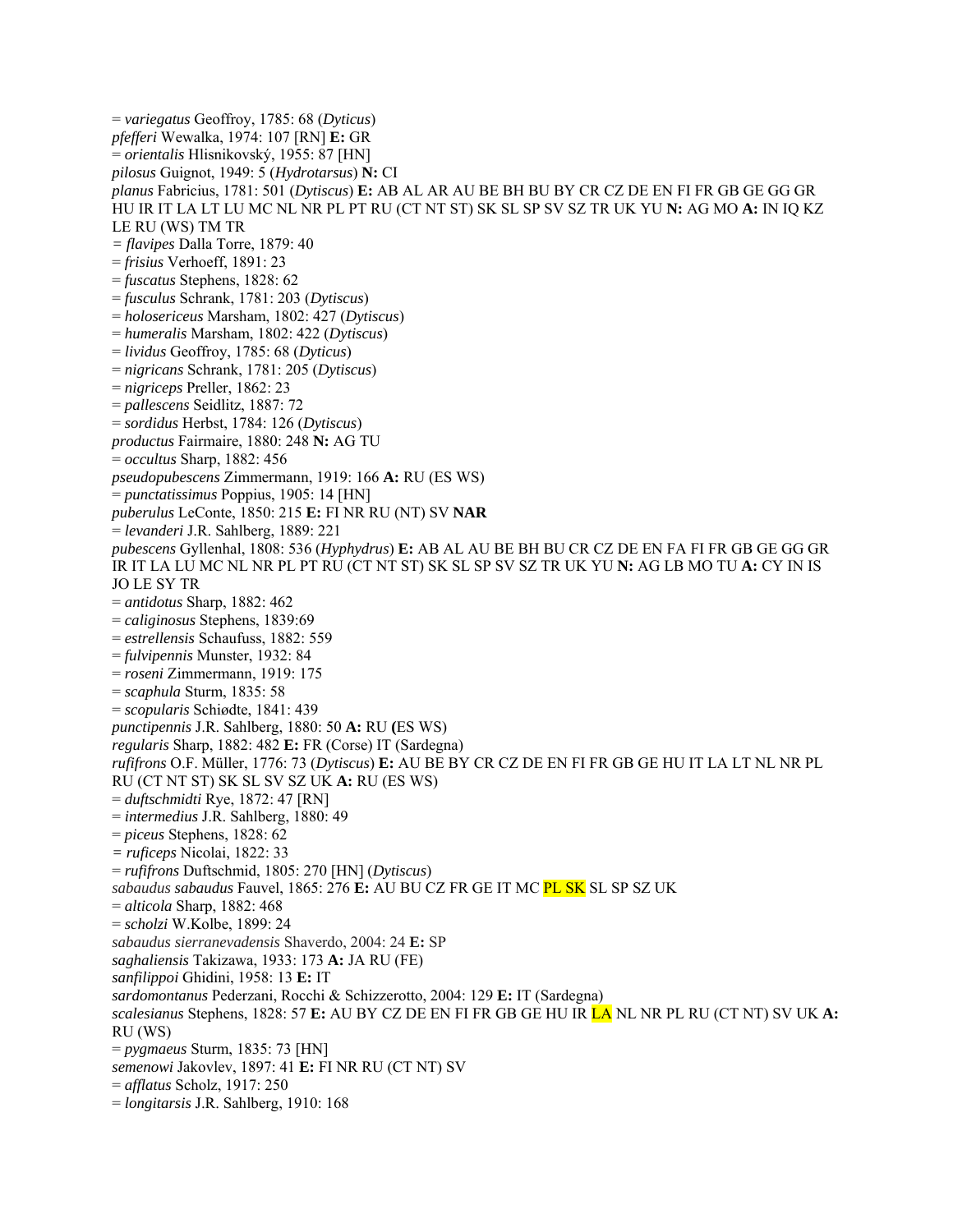*sibiricus* J.R. Sahlberg, 1880: 49 **A:** RU (ES FE WS) **NAR**  = *boreus* Gordon, 1981: 106 *= sibiricus* Sharp, 1882: 466 [HN] *springeri* J. Müller, 1924: 72 **E:** IT SL *striola* Gyllenhal, 1826: 181 (*Hyphydrus*) **E:** AU BE BH BY CZ DE EN FI FR GB GE HU IR IT LA LT LU NL NR PL RU (CT NT ST) SV UK **A:** KZ RU (ES WS) **NAR**  = *ambiguus* Aubé, 1838: 287 = *subtonsus* LeConte, 1855: 297 *= vittula* Erichson, 1837: 178 *submuticus* Thomson, 1874: 537 **E:** FI NR RU (CT NT) SV **A:** CH (JIL) JA RU (ES FE WS) = *konoi* Nakane, 1963: 25 = *penitus* Guignot, 1945: 20 = *rubripes* J.R. Sahlberg, 1875: 151 *talyschensis* Bilyashiwsky, 2004:45 **E:** AB *tatianae* Fery & Petrov, 2006:83 **A:** RU (WS) *teres* Sharp, 1882: 458 **A:** JO SY *tessellatus* Drapiez, 1819: 43 [NP] (*Dytiscus*) **E:** AB AL BE BH BU CR FR GB GG GR IR IT MA MC NL PT SP RU (ST) YU **N:** AG EG MO TU **A:** CY IN IQ IS LE SY TR = *chrysostomus* Gozis, 1914: 161 = *habelmanni* Wehncke, 1876: 76 = *nigricollis* Desbrochers des Loges, 1871: 339 *= pueli* Barthe, 1916: 245 = *xanthopus* Stephens, 1835: 393 *thracicus* Guéorguiev, 1966: 71 **E:** AR BU **A:** TR *tibetanus* Zaitzev, 1953: 169 **A:** CH (SCH XIZ) *tokui* Satô, 1985: 51 **A:** JA *transgrediens* Gschwendtner, 1923: 109 **E:** AB AR GG RU (ST) UK **A:** IN TM TR = *ponticus* Zaitzev, 1927: 16 *tristis* Paykull, 1798: 232 (*Dytiscus*) **E:** AU BE BH BU BY CR CZ DE EN FI FR GB GE HU IR IT KZ LA LS LT LU MC NL NR PL RU (CT NT) SK SL SP SV SZ UK **A:** JA RU (ES FE WS) **NAR**  = *ampliceps* J.R. Sahlberg, 1921: 2 = *ruficapillus* Mannerheim, 1852: 304 = *varians* LeConte, 1850: 215 *tuvaensis* Pederzani, 2001:234 **A:** RU (ES) *uenoi* Nakane, 1963: 25 **A:** CH (HEI JIL QIN) JA MG RU (ES FE) *umbrosus* Gyllenhal, 1808: 538 (*Hyphydrus*) **E:** AU BE BY CZ DE EN FI FR GB GE HU IR LA LT LU NL NR PL RU (CT NT ST) SV SZ UK **A:** RU (ES FE WS) = *minutus* Stephens, 1828: 59 *vagepictus* Fairmaire & Laboulbène, 1855: 208 **E:** FR PT SP *vespertinus* Fery & Hendrich, 1988: 145 **E:** PT SP *yakutiae* Nilsson, 1990: 34 **A:** RU (FE) *zimmermanni* J. Müller, 1926: 288 **E:** BH CR SL YU = *bicolor* J. Müller, 1933: 202

**genus** *Iberoporus* **Castro & Delgado, 2001:34** type species *Iberoporus cermenius* Castro & Delgado, 2001

*cermenius* Castro & Delgado, 2001:35 **E:** SP

**genus** *Metaporus* **Guignot, 1945: 6** type species *Hydroporus meridionalis* Aubé, 1838

*meridionalis* Aubé, 1838: 327 (*Hydroporus*) **E:** FR IT PT SP **N:** AG MO TU = *lusitanicus* Scholz, 1916: 172 (*Hydroporus*) = *scriptus* Régimbart, 1895: 24 (*Hydroporus*) *orientalis* Toledo & Hosseinie, 2003: 59 **A:** IN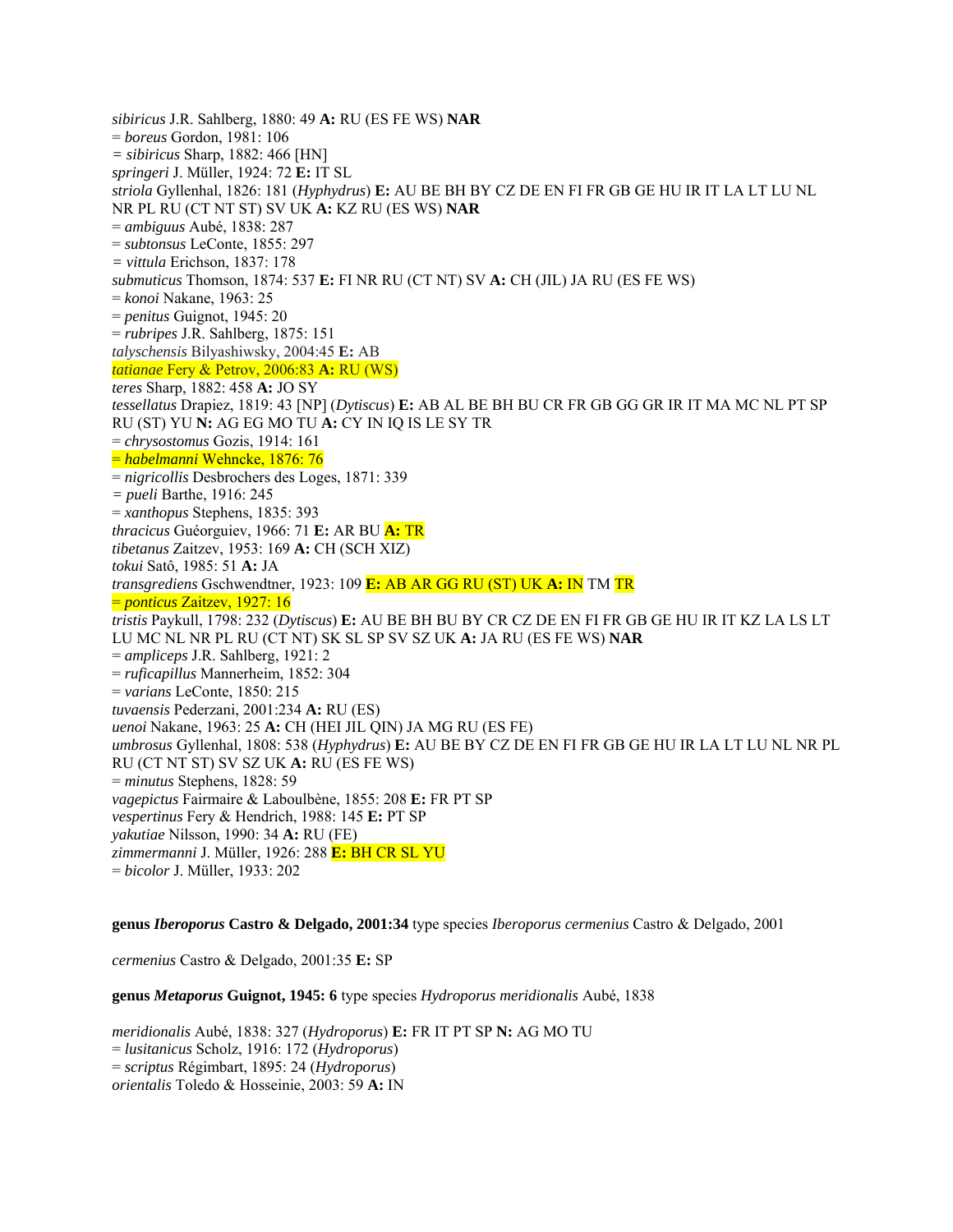**genus** *Nebrioporus* **Régimbart, 1906: 237** type species *Hydroporus kilimandjarensis* Régimbart, 1906

**subgenus** *Nebrioporus* Régimbart, 1906: 237 type species *Hydroporus kilimandjarensis* Régimbart, 1906

= *Potamodytes* Zimmermann, 1919: 184 [HN] type species *Dytiscus elegans* Panzer, 1794

= *Potamonectes* Zimmermann, 1921: 87 [RN] type species *Dytiscus elegans* Panzer, 1794

= *Rhabdonectes* Houlbert, 1934: 68 type species *Hydroporus carinatus* Aubé, 1836

*airumlus* Kolenati, 1845: 85 (*Hydroporus*) **E:** AB AR GG PL RU (ST) UK **A:** AF CH (BEI GAN GUI HEB HEI HEN JIA LIA NMO SCH SHA SHN SHX XIN YUN) HP IN IS KA KI KZ MG PA RU (ES) TD TM TR UZ *= amurensis* Sharp, 1882: 427 (*Deronectes*) *= kashmirensis* Régimbart, 1899: 195 (*Hydroporus*) = *rybinskii* Kinel, 1936: 199 (*Deronectes*) *anchoralis* Sharp, 1884: 442 (*Deronectes*) **A:** JA *assimilis* Paykull, 1798: 236 (*Dytiscus*) **E:** AU BY CR DE EN FI FR GB GE IR LA NR RU (CT NT) PL SV SZ YU **A:** RU (ES WS) = *affinis* Sturm, 1835: 17 (*Hydroporus*) = *frater* Kunze, 1818: 62 (*Hyphydrus*) = *hyperboreus* Gyllenhal, 1826: 175 (*Hyphydrus*) *balli* Vazirani, 1970: 127 (*Potamonectes*) **A:** HP PA UP *banajai* Brancucci, 1980: 106 (*Potamonectes*) **A:** IQ SA *brownei* Guignot, 1949: 44 (*Potamonectes*) **A:** CH (GUI HUN SCH) *bucheti bucheti* Régimbart, 1898: 89 (*Hydroporus*) **E:** FR IT *bucheti cazorlensis* Lagar, Fresneda & Hernando, 1987: 93 (*Potamonectes*) **E:** SP *carinatus* Aubé, 1838: 238 (*Hydroporus*) **E:** PT SP *clarkii* Wollaston, 1862: 438 (*Hydroporus*) **E:** IT PT SP **N:** AG CI MO TU **A:** TR = *andalusiae* Clark, 1862: 469 (*Hydroporus*) = *subtruncatus* Fairmaire, 1876: 49 (*Hydroporus*) = *unilineatus* Báguena Corella, 1935: 88 (*Hydroporus*) *croceus* Angus, Fresneda & Fery, 1993: 298 **E:** SP *crotchi* Preudhomme de Borre, 1871: xiii (*Hydroporus*) **A:** SI *depressus* Fabricius, 1775: 233 (*Dytiscus*) **E:** BY DE EN FI GB GE HU IR LA LT NR PL RU (CT NT ST) SL SV UK **A:** RU (ES WS) **NAR**  = *boristhenicus* Hochhuth, 1871: 233 (*Hydroporus*) *= intermedius* Franck, 1935: 239 (*Deronectes*) = *latescens* Falkenström, 1932: 185 (*Deronectes*) = *neuhoffii* Cederhielm, 1798: 32 (*Dytiscus*) = *pallidus* Heer, 1837: 54 (*Hydroporus*) *elegans* Panzer, 1794: 24/t.5 (*Dytiscus*) **E:** AU BE BH CR CZ FR GB GE HU IT LS LU NL PT SK SL SP SZ = *brevis* Sturm, 1835: 9 [HN] (*Hydroporus*) = *marginicollis* Aubé, 1838: 229 (*Hydroporus*) *fabressei* Régimbart, 1901: 324 (*Hydroporus*) **E:** FR PT SP *fenestratus* Aubé, 1838: 233 (*Hydroporus*) **E:** IT = *schaumei* Aubé, 1842: 229 (*Hydroporus*) *hostilis* Sharp, 1884: 448 (*Deronectes*) **A:** CH (JIL LIA TAI) JA NC RU (FE) SC *indicus* Sharp, 1882: 431 (*Deronectes*) **A:** AF AP CH (YUN XIZ) HP KA NP PA UP **ORR**  *= manii* Vazirani, 1970: 124 (*Potamonectes*) *insignis* Klug, 1834: t.33/10 (*Hydroporus*) **N:** EG **A:** IN KA PA SA SI SY YE = *semiclusus* Walker, 1871: 10 (*Hydroporus*) *islamiticus* Sharp, 1882: 430 (*Deronectes*) **A:** "Kurdistan" *laeviventris* Reiche & Saulcy, 1855: 642 (*Hydroporus*) **A:** CY LE SY TR = *scutellaris* Sharp, 1882: 426 (*Deronectes*) *lanceolatus* Walker, 1871: 11 (*Hydroporus*) **N:** EG **A:** IN IQ IS JO KU SA SI SY = *arabicus* Sharp, 1882: 429 (*Deronectes*) *laticollis* Zimmermann, 1933: 163 (*Deronectes*) **A:** CH (SHN) *luctuosus* Aubé, 1838: 235 (*Hydroporus*) **E:** BH CR FR GR IT SL SP YU **A:** TR *= flavopunctatus* Pic, 1895: 10 (*Deronectes*)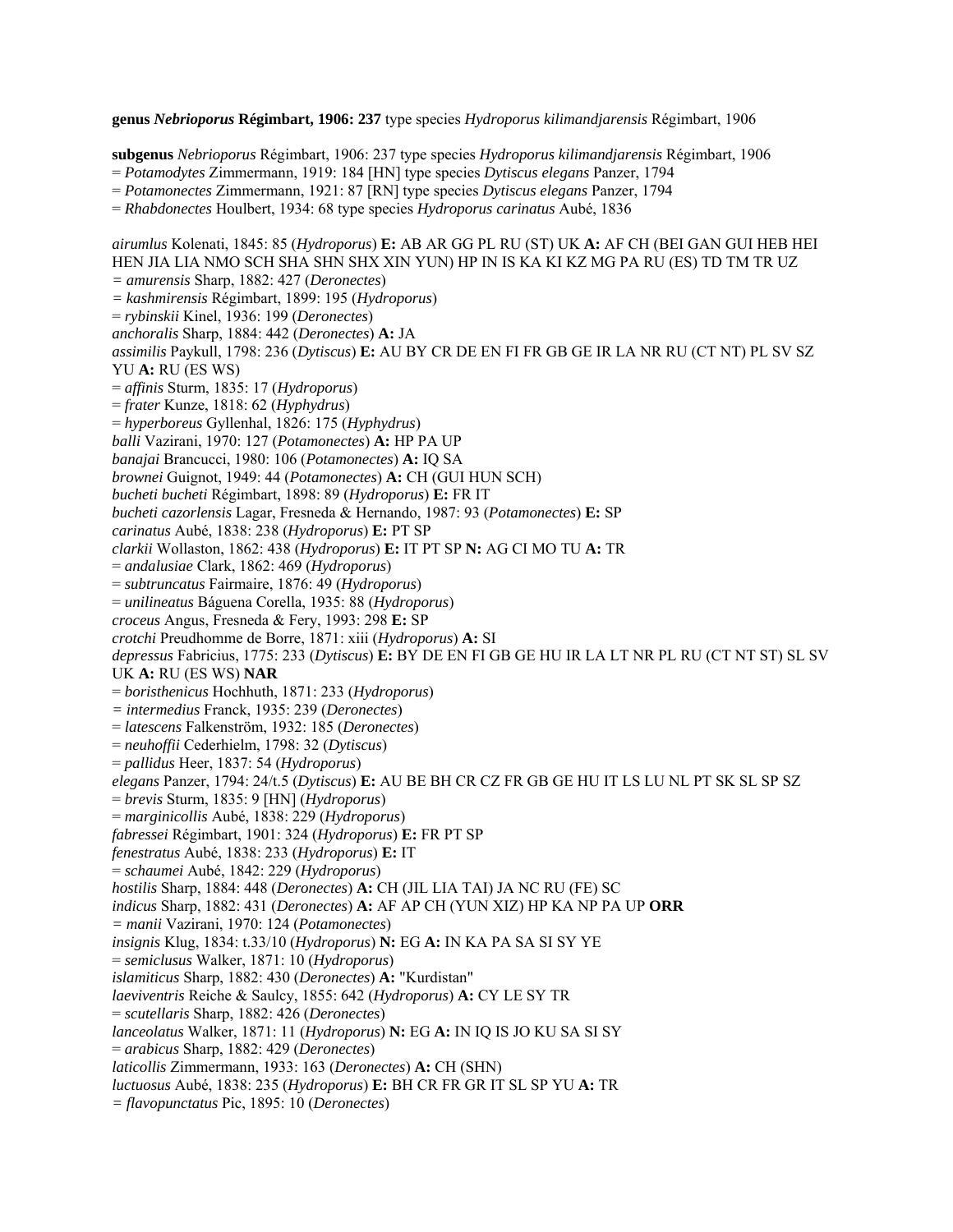= *lugubris* Ragusa, 1887: 227 [HN] (*Hydroporus*) = *sericeus* Costa, 1847: 99 [HN] (*Hydroporus*) *martinii martinii* Fairmaire, 1858: 455 (*Hydroporus*) **E:** FR (Corse) *martinii sardus* Gemminger & Harold, 1868: 440 [RN] (*Hydroporus*) **E:** GR IT = *affinis* Aubé, 1838: 232 [HN] (*Hydroporus*) = *genei* A. Villa & G.B. Villa, 1838: 62 [HN] (*Hydroporus*) *mascatensis* Régimbart, 1897: 206 (*Hydroporus*) **A:** AF IN OM *melanogrammus* Régimbart, 1899: 199 (*Hydroporus*) **A:** CH (YUN) HP NP UP *= satie* Vazirani, 1980: 28 (*Potamonectes*) *millingeni* J.Balfour-Browne, 1951: 188 (*Potamonectes*) **A:** YE *nipponicus* Takizawa, 1933: 177 (*Deronectes*) **A:** JA *princeps* Sharp, 1882: 428 (*Deronectes*) **A:** SI *ressli* Wewalka, 1974: 108 (*Potamonectes*) **A:** AF IN *sansii* Aubé, 1838: 230 (*Hydroporus*) **E:** FR IT SP *seriatus* Sharp, 1882: 429 (*Deronectes*) **A:** SA YE *sichuanensis* Hendrich & Mazzoldi, 1995: 4 **A:** CH (SCH) *simplicipes* Sharp, 1884: 442 (*Deronectes*) **A:** JA RU (FE) *stearinus* Kolenati, 1845: 84 (*Hydroporus*) **E:** AB AR GR *suavis* Sharp, 1882: 430 (*Deronectes*) **E:** AB AL AR BU GG GR MC YU **A:** SY TR = *infuscatus* J.R. Sahlberg, 1913: 42 (*Deronectes*) = *variegatus* Aubé, 1838: 236 [HN] (*Hydroporus*) *sulphuricola* Zaitzev, 1951: 58 (*Deronectes*) **A:** TM *turca* Seidlitz, 1887: 55 (*Deronectes*) **E:** AR **N:** EG **A:** IN IS LE SY TR = *rufino* J.R. Sahlberg, 1913: 43 **subgenus** *Zimmermannius* Guignot, 1941: 59 type species *Hydroporus canariensis* Bedel, 1881 = *Bistictus* Guignot, 1941: 59 type species *Hydroporus dubius* Aubé, 1838 *acuminatellus* Fairmaire, 1876: 49 (*Hydroporus*) **N:** AG *baeticus* Schaum, 1864: 109 (*Hydroporus*) **E:** SP = *mariae* Millán & Rocchi, 1991: 83 (*Potamonectes*) *canaliculatus* Lacordaire, 1835: 328 (*Hydroporus*) **E:** AU BE CZ DE FR GB GE GR HU IT LU NL PL PT SK SP SV SZ = *pantherinus* Reclaire & van der Wiel, 1948: 222 (*Deronectes*) *canariensis* Bedel, 1881: 265 [RN] (*Hydroporus*) **N:** CI = *gomerensis* Guignot, 1949: 6 (*Potamonectes*) = *tesselatus* Aubé, 1838: 516 [HN] (*Hydroporus*) *ceresyi* Aubé, 1838: 260 (*Hydroporus*) **E:** BU CR FR GR IT MA PT SP UK **N:** AG CI EG LB MO MR TU **A**: CY IN IQ IS SI SY TM TR = *lyellii* Wollaston, 1857: 26 (*Hydroporus*) *= salinus* Joly, 1840: 42 (*Hydroporus*) = *undecimlineellus* Fairmaire, 1877: 141 (*Hydroporus*) *dubius* Aubé, 1838: 517 (*Hydroporus*) **N:** MR = *vigilans* Wollaston, 1854: 86 (*Hydroporus*) *formaster formaster* Zaitzev, 1908: 269 (*Hydroporus*) **A:** CH (XIN) MG RU (ES WS) *formaster jaechi* Toledo, 1998: 77 **A:** CH (XIZ) *kiliani* Peyerimhoff, 1929: 169 (*Hydroporus*) **N:** AG *nemethi* Guignot, 1950: 153 (*Potamonectes*) **N:** MO *schoedli* Fery, Fresneda & Millán, 1996: 324 **N:** AG TU *steppensis* Motschulsky, 1860: 516 (*Hydroporus*) **E:** KZ RU (ST) = *scythus* Schaum, 1864: 110 (*Hydroporus*)

*walkeri* Branden, 1885: 49 [RN] (*Deronectes*) **N:** EG **A:** IS SA SI

- = *moestus* Walker, 1871: 10 [HN] (*Hydroporus*)
- = *schweinfurthi* Zimmermann, 1921: 87 (*Deronectes*)

**genus** *Oreodytes* **Seidlitz, 1887: 57** type species *Hyphydrus borealis* Gyllenhal, 1826 (= *Dytiscus alpinus* Paykull,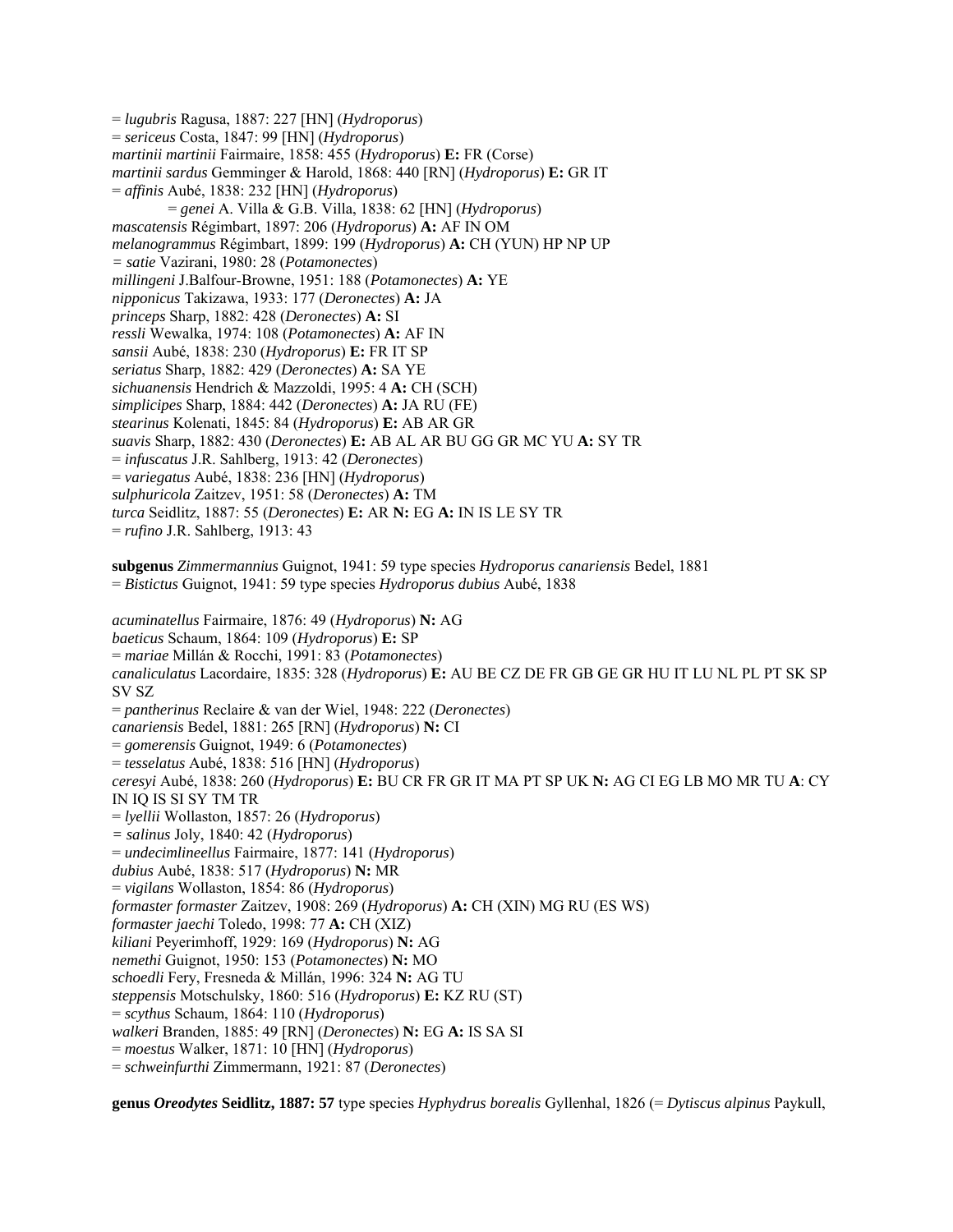#### 1798)

- = *Deuteronectes* Guignot, 1945: 7 type species *Hydroporus picturatus* Horn, 1883
- = *Nectoporus* Guignot, 1950: 26 type species *Hydroporus abbreviatus* Fall, 1923
- = *Neonectes* J.Balfour-Browne, 1944: 189 type species *Hydroporus natrix* Sharp, 1884

*alpinus* Paykull, 1798: 226 (*Dytiscus*) **E:** FI NR RU (CT NT) SV **A:** MG RU (FE WS) = *bidentatus* Gyllenhal, 1808: 525 (*Hyphydrus*) = *borealis* Gyllenhal, 1826: 174 (*Hyphydrus*) *babai* Satô, 1990: 102 **A:** CH (TAI) *dauricus* Motschulsky, 1860: 100 (*Hydrocoptus*) **A:** RU (ES FE) *davisii davisii* Curtis, 1831: 343 (*Hydroporus*) **E:** AL AR AU BH BU CR CZ FR GB GE GG GR IR IT PL SK SL SP SZ UK **A:** TR *= montanus* Zimmermann, 1915: 218 [HN] (*Hydroporus*) *davisii rhianae* R. Carr, 2001:183 **E:** SP *jakovlevi* Zaitzev, 1905: 25 (*Hydroporus*) **A:** RU (ES) = *nobilis* Poppius, 1905: 10 (*Hydroporus*) *kanoi* Kamiya, 1938: 23 (*Deronectes*) **A:** JA *meridionalis* Binaghi & Sanfilippo, 1971: 216 **E:** IT *mongolicus* Brinck, 1943: 155 (*Deronectes*) **A:** MG *natrix* Sharp, 1884: 443 (*Hydroporus*) **A:** CH (JIL LIA) JA RU (FE) *okulovi* Lafer, 1988: 52 **A:** RU (FE) *sanmarkii alienus* Sharp, 1873: 261 (*Hydroporus*) **E:** PT SP *sanmarkii sanmarkii* C.R.Sahlberg, 1826: 172 (*Hyphydrus*) **E:** AN AU BE BH BU BY CZ DE FI FR GB GE IC IR IT LT LU MC NL NR PL RU (CT NT) SK SL SP SV SZ UK YU **A:** CH (JIL) JA MG RU (FE WS) **NAR**  = *fluviatilis* Stephens, 1828: 46 (*Hygrotus*) = *rivalis* Gyllenhal, 1827: 384 (*Hyphydrus*) = *stephensii* Stephens, 1835: 391 (*Hygrotus*) *septentrionalis* Gyllenhal, 1826: 173 (*Hyphydrus*) **E:** AU CZ FI FR GB GE IR IT NR PL PT RU (NT) SL SP SV SZ **A:** MG RU (ES WS) TR = *devillei* Régimbart, 1901: 326 (*Hydroporus*) = *fluviatilis* Sturm, 1835: 23 [HN] (*Hydroporus*) = *helveticus* Régimbart, 1901: 326 (*Hydroporus*) *shorti* Shaverdo & Fery, 2006: 37 **A:** MG

**genus** *Peschetius* **Guignot, 1942: 21** type species *Hydroporus nodieri* Régimbart, 1895

*quadricostatus* Aubé, 1838: 487 (*Hydroporus*) **A:** NP UP **ORR** 

**genus** *Porhydrus* **Guignot, 1945: 6** type species *Dytiscus lineatus* Fabricius, 1775

*genei* Aubé, 1838: 328 (*Hydroporus*) **E:** BH CR FR GR IT **N:** AG MO *lineatus* Fabricius, 1775: 234 (*Dytiscus*) **E:** AB AL AU BE BH BU BY CR CZ DE EN FI FR GB GE GG GR HU IR IT LA LT LU MC MD NL NR PL RU (CT NT ST) SK SL SV SZ TR UK YU **A:** IN RU (WS) = *ovalis* Marsham, 1802: 425 [HN] (*Dytiscus*) = *parvulus* Herbst, 1784: 127 [HN] (*Dytiscus*) = *pygmaeus* Fabricius, 1792: 200 (*Dytiscus*) = *quadrilineatus* Drapiez, 1819: 198 [HN] (*Dytiscus*) = *thoreii* Clark, 1862: 409 (*Hydroporus*) = *velox* O.F. Müller, 1776: 73 (*Dytiscus*) *obliquesignatus* Bielz, 1852: 16 (*Hydroporus*) **E:** AU BH BU BY CR HU IT RO RU (ST) SK SL UK YU **A:** KZ RU (WS) *vicinus* Aubé, 1838: 627 (*Hydroporus*) **E:** PT **N:** MO

**genus** *Rhithrodytes* **Bameul, 1989: 482** type species *Dytiscus crux* Fabricius, 1792

*agnus agnus* Foster, 1992: 249 **E:** PT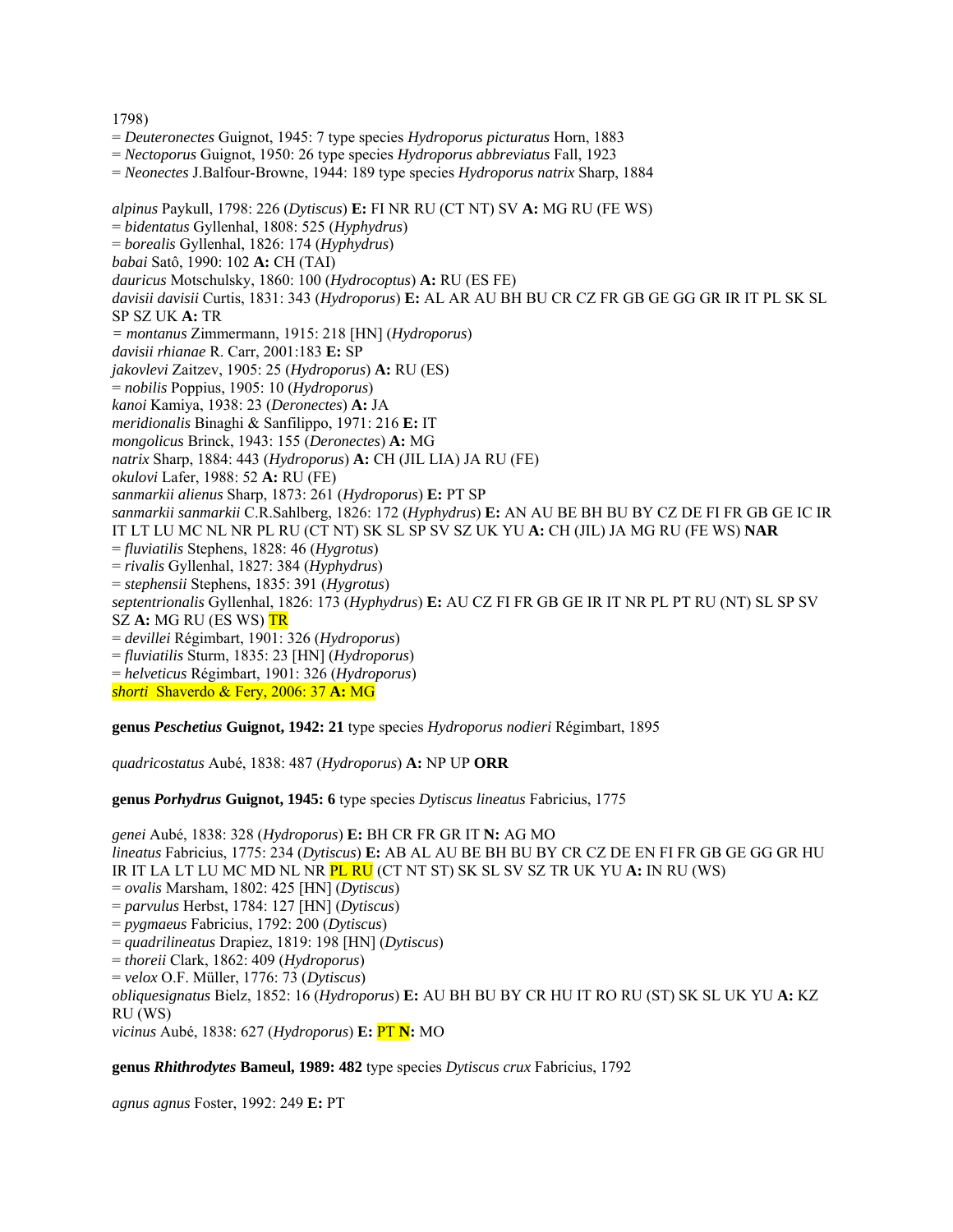*agnus argaensis* Bilton & Fery, 1996: 919 **E:** PT *bimaculatus* Dufour, 1852: 319 (*Hydroporus*) **E:** FR SP = *jucundus* Perris, 1869: 7 (*Hydroporus*) *crux* Fabricius, 1792: 199 (*Dytiscus*) **E:** FR IT SZ = *fasciatus* Aubé, 1838: 347 [HN] (*Hydroporus*) *dorsoplagiatus* Fairmaire, 1880: 247 (*Hydroporus*) **N:** AG *numidicus* Bedel, 1889: 286 (*Hydroporus*) **N:** AG TU *sexguttatus* Aubé, 1838: 330 (*Hydroporus*) **E:** FR (Corse) IT

**genus** *Scarodytes* **Gozis, 1914: 110** type species *Dytiscus halensis* Fabricius, 1787 = *Rhiacodytes* Ádám, 1996: 19 type species *Dytiscus halensis* Fabricius, 1787

*halensis fuscitarsis* Aubé, 1838: 255 (*Hydroporus*) **E:** IT (Sardegna) *halensis halensis* Fabricius, 1787: 192 (*Dytiscus*) **E:** AL AR AU BE BH BU BY CR CZ DE EN FI FR GB GE GG GR HU IT LA LT LU MC MD NL NR PL PT RO RU (CT NT ST) SK SL SP SV SZ UK YU **N:** AG EG MO TU **A:** IN IS LE SI SY TR = *amoenus* J.R. Sahlberg, 1908: 22 [HN] (*Hydroporus*) = *areolatus* Duftschmid, 1805: 274 (*Dytiscus*) = *areolatus* Gravenhorst, 1807: 105 [HN] (*Dytiscus*) = *ibericus* Régimbart, 1901: 326 (*Hydroporus*) = *nubilus* Gmelin, 1790: 1957 (*Dytiscus*) = *reticulosus* Falkenström, 1939: 18 *kaszonensis* Csiki, 1946: 631 **E:** RO *malickyi* Wewalka, 1977: 139 **E:** GR **A:** TR *margaliti* Wewalka, 1977: 142 **A:** IS SY TR *nigriventris* Zimmermann, 1919: 192 (*Deronectes*) **E:** FR (Corse) *pederzanii* Angelini, 1973: 51 **E:** GR IT *ruffoi* Franciscolo, 1961: 159 **E:** IT *savinensis* Zimmermann, 1933: 189 (*Deronectes*) **E:** CR GR SL YU

**genus** *Siettitia* **Abeille de Perrin, 1904: 226** type species *Siettitia balsetensis* Abeille de Perrin, 1904

*avenionensis* Guignot, 1925: 23 **E:** FR *balsetensis* Abeille de Perrin, 1904: 227 **E:** FR

**genus** *Stictonectes* **Brinck, 1943: 6** [RN] type species *Dytiscus lepidus* Olivier, 1795 = *Stictonotus* Zimmermann, 1930: 62 [HN] type species *Dytiscus lepidus* Olivier, 1795

*azruensis* Théry, 1933: 130 (*Hydroporus*) **N:** MO *canariensis* Machado, 1987: 42 **N:** CI (Gran Canaria) *epipleuricus* Seidlitz, 1887: 59 (*Hydroporus*) **E:** FR PT SP *escheri* Aubé, 1838: 354 (*Hydroporus*) **E:** IT PT SP **N:** AG MO TU = *bicruciatus* Germar, 1838: 20 (*Hydroporus*) = *gallicus* Seidlitz, 1887: 60 (*Hydroporus*) = *leprieurii* Reiche, 1864: 235 (*Hydroporus*) *formosus* Aubé, 1838: 353 (*Hydroporus*) **E:** PT SP **N:** AG MO TU *lepidus* Olivier, 1795: 32 (*Dytiscus*) **E:** FR GB GE IR IT PT SL SP SZ **N:** MO = *bifoveolatus* Zimmermann, 1918: 61 (*Hydroporus*) = *fauconneti* Pic, 1930: 13 (*Deronectes*) = *scitulus* Stephens, 1828: 49 (*Hygrotus*) *occidentalis* Fresneda & Fery, 1990: 73 **E:** PT SP *optatus* Seidlitz, 1887: 60 (*Hydroporus*) **E:** FR IT PT SP **N:** AG MO = *densatus* Peyerimhoff, 1931: 23 *rufulus* Aubé, 1838: 349 (*Hydroporus*) **E:** FR IT = *ramburi* Reiche, 1862: 293 (*Hydroporus*) *samai* Schizzerotto, 1988: 539 **N:** AG TU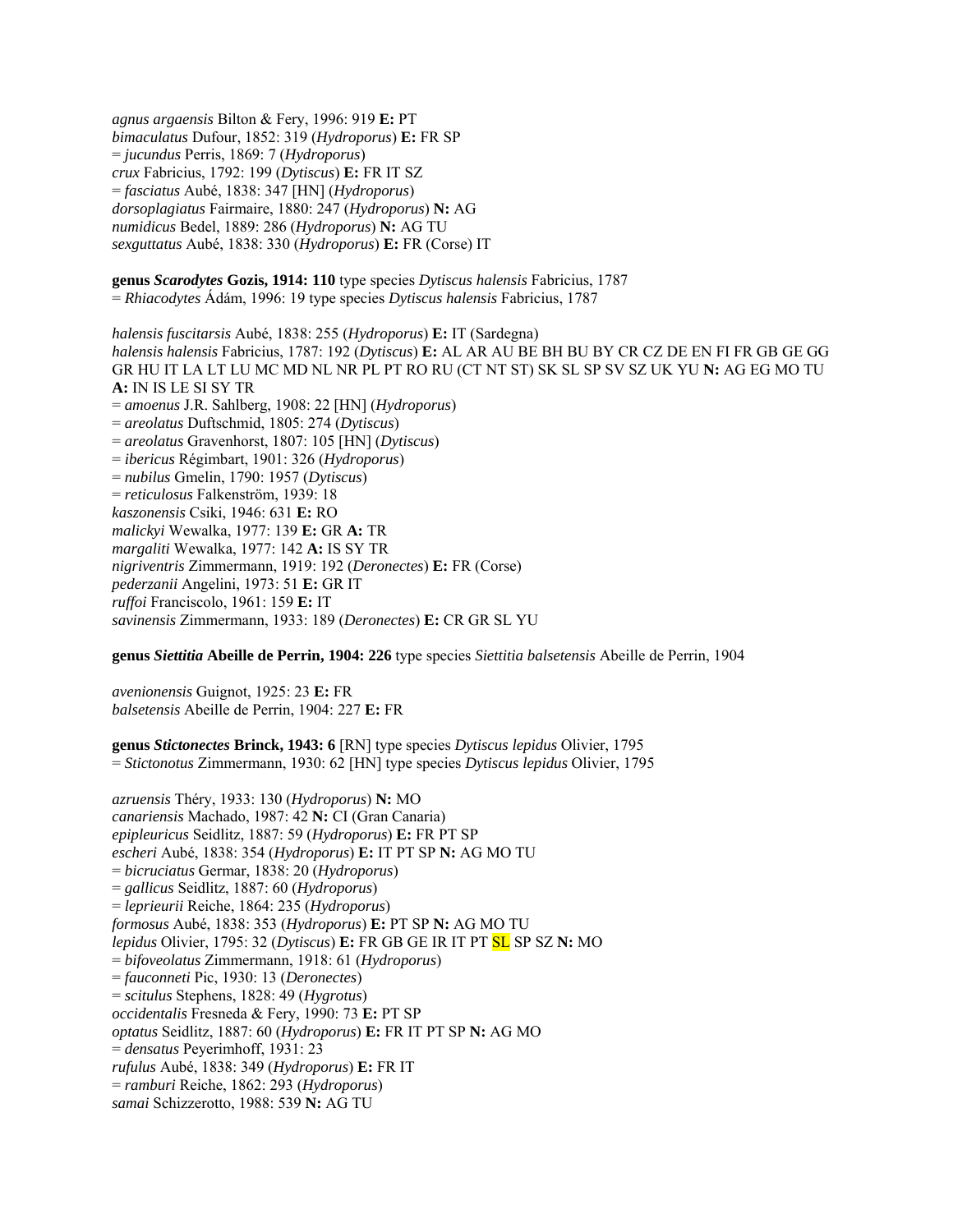**genus** *Stictotarsus* **Zimmermann, 1919: 184** type species *Dytiscus duodecimpustulatus* Fabricius, 1792

*bertrandi* Legros, 1956: 134 (*Deronectes*) **E:** PT SP *duodecimpustulatus* Fabricius, 1792: 197 (*Dytiscus*) **E:** AU BE CZ DE FR GB GE IR IT LU NL NR PT SP SV SZ = *fluminum* Munster, 1932: 85 = *heeri* Jacquet, 1925: 41 (*Hydroporus*) *emmerichi* Falkenström, 1936: 88 (*Deronectes*) **A:** CH (QIN SCH XIZ) *griseostriatus* DeGeer, 1774: 403 (*Dytiscus*) **E:** AR AU BH BU EN FI FR GE GG GR IT NR PT RU (NT) SL SP SV SZ YU **N:** MO **A:** KA MG PA TR **NAR** = *maritimus* Helliesen, 1890: 20 (*Deronectes*) = *nigrescens* Favre, 1890: 52 (*Hydroporus*) = *obscurus* Della Beffa, 1931: 179 [HN] (*Hydroporus*) = *palaestinus* Baudi di Selve, 1894: 3 (*Deronectes*) = *piochardi* Régimbart, 1878: 350 (*Hydroporus*) *= strandi* Brinck, 1943: 141 (*Deronectes*) *macedonicus* Guéorguiev, 1959: 193 (*Potamonectes*) **E:** MC *maghrebinus* Mazzoldi & Toledo, 1998: 212 **N:** AG MO *multilineatus* Falkenström, 1922: 16 (*Potamodytes*) **E:** FA FI GB IR NR NT SV **A:** RU (ES FE WS) *procerus* Aubé, 1838: 505 (*Hydroporus*) **E:** FR (Corse) IT (Sardegna) **N:** AG MO = *duodecimmaculatus* Régimbart, 1877: cxxxiii (*Hydroporus*)

#### **genus** *Suphrodytes* **Gozis, 1914: 110** type species *Dytiscus dorsalis* Fabricius, 1787

*dorsalis* Fabricius, 1787: 192 (*Dytiscus*) **E:** AU BE BH BU BY CR CZ DE EN FI FR GB GE HU IR IT LA LT LU MD NL NR PL RU (CT NT ST) SK SL SV SZ UK YU **A:** RU (ES WS) = *dubius* Melsheimer, 1844: 29 [HN] (*Hydroporus*)

- = *eljasi* Wirén, 1968: 114 (*Hydroporus*)
- = *figuratus* Gyllenhal in C.R.Sahlberg, 1826: 175 (*Hyphydrus*)
- = *maeklini* Zaitzev, 1910: 29 [RN] (*Hydroporus*)
- = *marginalis* Schilsky, 1889: 346 (*Hydroporus*)
- = *punctatus* O.F. Müller, 1776: 73 [HN] (*Dytiscus*)
- = *quadricolor* Gmelin, 1790: 1956 (*Dytiscus*)
- = *rufifrons* Fabricius, 1792: 198 [HN] (*Dytiscus*)
- = *sibiricus* Mäklin, 1881: 22 [HN] (*Hydroporus*)

**genus** *Trichonectes* **Guignot, 1941: 58** type species *Potamonectes otini* Guignot, 1941

*otini* Guignot, 1941: 57 (*Potamonectes*) **E:** SP **N:** MO

tribe Hydrovatini Sharp, 1882

## **genus** *Hydrovatus* **Motschulsky, 1853: 4** type species *Hyphydrus cuspidatus* Kunze, 1818

= *Hydatonychus* H.J.Kolbe, 1883: 402 type species *Hydatonychus crassicornis* H.J.Kolbe, 1883

= *Oxynoptilus* Schaum in Schaum & Kiesenwetter, 1868: 28 type species *Hyphydrus cuspidatus* Kunze, 1818

*= Pseudhydrovatus* Peschet, 1924: 140 type species *Pseudhydrovatus antennatus* Pechet, 1924 (= *Hydrovatus occidentalis* Guignot, 1949)

= *Vathydrus* Guignot, 1954: 197 type species *Hydrovatus sordidus* Sharp, 1882

#### *acuminatus* Motschulsky, 1859: 42 **N:** EG LB **A**: CH (FUJ GUA GUX HAI HUB HUN JIA JIX SHA TAI YUN) IN IQ IS JA NP OM PA SA SY TR **AFR AUR ORR**

- = *affinis* Régimbart, 1895: 108
- = *badius* Clark, 1863: 424 (*Hydroporus*)
- = *consanguineus* Régimbart, 1880: 212
- = *ferrugineus* Zimmermann, 1919: 127 [RN]
- = *furvus* Guignot, 1950: 25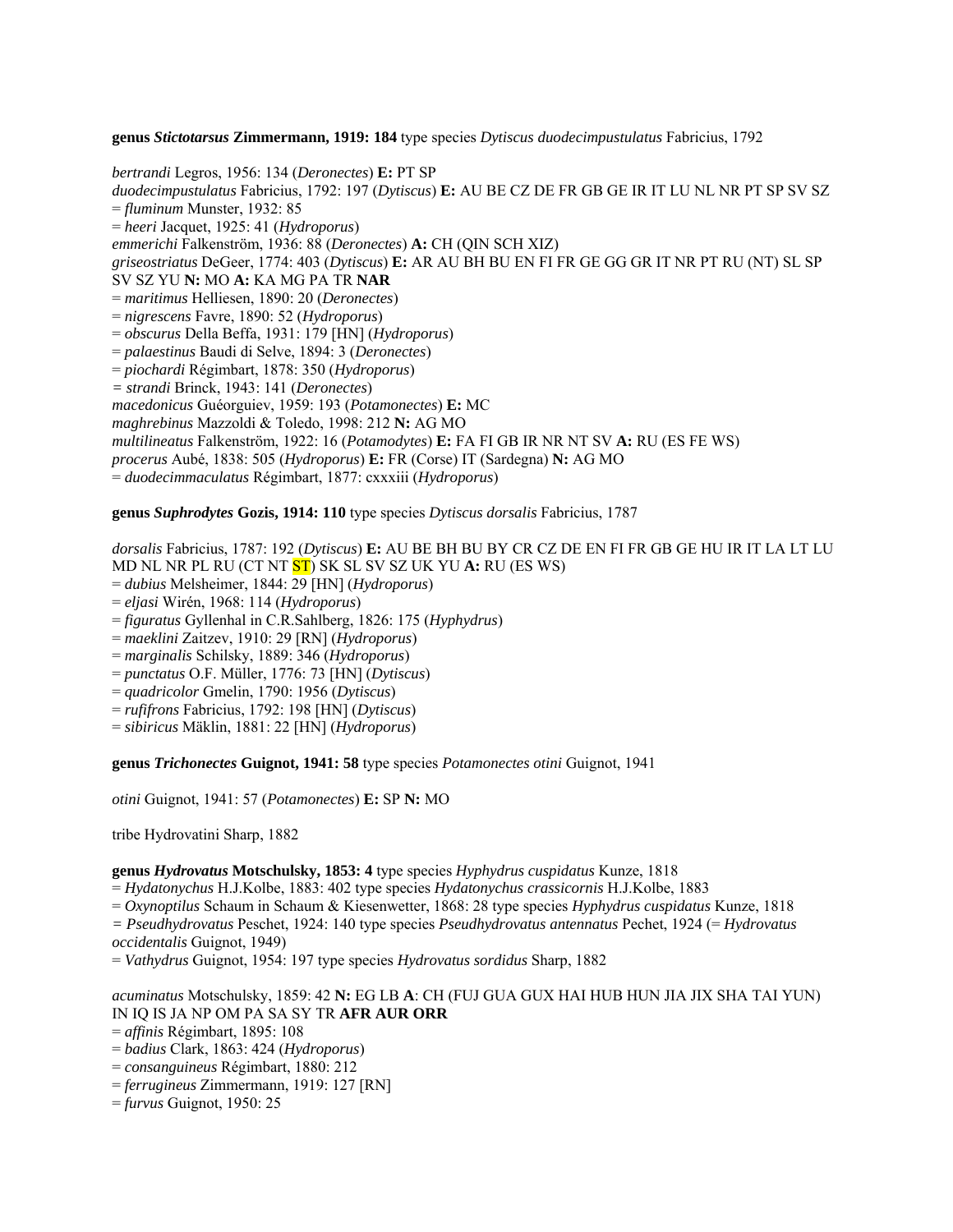= *humilis* Sharp, 1882: 327 = *malaccae* Clark, 1863: 425 (*Hydroporus*) = *obscurus* Motschulsky, 1859: 43 = *obscurus* Régimbart, 1895: 108 [HN] = *sordidus* Sharp, 1882: 327 *aristidis* Leprieur, 1879: lxxxii **N:** EG **A:** IS SA **AFR**  *bonvouloiri* Sharp, 1882: 335 **A:** AF CH (FUJ TAI YUN) JA PA **ORR**  = *loochooensis* Kamiya, 1938: 10 *clypealis* Sharp, 1876: 61 **E:** CR FR GB IR IT PT SP YU **N:** AG EG MO TU *compactus* Sharp, 1882: 333 **N:** EG **AFR**  *confertus* Sharp, 1882: 329 **A:** CH (FUJ GUX HAI HUN SHG YUN) NP PA UP **ORR**  *cuspidatus* Kunze, 1818: 68 (*Hyphydrus*) **E:** AB AL AR AU BE BU CR CZ DE FR GE GG GR HU IT MC MD NL PL PT RO RU (ST) SK SL SP SV SZ UK YU **N:** AG EG LB MO TU **A:** CY IN IQ IS SI SY TM TR UZ **AFR**  = *maculatus* Sharp, 1882: 322 [HN] = *maculosus* Zimmermann, 1919: 126 [RN] = *simplex* Sharp, 1882: 322 *deserticola joyceae* Nilsson, 2001: 10 [RN] **N:** EG **AFR**  = *badius* Omer-Cooper, 1931: 760 [HN] *irakensis* Abdul-Karim & Ali, 1986: 280 **A:** IQ *japonicus* Takizawa, 1933: 166 **A:** JA *longicornis* Sharp, 1882: 323 **N:** EG **AFR**  = *berdoa* Bruneau de Miré & Legros, 1963: 850 *meridionalis* Abdul-Karim & Ali, 1986: 281 **A:** IQ *obtusus* Motschulsky, 1855: 82 **A:** CH (FUJ HAI HUB ZHE) **ORR**  = *acutus* Sharp, 1882: 330 *pinguis* Régimbart, 1892: 114 **A:** CH (YUN) NP **ORR**  *pumilus* Sharp, 1882: 331 **A:** JA **ORR**  *rufoniger rufoniger* Clark, 1863: 423 (*Hyphydrus*) **A:** MAC "China" **ORR**  = *atricolor* Régimbart, 1880: 212 *seminarius* Motschulsky, 1859: 42 **A:** CH (JIX TAI) JA NP PA **ORR**  = *fusculus* Sharp, 1882: 326 = *matsuii* Nakane, 1990: 198 = *tinctus* Sharp, 1882: 328 *subrotundatus* Motschulsky, 1859: 41 **A:** CH (FUJ GUX HUN YUN) NP **ORR**  = *carbonarius* Clark, 1863: 423 (*Hydroporus*) = *elevatus* Sharp, 1882: 328 = *ferrugatus* Régimbart, 1877: lxxix = *fuscobrunneus* Clark, 1863: 424 (*Hydroporus*) = *javanus* Csiki, 1938: 126 = *orientalis* Sharp, 1882: 805 *subtilis* Sharp, 1882: 329 **A:** CH (MAC TAI) JA SC **ORR**  = *adachii* Kamiya, 1932: 4 *villiersi* Guignot, 1955: 860 **N:** EG **A:** IS SI **AFR**  *= albertianus* Guignot, 1959: 165 = *browneanus* Guignot, 1959: 140 = *uncus* Guignot, 1959: 164 *yagii* Kitayama, Mori & Matsui, 1993: 1 **A:** JA

tribe Hygrotini Portevin, 1929

**genus** *Herophydrus* **Sharp, 1882: 389** type species *Hyphydrus guineensis* Aubé, 1838 = *Dryephorus* Guignot, 1950: 150 type species *Coelambus nodieri* Régimbart, 1895

*cleopatrae* Peyron, 1858: 398 (*Hydroporus*) **A:** IS TR = *galileae* Wewalka, 1984: 131 = *gouini* Guignot, 1953: 115 (*Hygrotus*)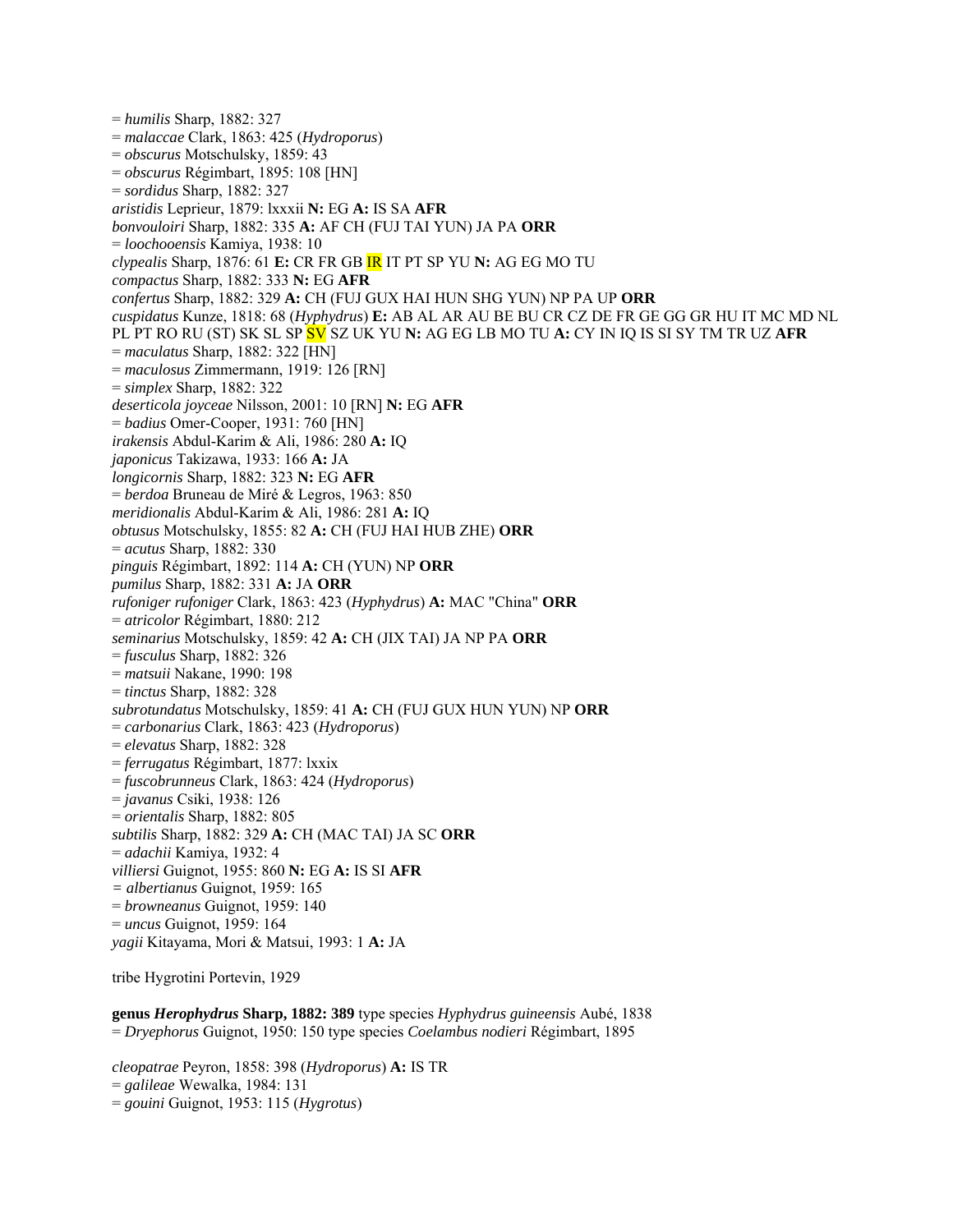*guineensis* Aubé, 1838: 455 (*Hyphydrus*) **E:** FR IT MA **N:** EG **A:** IS SA YE **AFR** 

- = *barbarus* Schaum in White, 1847: 34 [RN] (*Hydroporus*)
- = *ferrugineus* Lucas, 1846: 98 [HN] (*Hydroporus*)
- = *hyphydroides* Perris, 1864: 277 (*Hydroporus*)
- = *inflatus* Reiche, 1872: 24 [RN] (*Hydroporus*)
- = *mutatus* Gemminger & Harold, 1868: 437 [RN] (*Hydroporus*)
- = *ruficeps* Boheman, 1848: 253 [HN] (*Hydroporus*)
- = *turgidus* Erichson, 1843: 220 (*Hyphydrus*)
- = *umbrosus* Zimmermann, 1926: 29

*musicus* Klug, 1834: t.33/12 (*Hydroporus*) **E:** AB AR GG GR IT MA SP UK **N:** AG CI EG LB MO TU **A:** AF CH

- (XIN) IN IQ IS JO KU NP PA SA SI SY TD TR UP UZ YE **ORR**
- *= alei* Abdul-Karim & Ali, 1986: 276 (*Hygrotus*)
- = *fractilinea* Solsky, 1874: 134 (*Hydroporus*)
- *= interruptus* Sharp, 1882: 398 (*Coelambus*)

*rufus* Clark, 1863: 423 (*Hyphydrus*) **A:** CH (FUJ GUA GUX HAI HUB TAI) JA

- = *rotundatus* Gschwendtner, 1931: 21 (*Hyphoporus*)
- *vaziranii* Nilsson, 1999: 19 [RN] (*Hygrotus*) **A:** KA
- *= kashmirensis* Vazirani, 1970: 118 [HN] (*Hydroporus*)

**genus** *Hygrotus* **Stephens, 1828: 38** type species *Dytiscus inaequalis* Fabricius, 1777

**subgenus** *Coelambus* Thomson, 1860: 13 type species *Dytiscus confluens* Fabricius, 1787

*armeniacus* Zaitzev, 1927: 5 (*Coelambus*) **E:** AR GG **A:** TR *caspius* Wehncke, 1875: 234 (*Hydroporus*) **E:** KZ RU (CT ST) **A:** CH (GAN HEB NMO QIN SHA XIN) KZ MG RU (ES WS) TM = *reitteri* Zaitzev, 1908: 268 (*Coelambus*) *= trilineatus* Feng, 1936: 6 (*Coelambus*) *chinensis* Sharp, 1882: 398 (*Coelambus*) **A:** CH (BEI HEB HEI JIL JIX LIA NMO SCH SHA TAI XIN ZHE) JA MG NC RU (FE) SC = *vittatus* Sharp, 1884: 441 (*Coelambus*) *confluens* Fabricius, 1787: 193 (*Dytiscus*) **E:** AB AR AU AZ BE BH BU BY CR CZ DE EN FR GB GE GG GR HU IR IT LS LU MA MC MD NL NR PL PT RU (ST) SK SL SP SV SZ UK YU **N:** AG CI EG LB MO MR TU **A:**  AF CY HP IN IQ IS JO KA KZ KU PA SA SI SY TM TR UZ YE **AFR** *corpulentus* Schaum, 1864: 109 (*Hydroporus*) **E:** RU (ST) UK **A:** KZ UZ = *leonhardi* Scholz, 1916: 168 (*Coelambus*) *curvilobus* Fery, Sadeghi & Hosseinie, 2005: 31 **A:** IN *enneagrammus* Ahrens, 1833: 645 (*Hydroporus*) **E:** AB BU GE GG KZ PL RO RU (ST) UK **A:** AF CH (XIN) IN KU KZ MG PA RU (WS) SY TD TM TR UZ = *blandus* Germar, 1836: t.4 (*Hydroporus*) = *puncticeps* Seidlitz, 1887: 43 (*Coelambus*) = *tauricus* Motschulsky, 1860: 303 (*Hydroporus*) *flaviventris* Motschulsky, 1860: 303 (*Hydroporus*) **E:** AB AR GE GG PL RU (ST) **A:** CH (QIN XIN) KA KZ MG PA RU (WS) *fresnedai* Fery, 1992: 347 (*Coelambus*) **E:** SP *impressopunctatus* Schaller, 1783: 313 (*Dytiscus*) **E:** AB AR AU BE BH BU BY CR CZ DE EN FI FR GB GE GG HU IR IT LA LS LT LU MC MD NL NR PL RU (CT NT ST) SK SL SP SV SZ UK YU **A:** AF CH (HEI LIA HEB NMO QIN SCH SHA XIN) IN JA KA KZ MG RU (ES FE WS) TM TR UZ **NAR**  = *alternans* Gravenhorst, 1807: 104 (*Dytiscus*) = *decemlineatus* Mannerheim, 1853: 161 (*Hydroporus*) = *flavicans* Gmelin, 1790: 1957 (*Dytiscus*) *= hiurai* Satô, 1972: 54 (*Coelambus*) = *lineatus* O.F. Müller, 1776: 74 [HN] (*Dytiscus*) = *lineellus* Gyllenhal, 1808: 529 (*Hyphydrus*) = *opacus* Falkenström, 1932: 192 (*Coelambus*) = *ovalis* Thunberg, 1784: 19 [HN] (*Dytiscus*)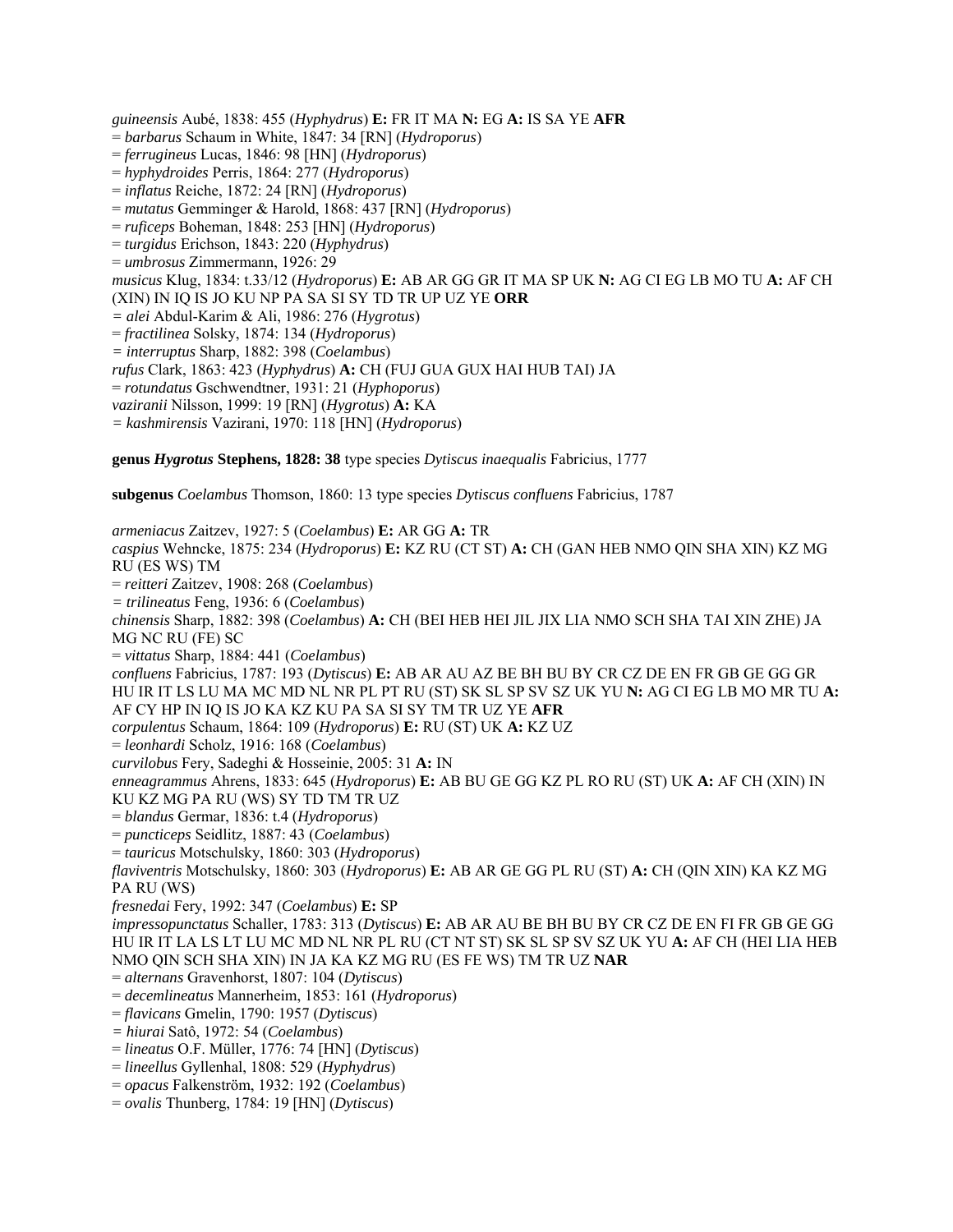= *picipes* Fabricius, 1787: 192 (*Dytiscus*)

= *punctatus* Marsham, 1802: 426 [HN] (*Dytiscus*)

*= roborovskii* Zaitzev, 1953: 135 (*Coelambus*)

= *similis* Kirby, 1837: 38 (*Hydroporus*)

*inscriptus* Sharp, 1882: 404 (*Coelambus*) **N:** EG **A:** IN IQ KU SA SY TM UZ

*= uzbekorum* Zaitzev, 1953: 140 (*Coelambus*)

*lagari* Fery, 1992: 115 (*Coelambus*) **E:** IT PT SP **N:** AG MO TU

*lernaeus* Schaum, 1857: 153 (*Hydroporus*) **E:** BU GG GR MC RO **N:** EG **A:** AF IS SY TR UZ

*marklini* Gyllenhal, 1813: 689 (*Hyphydrus*) **E:** AR BY DE EN FI FR GG LA NR PL RU (CT NT ST) SP SV UK **A:** 

CH (GAN QIN XIZ) KZ MG RU (ES FE WS) TR UZ **NAR** 

= *astur* Sharp, 1882: 468 (*Hydroporus*)

= *awajewi* Jakovlev, 1899: 508 (*Coelambus*)

= *canadensis* Fall, 1919: 11 (*Coelambus*)

= *lutzi* Reitter, 1908: 215 (*Hydroporus*)

= *mistellus* Marseul, 1882: 98 (*Hydroporus*)

= *mixtus* Motschulsky, 1860: 515 (*Hydrocoptus*)

= *pallens* Aubé, 1838: 358 (*Hydroporus*)

= *steppensis* Branden, 1885: 63 [RN] [HN] (*Hydroporus*)

= *virgo* Fall, 1919: 12 (*Coelambus*)

*nigrolineatus* Steven, 1808: 33 (*Hyphydrus*) **E:** AU BE BY CZ DE FI FR GB GE NL PL RU (ST) SV UK **A:** KZ MG RU (WS)

= *lautus* Schaum, 1843: 187 (*Hydroporus*)

*novemlineatus* Stephens, 1829: 192 (*Hydroporus*) **E:** BE BU DE EN FI GB GE IR NL NR RU (NT) SV **A:** RU (FE WS) **NAR** 

= *hudsonicus* Fall, 1919:18 (*Coelambus*)

= *parallellus* Aubé, 1838: 268 [HN] (*Hydroporus*)

= *schoenherri* Aubé, 1838: 267 (*Hydroporus*)

*orthogrammus* Sharp, 1882: 405 (*Coelambus*) **A:** IN IQ KU SA

*pallidulus* Aubé, 1850: 300 (*Hydroporus*) **E:** AB AU BU FR GG GR HU IT RO SP UK **N:** AG EG LB MO TU **A:**  IN SI SY TM TR

= *fulviventris* Costa, 1883: 85 (*Hydroporus*)

*parallellogrammus* Ahrens, 1812: 11 (*Dytiscus*) **E:** AB AL AU BE BH BU BY CR CZ DE EN FR GB GE GR HU IR IT LA MD NL NR PL RO RU (CT ST) SK SL SP SV SZ UK YU **A:** AF CH (BEI) ES IQ KI KZ MG RU (ES WS) TM TR UZ

= *consobrinus* Kunze, 1818: 61 (*Hyphydrus*)

*= distinctus* Feng, 1936: 7 (*Coelambus*)

= *kaszabi* Guéorguiev, 1970: 253 (*Coelambus*)

= *punctum* Gebler, 1829: 67 (*Hydroporus*)

*pectoralis* Motschulsky, 1860: 303 (*Hydroporus*) **A:** KZ RU (ES WS)

*polonicus polonicus* Aubé, 1842: 230 (*Hydroporus*) **E:** AB BY FI PL RU (CT NT ST) UK **A:** KZ RU (WS)

*polonicus sahlbergi* Sharp, 1882: 402 [RN] (*Coelambus*) **A:** RU (ES)

= *unguicularis* J.R. Sahlberg, 1880: 47 [HN] (*Coelambus*)

*saginatus* Schaum, 1857: 154 (*Hydroporus*) **E:** BU CR GR IT KZ MC MD RU (ST) UK **N:** EG **A:** CY IN IS KZ LE SY TM TR

= *elevatus* Sharp, 1882: 403 (*Coelambus*)

= *mulsanti* Peyron, 1858: 400 (*Hydroporus*)

*sanfilippoi* Fery, 1992: 116 (*Coelambus*) **E:** IT (Sardegna)

*semenowi* Jakovlev, 1899: 504 (*Coelambus*) **A:** CH (GAN)

*stefanschoedli* Fery, Sadeghi & Hosseinie, 2005: 34 **A:** IN

*unguicularis* Crotch, 1874: 73 (*Hydroporus*) **E**: RU (NT) **A:** CH (NMO) MG RU (ES FE WS) **NAR** 

= *mongolicus* Jakovlev, 1899: 506 (*Coelambus*)

*urgensis* Jakovlev, 1899: 507 (*Coelambus*) **A:** CH (GAN) KZ MG RU (ES) UZ

*zigetangco* Fery, 2003: 156 **A:** CH (SCH XIZ) PA

**subgenus** *Hygrotus* Stephens, 1828: 38 type species *Dytiscus inaequalis* Fabricius, 1777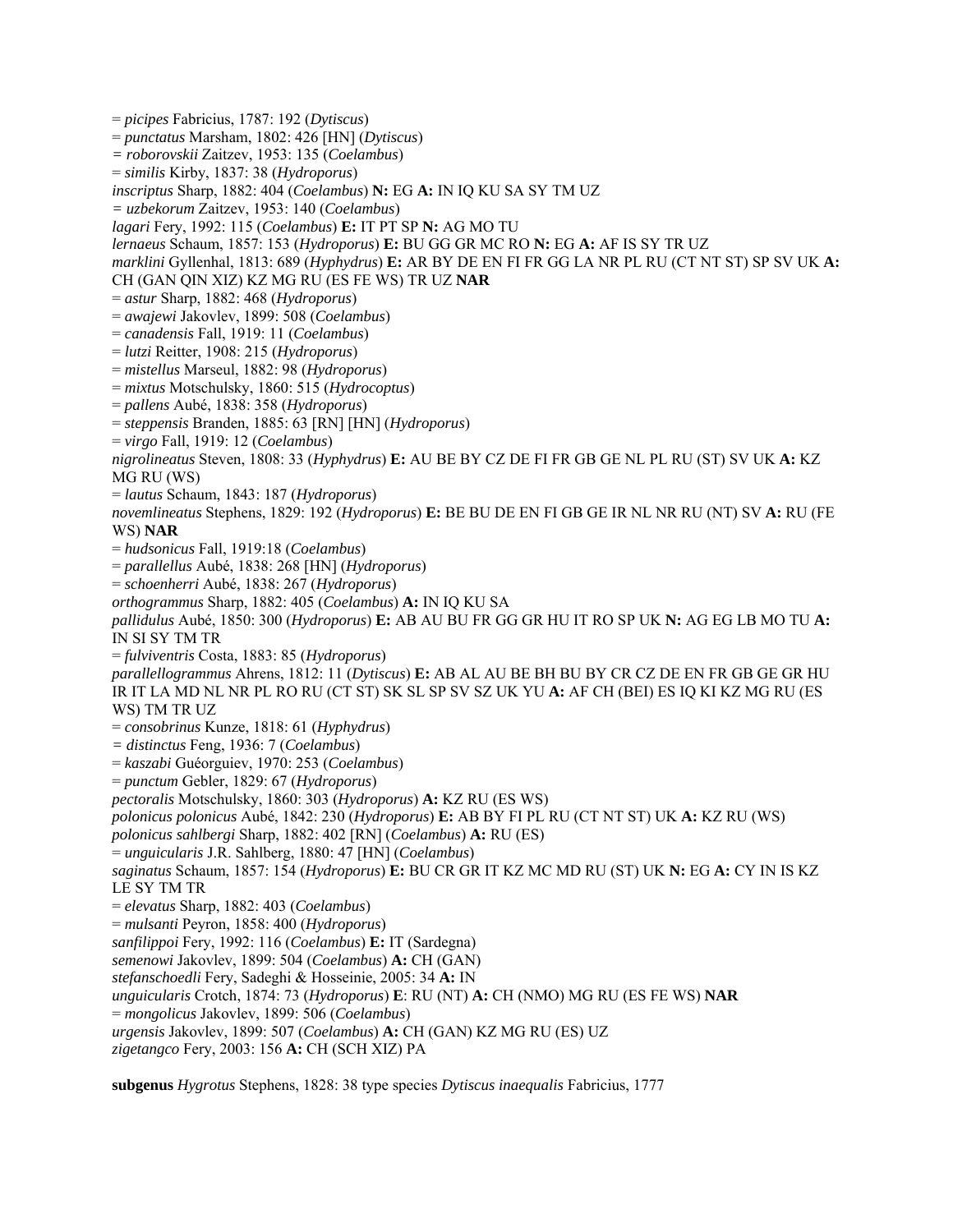*aequalis* Falkenström, 1932: 192 **A:** CH (SCH) *decoratus* Gyllenhal, 1810: xvi (*Hyphydrus*) **E:** AU BE BH BU BY CR CZ DE EN FI FR GB GE HU IR IT LA LS LT LU NL NR PL RU (CT NT ST) SK SL SV SZ UK **A:** KZ RU (ES WS) = *unicolor* Schilsky, 1888: 183 *inaequalis* Fabricius, 1777: 239 (*Dytiscus*) **E:** AB AR AU BE BH BU BY CR CZ DE EN FI FR GB GE GG GR HU IR IT LA LS LT LU MC MD NL NR PL PT RU (CT NT ST) SK SL SP SV SZ UK YU **N:** AG MO **A:** CH (HEI JIL LIA NMO SHA) IN IS JA KZ MG RU (ES FE WS) SY TR = *dalmatinus* Zimmermann, 1915: 218 *= hokkaidensis* Satô, 1972: 54 = *minor* Costa, 1847: 97 (*Hydroporus*) = *parvulus* Fabricius, 1792: 201 [HN] (*Dytiscus*) = *uhagonii* Seidlitz, 1887: 39 *quinquelineatus* Zetterstedt, 1828: 234 (*Hyphydrus*) **E:** AU BY DE FI FR GB GE IR NR RU (CT NT ST) SV SZ **A:**  CH (NMO) KZ MG RU (ES FE WS) TD = *conjunctus* Munster, 1930: 339 = *disjunctus* Munster, 1932: 83 *versicolor* Schaller, 1783: 313 (*Dytiscus*) **E:** AB AU BE BH BU BY CR CZ DE EN FI FR GB GE HU IR IT LA LT LU NL NR PL RU (CT NT ST) SK SL SV SZ UK YU **A:** RU (WS) = *affinis* Stephens, 1828: 48 = *collaris* Panzer, 1795: 79 (*Dytiscus*) = *confluens* Munster, 1932: 83 [HN] = *recurvus* Marsham, 1802: 424 (*Dytiscus*) = *reticulatus* Fabricius, 1792: 200 (*Dytiscus*) = *semilineatus* Zimmermann, 1915: 218

**genus** *Hyphoporus* **Sharp, 1882: 389** type species *Hydroporus solieri* Aubé, 1838

*anitae* Vazirani, 1969: 221 **A:** PA UP *aper* Sharp, 1882: 390 **A:** UP **ORR**  *bertrandi* Vazirani, 1969: 218 **A:** PA *dehraduni* Vazirani, 1969: 211 **A:** UP *elevatus* Sharp, 1882: 390 **A:** PA UP **ORR**  *kempi* Gschwendtner, 1936: 368 **A:** CH (YUN) **ORR**  *nilghiricus* Régimbart, 1903: 331 **A:** PA **ORR**  *pacistanus* Guignot, 1959: 10 **A:** AF PA *severini* Régimbart, 1892: 115 **A:** AF PA UP **ORR**  *solieri* Aubé, 1838: 554 (*Hydroporus*) **N:** EG **A:** KU SA SI = *innesi* Reitter, 1909: 31 = *letourneuxi* Pic, 1896: 141 = *posticalis* J.R. Sahlberg, 1913: 41

tribe Hyphydrini Sharp, 1882

**genus** *Allopachria* **Zimmermann, 1924: 194** type species *Allopachria quadripustulata* Zimmermann, 1924 = *Nipponhydrus* Guignot, 1954: 196 type species *Hyphydrus flavomaculatus* Kamiya, 1938

*bimaculata* Satô, 1972: 51 (*Microdytes*) **A:** JA (Ryukyu Islands) *dieterlei* Wewalka, 2000:117 **A:** CH (GUX HUN JIX) *dudgeoni* Wewalka, 2000:117 **A:** CH (GUX HKG) *flavomaculata* Kamiya, 1838: 12 (*Hyphydrus*) **A:** CH (GUX) JA *friedrichi* Wewalka, 2000:113 **A:** CH (HUN) *froehlichi* Wewalka, 2000:105 **A:** CH (HKG) *hautmanni* Wewalka, 2000:108 **A:** CH (ANH) *jaechi* Wewalka, 2000:124 **A:** CH (HAI) *jendeki* Wewalka, 2000:116 **A:** CH (YUN) *jilanzhui* Wewalka, 2000:109 **A:** CH (GUX HUN)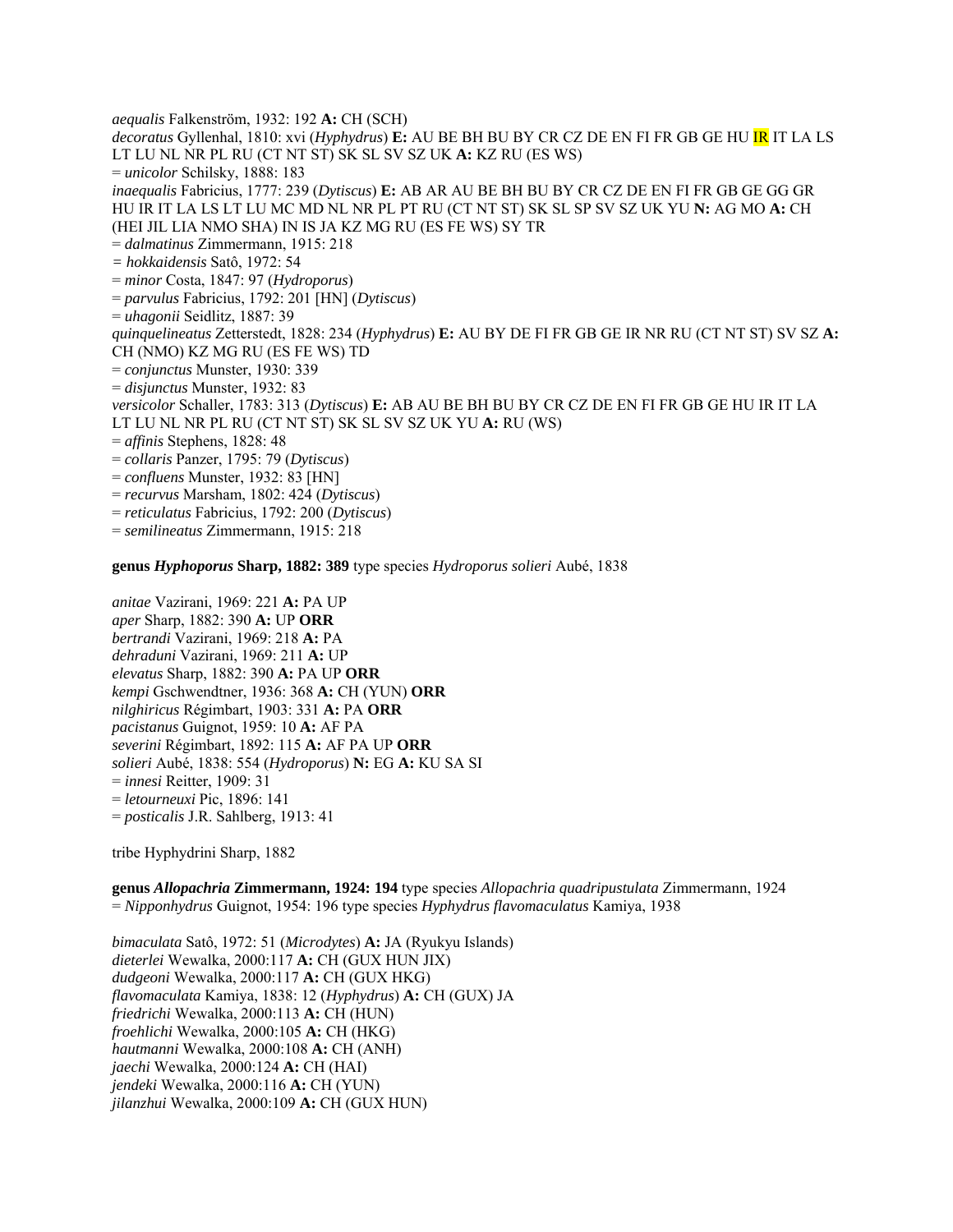*liselotteae* Wewalka, 2000:113 **A:** CH (GUX) *quadrimaculata* Satô, 1981: 70 (*Nipponhydrus*) **A:** NP *schillhammeri* Wewalka, 2000:108 **A:** CH (HUN) *schoenmanni* Wewalka, 2000:113 **A:** CH (ANH) *scholzi* Wewalka, 2000:116 **A:** CH (YUN) *taiwana* Satô, 1990: 101 (*Microdytes*) **A:** CH (TAI) *wangi* Wewalka & Nilsson, 1994: 991 **A:** CH (TAI) *weinbergeri* Wewalka, 2000:112 **A:** CH (FUJ)

**genus** *Dimitshydrus* **Uéno, 1996: 36** type species *Dimitshydrus typhlops* Uéno, 1996

*typhlops* Uéno, 1996: 42 **A:** JA

**genus** *Heterhydrus* **Fairmaire, 1869: 186** type species *Heterhydrus agaboides* Fairmaire, 1869

*senegalensis* Laporte, 1835: 106 (*Hyphydrus*) **N:** EG SI **AFR**

**genus** *Hyphydrus* **Illiger, 1802: 299** type species *Dytiscus gibbus* Fabricius, 1777 (= *Dytiscus ovatus* Linnaeus, 1761)

= *Actobaena* Gistel, 1856: 355 type species *Hyphydrus fabricii* Cristofori, 1832 =(*Dytiscus ovatus* Linnaeus, 1761) *= Allophydrus* Zimmermann, 1930: 65 type species *Hyphydrus major* Sharp, 1882 (=*Hyphydrus grandis* Laporte, 1835)

= *Apriophorus* Guignot, 1936: 12 type species *Hyphydrus lyratus* Swartz, 1808

= *Aulacodytes* Guignot, 1936: 12 type species *Hyphydrus impressus* Klug, 1832

= *Pachytes* Montrouzier, 1860: 244 type species *Pachytes elegans* Montrouzier, 1860

*anatolicus* Guignot, 1957: 91 **E:** BH CR GR HU IT MC RU (ST) **A:** TR = *carrarai* Sanfilippo, 1963: 77 *aubei* Ganglbauer, 1891: 448 [RN] **E:** AU BH BU CR FR GB GR IT MA PT SL SP SZ YU **N:** AG LB MO TU = *variegatus* Aubé, 1838: 372 [HN] *birmanicus* Régimbart, 1888: 614 **A:** CH (YUN) **ORR** *cycloides* Régimbart, 1889: 56 **N:** EG **AFR** = *circularis* Régimbart, 1895: 53 = *lamottei* Legros, 1958: 212 = *malawiensis* Omer-Cooper, 1971: 279 = *nigeriensis* Omer-Cooper, 1971: 282 = *pelates* Guignot, 1953: 1 *detectus* Falkenström, 1936: 87 **A:** CH (FUJ GUI HEI JIA JIX LIA SCH SHN ZHE) "Manchuria" = *chinensis* Hlisnikovský, 1955: 85 = *pieli* Guignot, 1936: 133 = *reductus* Hlisnikovský, 1955: 86 *dongba* ŠÄastný, 2000:298 **A:** CH (YUN) *excoffieri* Régimbart, 1899: 210 **A:** CH (GAN HUB YUN) **ORR** *falkenstromi* Gschwendtner, 1939: 25 **A:** CH (BEI FUJ HEI JIA JIL LIA NMO SHN TIA) RU (FE) = *brincki* Guignot, 1946: 72 *fangensis* Biström & Satô, 1988: 47 **A:** CH (HAI) **ORR** *grandis* Laporte, 1835: 107 **N:** EG SI **AFR** = *major* Sharp, 1882: 375 *gschwendtneri* Guignot, 1942: 17 [RN] **A:** AF HP PA SD = *indicus* Gschwendtner, 1936: 367 [HN] = *lindemannae* Guignot, 1959: 8 = *nalinie* Vazirani, 1969: 311 [RN] *holmeni* Biström, 1983: 107 **A:** BT NP *japonicus japonicus* Sharp, 1873: 54 **A:** JA RU (FE) SC = *frontalis* Sharp, 1882: 381 = *paromoeus* Guignot, 1954: 40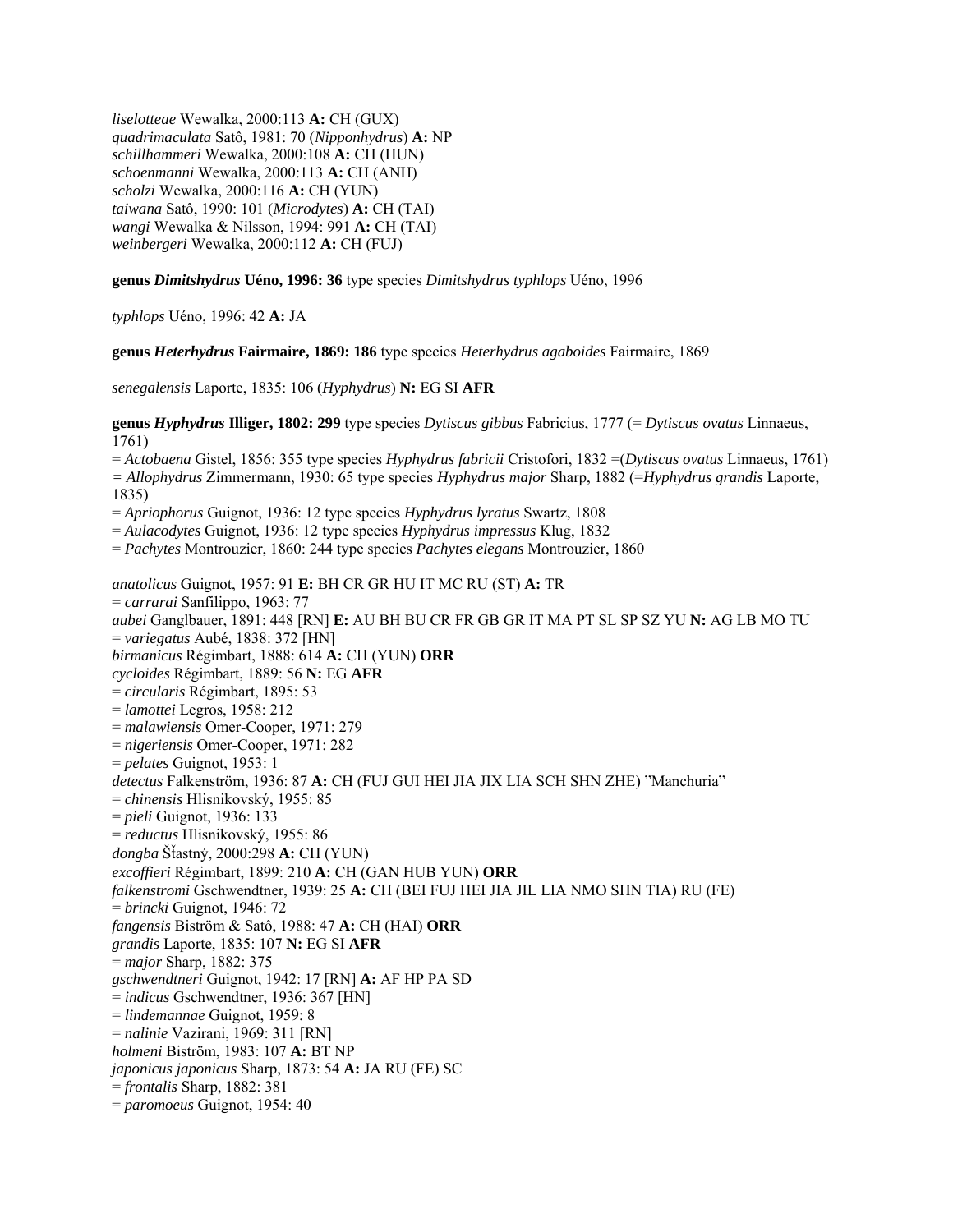*japonicus vagus* Brinck, 1943: 4 **A:** CH (GUI GUX HEB HUN SHG LIA SCH SHA TAI YUN) NC *laeviventris laeviventris* Sharp, 1882: 381 **A:** JA *laeviventris tsugaru* Nakane, 1993: 2 **A:** JA *lyratus flavicans* Régimbart, 1892: 115 **A:** PA UP **ORR** *lyratus lyratus* Swartz in Schönherr, 1808: 29 **A:** CH (FUJ GUA GUI GUX HAI HKG HUB MAC TAI YUN) JA **AUR ORR** = *bisulcatus* Clark, 1863: 422 = *fossulipennis* W.J. MacLeay, 1871: 122 (*Hydroporus*) = *nigronotatus* Clark, 1863: 421 *maculatus* Babington, 1841: 12 **N:** AG CI EG LB **AFR** = *africanus* Sharp, 1882: 376 = *crassus* Wollaston, 1867: 33 *orientalis* Clark, 1863: 419 **A:** CH (BEI FUJ GAN GUA GUI GUX HAI HEB HKG HUB JIA JIX SCH SHG SHN TAI YUN XIN XIZ ZHE) JA **ORR** = *eximius* Clark, 1863: 421 *ovatus* Linnaeus, 1761: 547 (*Dytiscus*) **E:** AL AU BE BH BU BY CR CZ DE EN FI FR GB GE GG GR HU IR IT LA LS LT LU MC NL NR PL RU (CT NT ST) SK SL SV SZ UK YU **A:** KZ RU (ES WS) TR = *fabricii* Cristofori, 1832: 14 = *ferrugineus* Linnaeus, 1767: 666 (*Dytiscus*) = *gibbus* Fabricius, 1777: 238 (*Dytiscus*) = *grossus* O.F. Müller, 1776: 72 (*Dytiscus*) = *ovalis* Illiger, 1798: 271 [HN] (*Dytiscus*) = *sphaericus* DeGeer, 1774: 402 (*Dytiscus*) = *variegatus* Stephens, 1828: 45 *pictus* Klug, 1834: t.33/9 **N:** EG LB **A:** IN IS OM SA SI YE **AFR** = *lugubris* Preudhomme de Borre, 1871: x *pulchellus* Clark, 1863: 420 **A:** CH (FUJ GUA GUX HAI HUN JIX LIA TAI) JA **ORR** = *jeanneli* Guignot, 1935: 269 = *orbicularis* Régimbart, 1899: 212 = *wui* Gschwendtner, 1933: 161 *renardi* Severin, 1890: cxci **A:** BT HP NP SD UP **ORR** *sanctus* Sharp, 1882: 380 **A:** IS JO SY *sumatrae* Régimbart, 1880: 211 **A:** CH (YUN) **ORR** = *assamensis* Vazirani, 1969: 309

#### **genus** *Microdytes* **J.Balfour-Browne, 1946: 106** type species *Microdytes belli* J.Balfour-Browne, 1946

*bistroemi* Wewalka, 1997: 20 **A:** CH (JIX) *championi* J.Balfour-Browne, 1946: 107 **A:** NP UP *elgae* Hendrich, Balke & Wewalka, 1995: 42 **A:** BT **ORR** *hainanensis* Wewalka, 1997: 25 **A:** CH (HAI) *lotteae* Wewalka, 1998: 64 **A:** CH (FUJ) *nilssoni* Wewalka, 1997: 30 **A:** CH (ANH GUX HUN) *satoi* Wewalka, 1997: 33 **A:** CH (GUX) *schoenmanni* Wewalka, 1997: 34 **A:** NP SD **ORR** *sinensis* Wewalka, 1997: 38 **A:** CH (ANH JIX) *tomokunii* Satô, 1981: 68 **A:** NP *uenoi* Satô, 1972: 49 **A:** CH (ANH FUJ HUN TAI) JA

tribe Laccornini Wolfe & Roughley, 1990

**genus** *Laccornis* **Gozis, 1914: 111** type species *Hydroporus oblongus* Stephens, 1835 = *Agaporus* Zimmermann, 1919: 147 type species *Hydroporus oblongus* Stephens, 1835

*kocae* Ganglbauer, 1904: 352 (*Hydroporus*) **E:** AU CR HU RU (ST) UK = *breviusculus* Gschwendtner, 1935: 206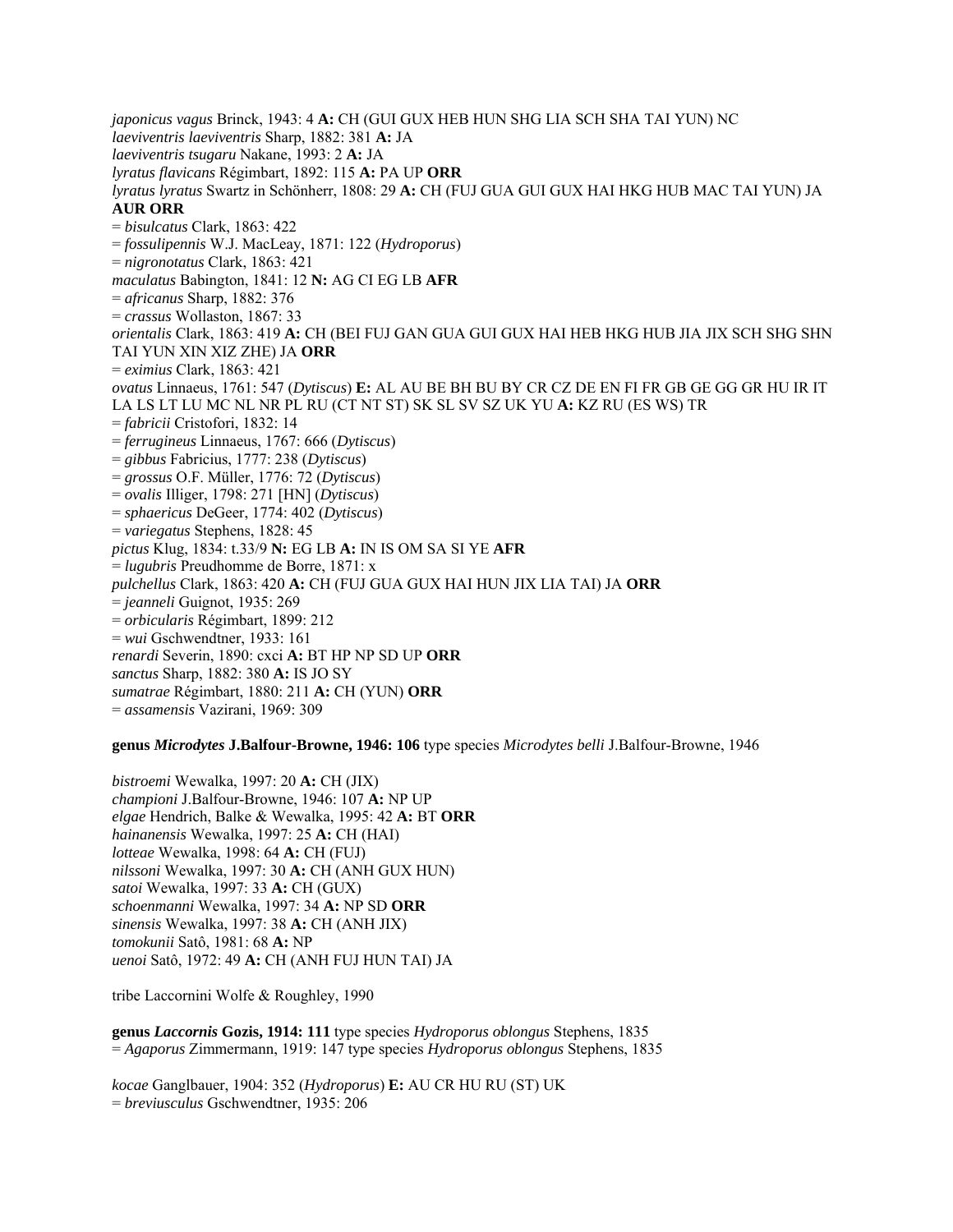*oblongus* Stephens, 1835: 437 (*Hydroporus*) **E:** AU BE BY CZ DE EN FI FR GB GE HU IR LA NL NR PL RU (CT NT ST) SV **A:** RU (ES WS) **NAR**  = *bohemani* Thomson, 1856: 198 (*Hydroporus*) = *nitidus* Sturm, 1835: 38 (*Hydroporus*)

tribe Methlini Branden, 1885

**genus** *Methles* **Sharp, 1882: 317** type species *Methles punctipennis* Sharp, 1882 (= *Hydroporus cribratellus* Fairmaire, 1880)

*cribratellus* Fairmaire, 1880: 248 (*Hydroporus*) **E:** IT PT SP **N:** AG EG **A:** SA **AFR**  = *punctipennis* Sharp, 1882: 490 = *umbrosus* Gschwendtner, 1930: 210 *rectus* Sharp, 1882: 490 **A:** IN IQ *spinosus* Sharp, 1882: 489 **N:** EG **A:** CY IS SI SY TR **AFR**

incertae sedis (Hydroporinae)

**genus** *Morimotoa* **Uéno, 1957: 260** type species *Morimotoa phreatica* Uéno, 1957

*gigantea* Uéno, 1996: 33 **A:** JA *morimotoi* Uéno, 1996: 29 **A:** JA *phreatica miurai* Uéno, 1957: 273 **A:** JA *phreatica phreatica* Uéno, 1957: 268 **A:** JA

subfamily **Laccophilinae** Gistel, 1856 tribe Agabetini Branden, 1885

**genus** *Agabetes* **Crotch, 1873: 398** type species *Colymbetes acuductus* Harris, 1828

*svetlanae* Nilsson, 1989: 36 **A:** IN

tribe Laccophilini Gistel, 1856

**genus** *Japanolaccophilus* **Satô, 1972: 57** type species *Neptosternus niponensis* Kamiya, 1939

*niponensis* Kamiya, 1939: 32 (*Neptosternus*) **A:** JA

**genus** *Laccophilus* **Leach, 1815: 84** type species *Dytiscus minutus* Linnaeus, 1758

*anticatus anticatus* Sharp, 1890: 341 **A:** UP **ORR**  = *wewalkai* Vazirani, 1975: 487 *biguttatus* Kirby, 1837: 69 **E:** FI MD NR RU (NT) SV **A:** CH (HEB NMO) MG RU (ES WS) **NAR**  = *apicicornis* Reitter, 1899: 198 = *fengi* Guignot, 1942: 86 [RN] = *inconspicuus* Fall, 1917: 164 = *pallidulus* Zimmermann, 1930: 50 = *strohmi* Thomson, 1874: 535 = *uniformis* Feng, 1936: 1 [HN] *chinensis* Boheman, 1858: 21 **A:** BT CH (ANH FUJ GUA GUI HAI HKG HUN JIX SCH TAI YUN) HP JA NP PA SD UP **ORR**  *demoflysi* Normand, 1938: 343 **N:** TU *difficilis* Sharp, 1873: 53 **A:** CH (BEI FUJ GUA GUI HAI HEI HUB HUN JIA JIL JIX LIA SCH SHG SHN SHX ZHE YUN) JA NC RU (FE) SC *dikinohaseus* Kamite, Hikida & Satô, 2005:624 **A:** JA (Honshu) *ellipticus* Régimbart, 1889: 152 **A**: CH (FUJ GUA HAI) **ORR**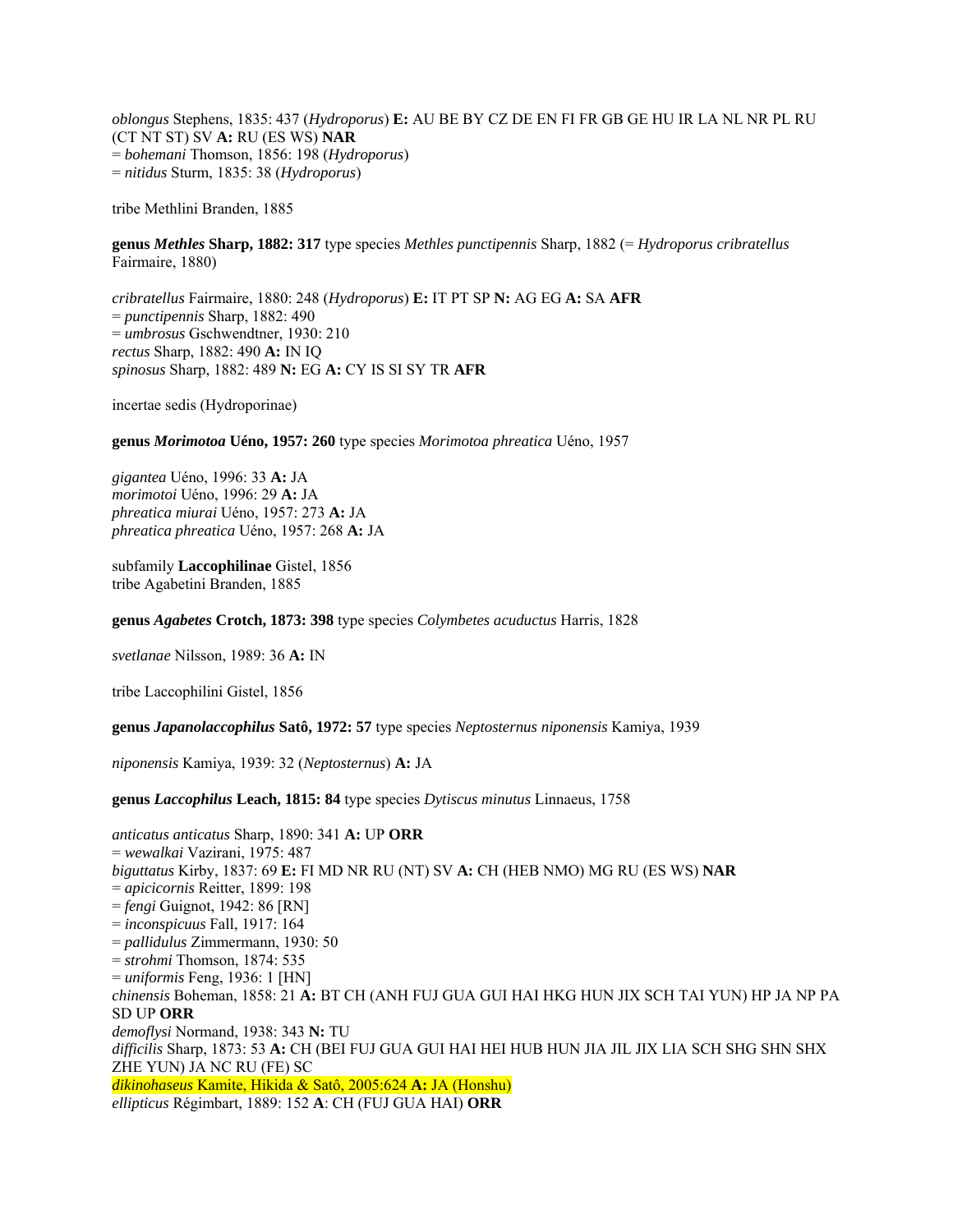*flexuosus* Aubé, 1838: 430 **A:** CH (FUJ GUA GUI HAI HKG HUB JIA TAI) HP JA NP PA SD UP **ORR**  = *chloroticus* Régimbart, 1887: 267 = *cognatus* Sharp, 1882: 316 = *formosanus* Takizawa, 1932: 22 = *solutus* Sharp, 1882: 315 *hyalinus* DeGeer, 1774: 406 (*Dytiscus*) **E:** AB AR AU BE BH BU BY CR CZ DE EN FI FR GB GE GG GR HU IR IT LA LT LU MA MC MD NL NR PL PT RU (NT ST) SK SL SP SV SZ UK YU **N:** AG CI LB MO TU **A:** CY IN IQ IS LE RU (ES WS) SY TM TR UZ = *cyprioticus* Mouchamps, 1956: 3 = *hyalinus* Marsham, 1802: 420 (*Dytiscus*) = *inflatus* Wollaston, 1864: 79 = *interruptus* Panzer, 1795: 80 (*Dytiscus*) = *kusteri* Marseul, 1866: 19 [RN] = *marmoratus* Geoffroy, 1785: 70 (*Dyticus*) = *marmoreus* Olivier, 1795: 20 (*Dytiscus*) = *pictus* Küster, 1851: 9 [HN] *= testaceus* Aubé, 1837: 214 *indicus* Gschwendtner, 1936: 366 **A:** PA **ORR**  = *sindensis* Vazirani, 1969: 247 *inefficiens* Walker, 1859: 51 (*Hydroporus*) **A:** NP PA UP **ORR**  = *basalis* Motschulsky, 1859: 45 *kempi holmeni* Brancucci, 1983: 276 **A:** CH (YUN) **ORR**  *kempi kempi* Gschwendtner, 1936: 366 **A:** SD *kobensis* Sharp, 1873: 53 **A:** CH (FUJ GUX HUN SHN TAI) JA *lewisioides* Brancucci, 1983: 272 **A:** CH (HEB JIA NMO SHG) RU (FE) SC *lewisius* Sharp, 1873: 52 **A:** CH (ANH BEI FUJ HEB HUN JIA JIL JIX SCH SHG SHN ZHE) JA *maindroni maindroni* Régimbart, 1897: 207 **A:** OM *maindroni persicus* Brancucci, 1983: 286 **A:** IN *mateui* Omer-Cooper, 1970: 285 **N:** AG *medialis* Sharp, 1882: 309 **A:** BT CH (GUA YUN) SD **ORR**  = *birmanicus* Régimbart, 1891: 538 = *cingulifer* Guignot, 1956: 60 = *lucasseni* Régimbart, 1893: 106 *minutus* Linnaeus, 1758: 412 (*Dytiscus*) **E:** AB AL AR AU BE BH BU BY CR CZ DE EN FI FR GB GE GG GR HU IR IT LA LT LU MA MC MD NL NR PL PT RU (NT ST) SK SL SP SV SZ UK YU **N:** AG MO TU **A:** AF CH (XIN YUN) IN IQ IS JO KA KI KZ MG PA RU (ES WS) SY TD TM TR UZ **ORR**  = *cimicoides* O.F. Müller, 1776: 72 (*Dyticus*) = *gibbus* Gmelin, 1790: 1957 (*Dytiscus*) = *gilvus* O.F. Müller, 1776: 72 (*Dyticus*) = *melanophtalmos* Geoffroy, 1785: 68 (*Dyticus*) = *obscurus* Panzer, 1795: 77 (*Dytiscus*) = *striatus* Depoli, 1930: 141 = *variolosus* Herbst, 1784: 128 (*Dytiscus*) = *virescens* Brahm, 1791: 27 [HN] (*Dytiscus*) *nakajimai* Kamite, Hikida & Satô, 2005:622 **A:** JA (Ryukyus) *pallescens* Régimbart, 1903: 14 **A:** YE (Socotra) **AFR** *parvulus obtusus* Sharp, 1882: 311 **A:** CH (FUJ GUA GUX HAI HUB HUN SCH YUN) **ORR** = *derasus* Sharp, 1882: 311 = *dispersus* Sharp, 1882: 312 *parvulus parvulus* Aubé, 1838: 429 **A:** AP HP NP PA UP **ORR** = *orientalis* Aubé, 1838: 431 = *proteus* Régimbart, 1877: lxxix = *undulifer* Motschulsky, 1859: 44 *pictipennis* Sharp, 1882: 305 **N:** EG **A:** SA YE **AFR** = *discretus* Sharp, 1882: 305 = *restrictus* Sharp, 1882: 315